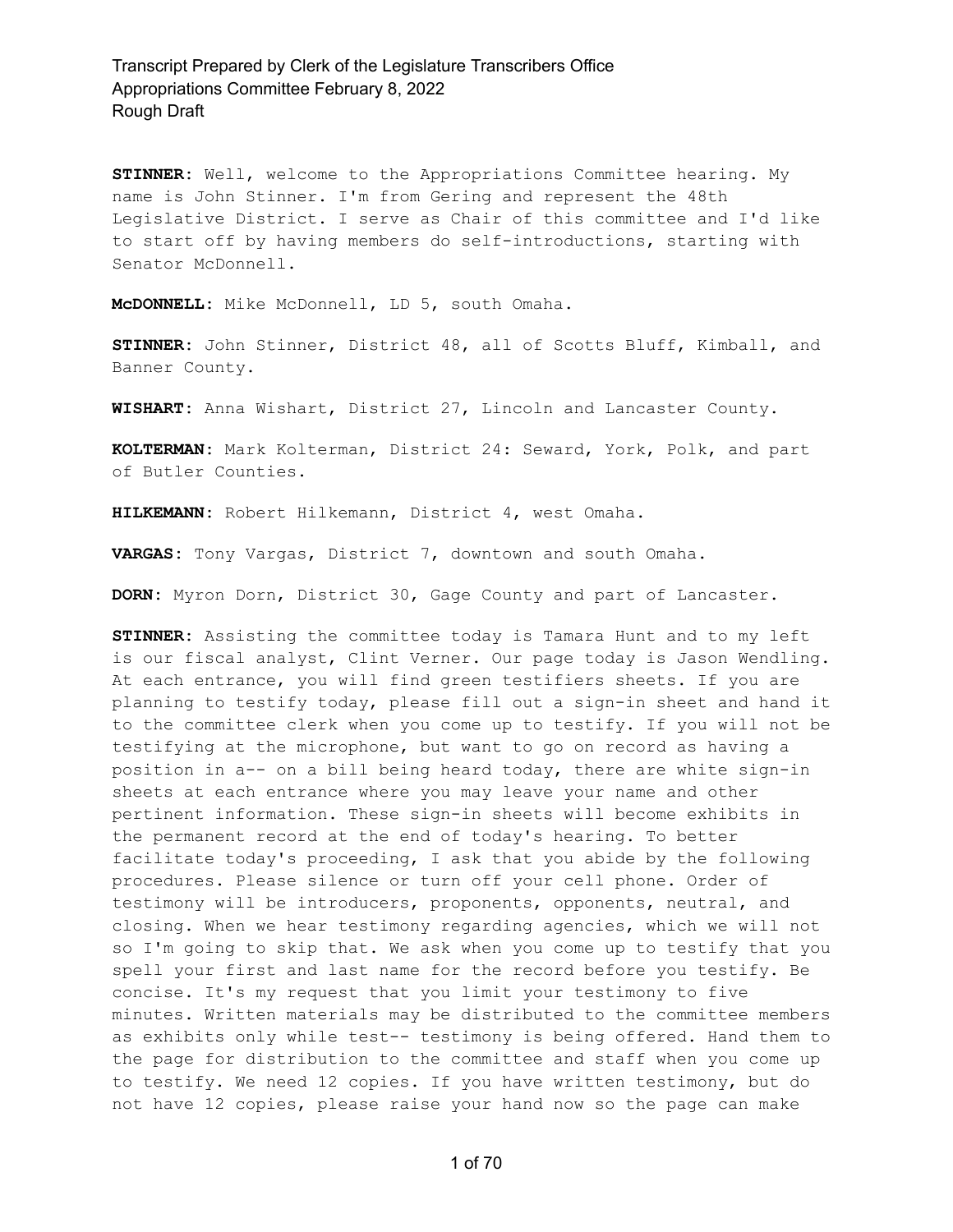copies for you. With that, we will begin today's hearing with LB788. Welcome, Senator Groene.

**GROENE:** Senator Stinner, thank you. My first time in eight years in front of this committee.

STINNER: Well, welcome.

**GROENE:** Not much of the spender, but today I am. When-- this is on LB788, of course. When LB40 was introduced, the origin of, of the Rail-- Rural, Rural Projects Act was introduced, we did not expect the overwhelming interest that communities with railroad heritages would show in the Rural Projects Act. On day one, January 3, when DED, Department of Economic Development, began accepting applications, four communities had applications ready totaling \$73 million requested. I know of two other rural communities who did not have the resources available or backing of a metropolitan community near them so when- which, which have now expressed disappointment that they were not able to have their application finalized and submitted prior to the application date and have now found that the total statutory funding of \$50 million has already been applied for. LB40, I believe, has exposed the barrier to economic growth existing in rural Nebraska, small industries without the financial wherewithal to build their own rail siding or to acquire tracts of land near rail spur sidings, have in the past been blocked from coming to Nebraska due to lack of access to rail facilities and building sites. Likewise, smaller Nebraska communities do not have the tax dollars or large chamber of commerce resources to build costly industrial rail yard park infrastructure projects. Therefore, our manufacturing and warehousing industry has been stymied in Nebraska, especially in rural Nebraska. Fully funding the Rural Projects Act will bring new, good, good-paying manufacturing, welfare, and warehousing jobs to rural Nebraska. I've been told by our Lincoln County Development Corporation that the companies inquiring about the Rural Projects Act are new to Nebraska. Gary Person of "DevCo" will testify today. You can ask him further on that. They are looking for communities where they will be appreciated and welcomed by workforce and the business community and we have that in rural Nebraska. The rural projects allows communities to diversify their economy to smooth their overall economic picture by giving them the ability to absorb market swings that each individual industry may have. We have that in rural Nebraska; when agriculture dips, the communities dip. And our area in North Platte is when the railroad has a layoff-- cyclical layoffs, the whole community become stagnant. A critical as-- diversification in the economy is a critical aspect of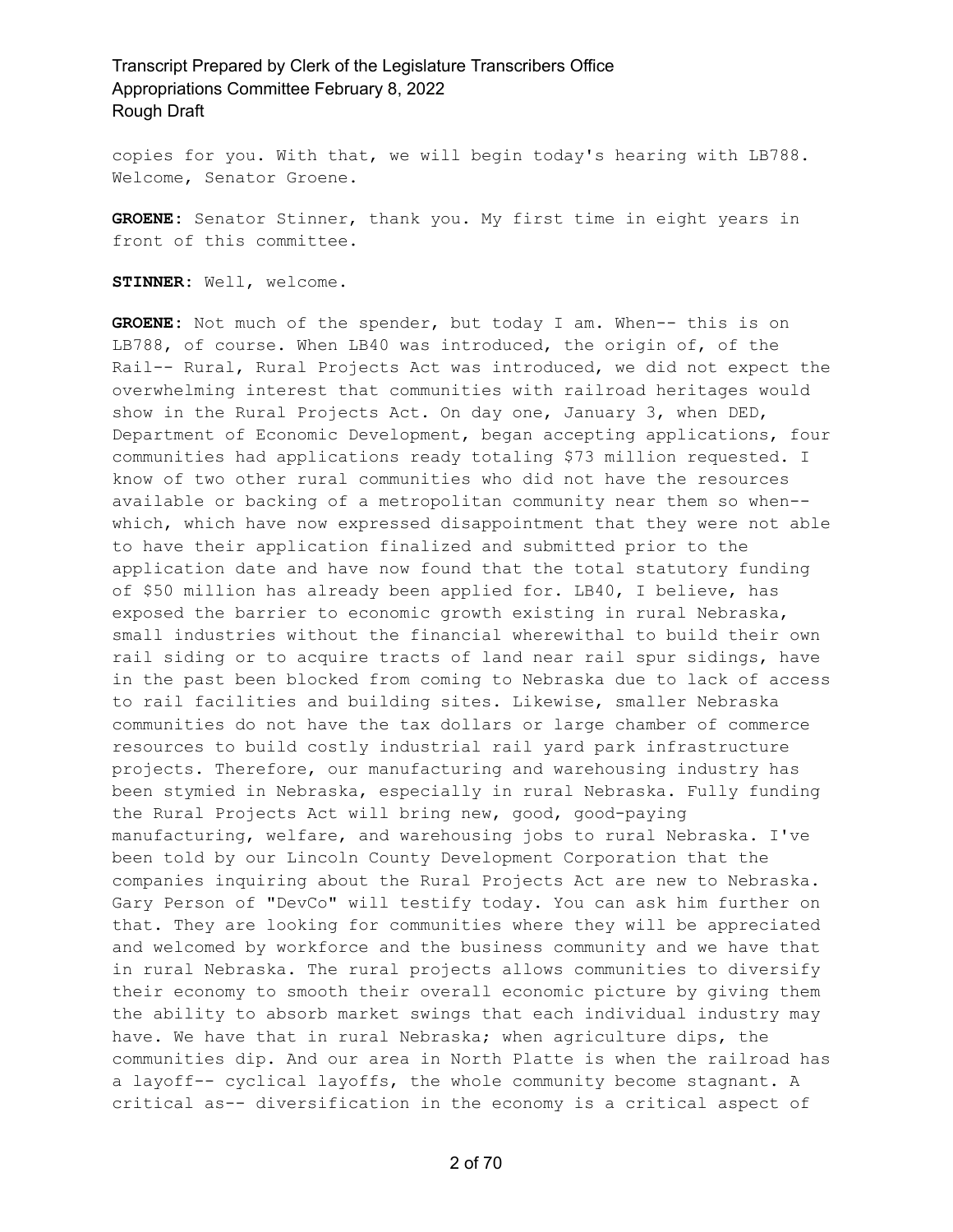any community's ability to help grow rural Nebraska or their community. I ask this committee and the Legislature to "expediate" the funding of the Rural Projects Act and to allow future Legislatures to add to the funding as more projects are brought forward. By fully funding the \$50 million-- LB788 asks for fully funding the \$50 million of the existing statute. So far, we'd put \$10 million into it, but the requests are there and the, and the demand is there. Allow-- and then number two, change the present Rural Project Acts funding from no more than \$50 million to no less than \$50 million. So this committee in the future or the Legislature can keep a good program in place and as demand comes, the future Appropriations Committee can add more funding to it. And then, number three, allow present projects to access any new money that may be appropriated after-- that would be after the, the-- all of the requests now have been funded. The Rural Projects Act is not an if we build it, they will-- might come endeavor. They are already anxiously waiting to come and you'll hear that from some testifiers to Nebraska and grow rural Nebraska. I look at this legislation as an infrastructure funding bill. Rail services is critical to the manufacturing and [INAUDIBLE] industry as good roads are to any economy. Thank you.

**STINNER:** Thank you. Questions? So remind me again, Senator, and I, I know you went through this, so we have put \$10 million of General Funds--

**GROENE:** Yeah.

**STINNER:** --into the Cash Fund?

**GROENE:** Yes, \$5 million for each of the two biennium years.

**STINNER:** OK, so that's what we have on the books and then it's \$5 million up to ten years or-- I know we can't bind future Legislatures.

**GROENE:** For ten years, you can do it when-- any-- whenever. It doesn't say it has to be at a prorated amount each year.

**STINNER:** OK and so based on what you know today, as far as the demand is concerned, \$50 million would be a good start.

**GROENE:** Yeah, it would be spent.

**STINNER:** OK.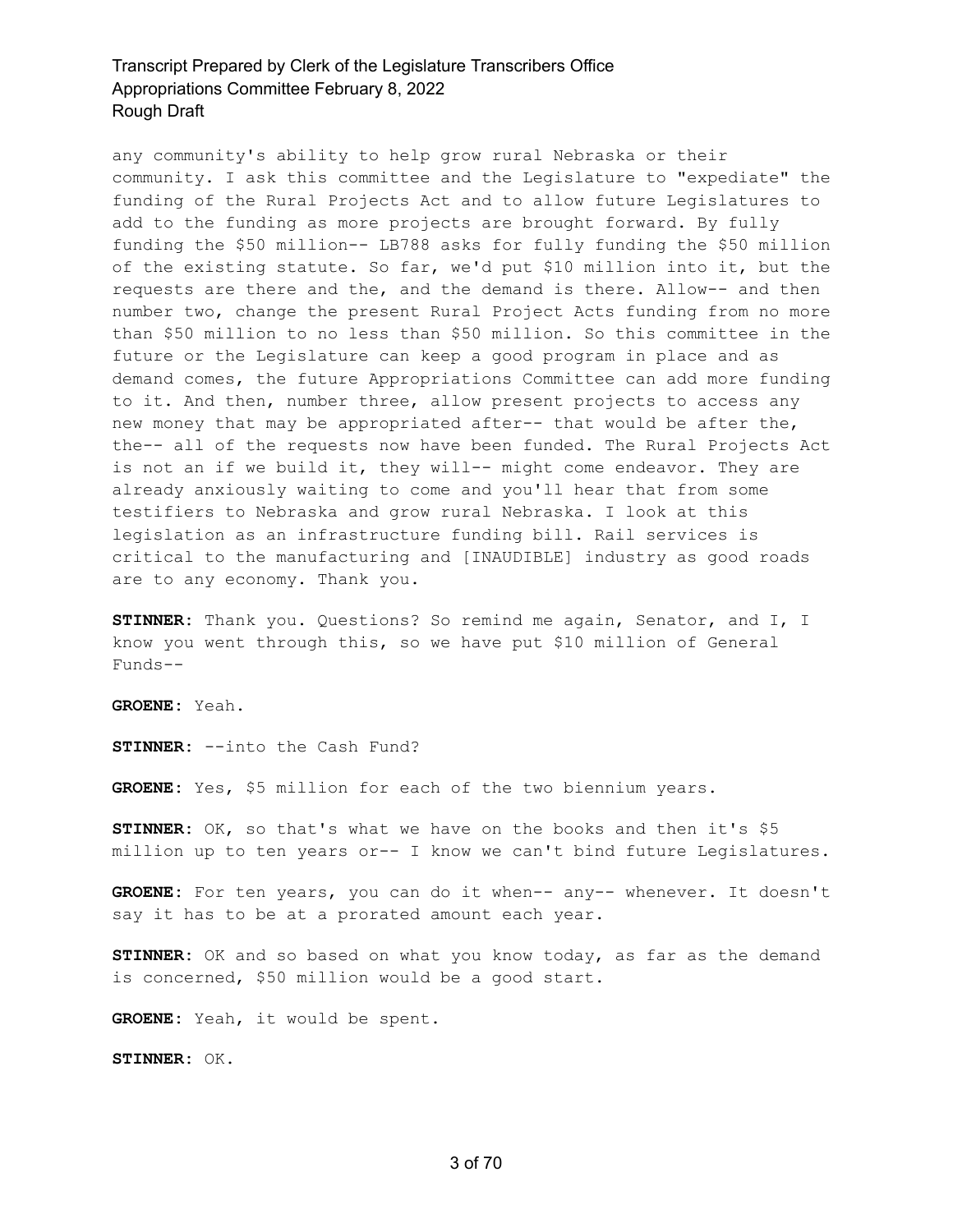**GROENE:** In North Platte, they would spend-- they can get up to \$30 million. It would be done. They are past stages of-- the railroad-- Union Pacific is on board. The-- I should leave this to Gary, but their industrial rail site division is working with-- to have coal and building, showing the engineering for it. And there's companies waiting to come. They just need this rail spur. They need locations, sites.

**STINNER:** So, so you're saying \$30 million already that you think you have in North Platte and that--

**GROENE:** That would--

**STINNER:** --that requires a-- matches, right?

**GROENE:** Yeah. So you're talking about about \$40 million. It would be around, \$10 million, a little less--

**STINNER:** OK.

**GROENE:** --that would be matched locally. And max, they're can get- the matching funds from the state is 30. We limited it that no project could get over \$30 million.

**STINNER:** OK, thank you.

**GROENE:** I actually-- Senator Stinner, when we introduced this bill, the perception was, was North Platte had the facility. You know, we compare our rail yard to O'Hare National Airport. It's the largest rail classification yard in the world. And railroads weren't willing to work. They, they always said O'Hare don't want a piper cub landing and they didn't want a spur, but they have worked with us now and they are working with other communities that good-- they want to be good members of the community and they-- and apparently, it, it fits their business model better now to allow this to happen.

**STINNER:** Very good. Questions? Senator Dorn.

**DORN:** Thank you, Chairman Stinner. Thank you for being here. Was there anything in the bill that kind of outlined who, who would be-- or how the appropriations would go out? Was there anything-- do you--

**GROENE:** First in, first out is what we--

**DORN:** All right.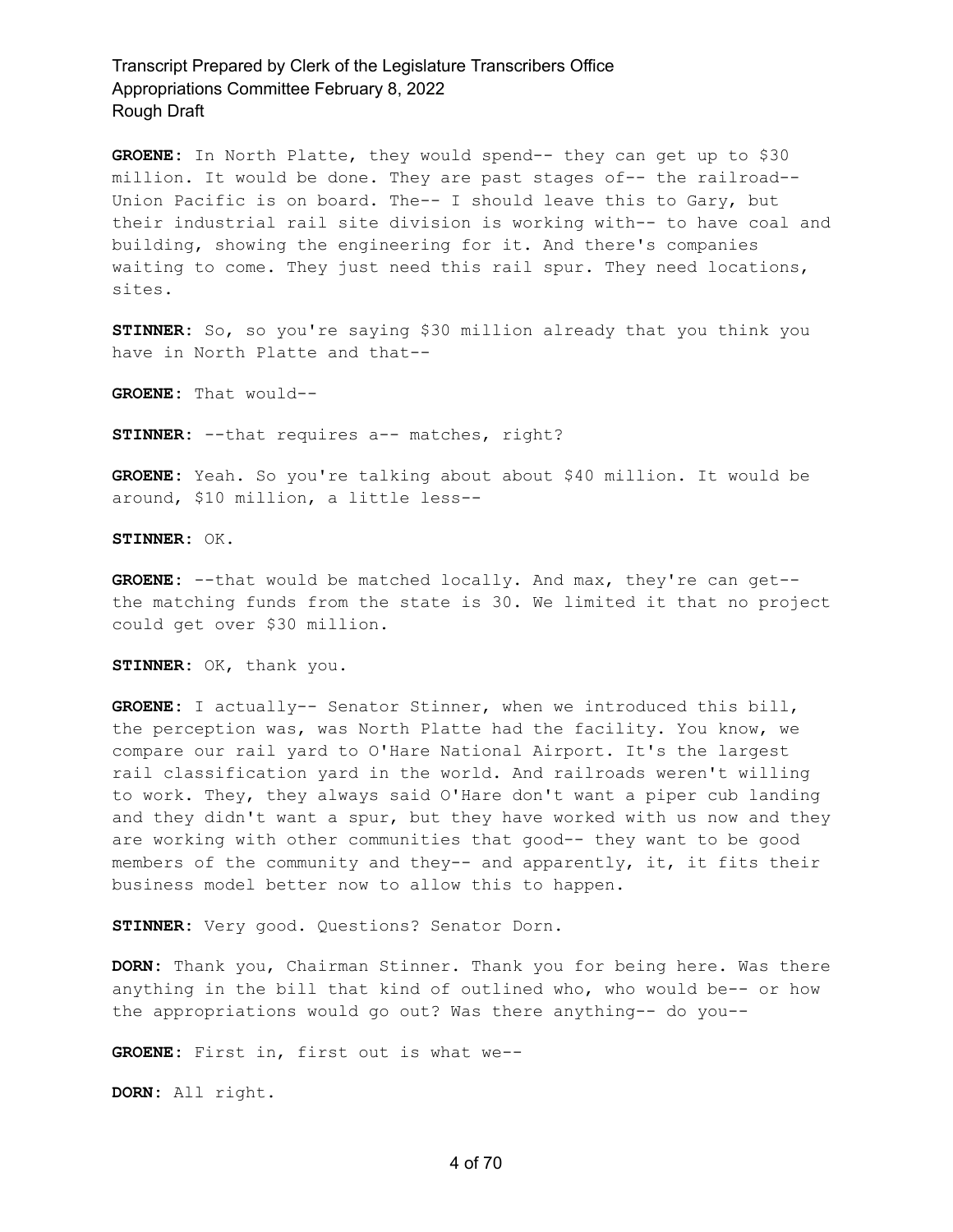**GROENE:** --and it was a close race, I'll tell you, of those four applicants on the, on the--

**DORN:** Yeah.

**GROENE:** --when that website opened. I think two minutes differentiated North Platte from getting the first funding to the second applicant.

**DORN:** Thank you.

**STINNER:** Senator Hilkemann.

**HILKEMANN:** Yeah and maybe you don't-- maybe there will be other testifiers. What's the number of people they expect to employ when this is up and going?

**GROENE:** What's unique about this, our target is small manufacturers, 50, 100 employees, something that we can fill in that labor pool that-- you know, in agriculture, manufacturing, warehousing-- because that fits in rural Nebraska. IT fits those manufacturing plants that come to smaller communities. We're not looking forward to build-- Ford to come in and build a manufacturing plant. We'll leave that to Omaha and Douglas, Sarpy County. We want those small manufacturing plants. They're looking for homes. I won't go into why, but we all know why; their-- the existing homes in the urban areas in certain states has become unfriendly to their businesses, so they're looking for a new home.

**HILKEMANN:** I was-- I re-- over the weekend, I watched a video that I had about that cattle, cattle, [INAUDIBLE]. I thought that was what this was somewhat about.

**GROENE:** It's just a coincidence that the, the rail park-- I worked with "DevCo" on that before the packing plant became feasible and has-- as far along as it was. This-- the rail park was prior-- they- now the rail-- the packing plant might be able to build a refrigeration place there to take their kill and their meat to there and then load it on rail cars and send it to markets across the country. It might fit in that place, but the two are not tied together.

**HILKEMANN:** OK, so--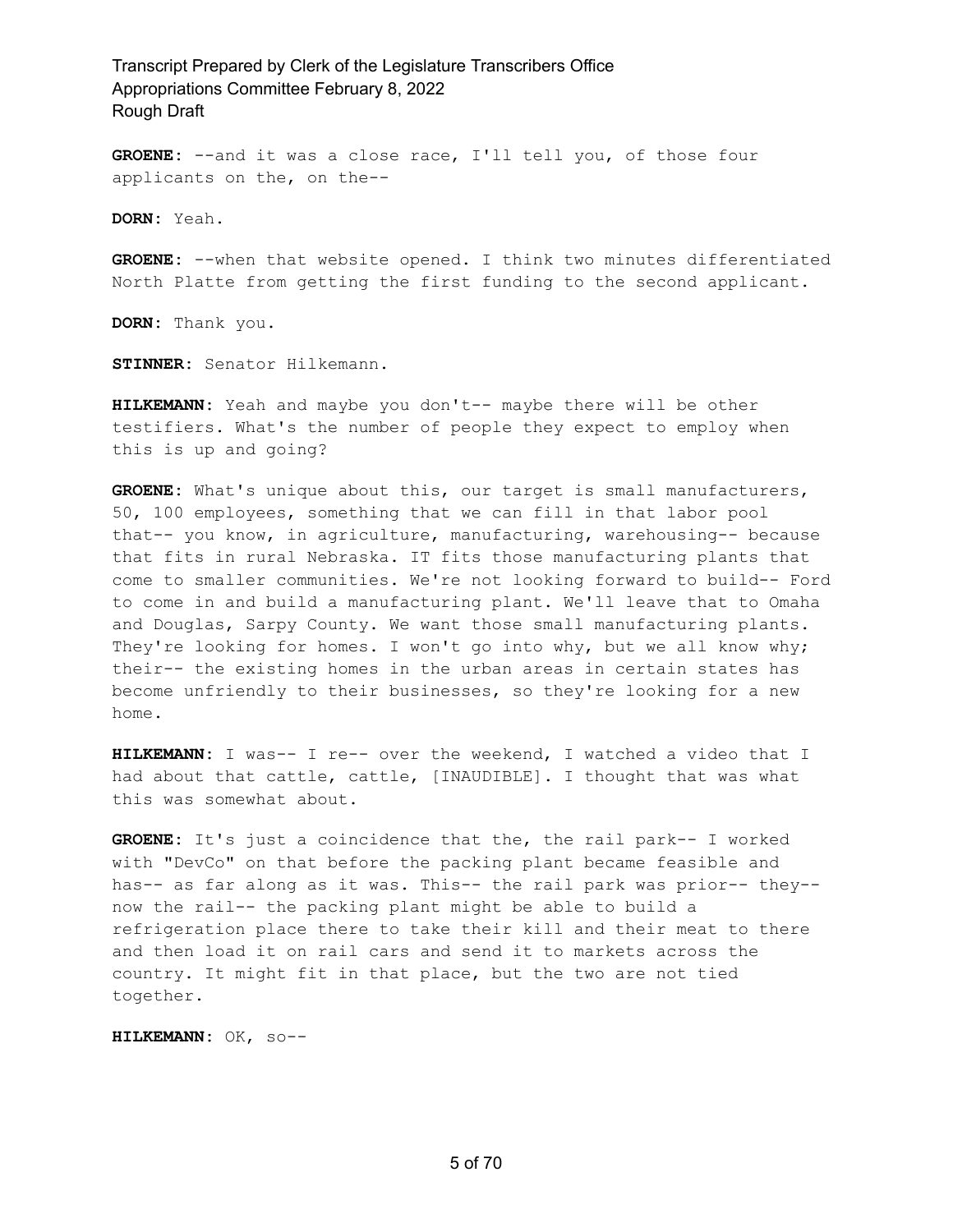**GROENE:** One is on the east side of town, one's actually not in North Platte. It's in-- between the villages of Hershey-- outside the village of Hershey.

**HILKEMANN:** OK.

**GROENE:** This actually- will have Hershey utilities and water and, and will be part of that community because this is the Lincoln County Development Corporation, not the North Platte.

**HILKEMANN:** So we're not-- so this is not specifically for the beef packing plant?

**GROENE:** No.

**HILKEMANN:** Thank you.

**GROENE:** Rail park came before it-- idea came before I knew about the people talking about a beef plant--

**HILKEMANN:** OK.

**GROENE:** --but just how haven't-- might fit together.

**HILKEMANN:** And it-- any concerned about it-- so-- if-- I guess you've had to-- we're not looking at a huge plant that's going to need 1,000 people.

**GROENE:** We couldn't do it. And that huge plant can build their own dang rail spur and can build--

**HILKEMANN:** OK, OK.

**GROENE:** -- and build-- and buy ground by the square inch. We're looking at those mid-sized companies, smaller companies that are looking for a home and can't build their own rail site and need a site.

**HILKEMANN:** OK.

**STINNER:** Additional questions? Seeing none, thank you.

**GROENE:** Thank you.

**STINNER:** Good afternoon.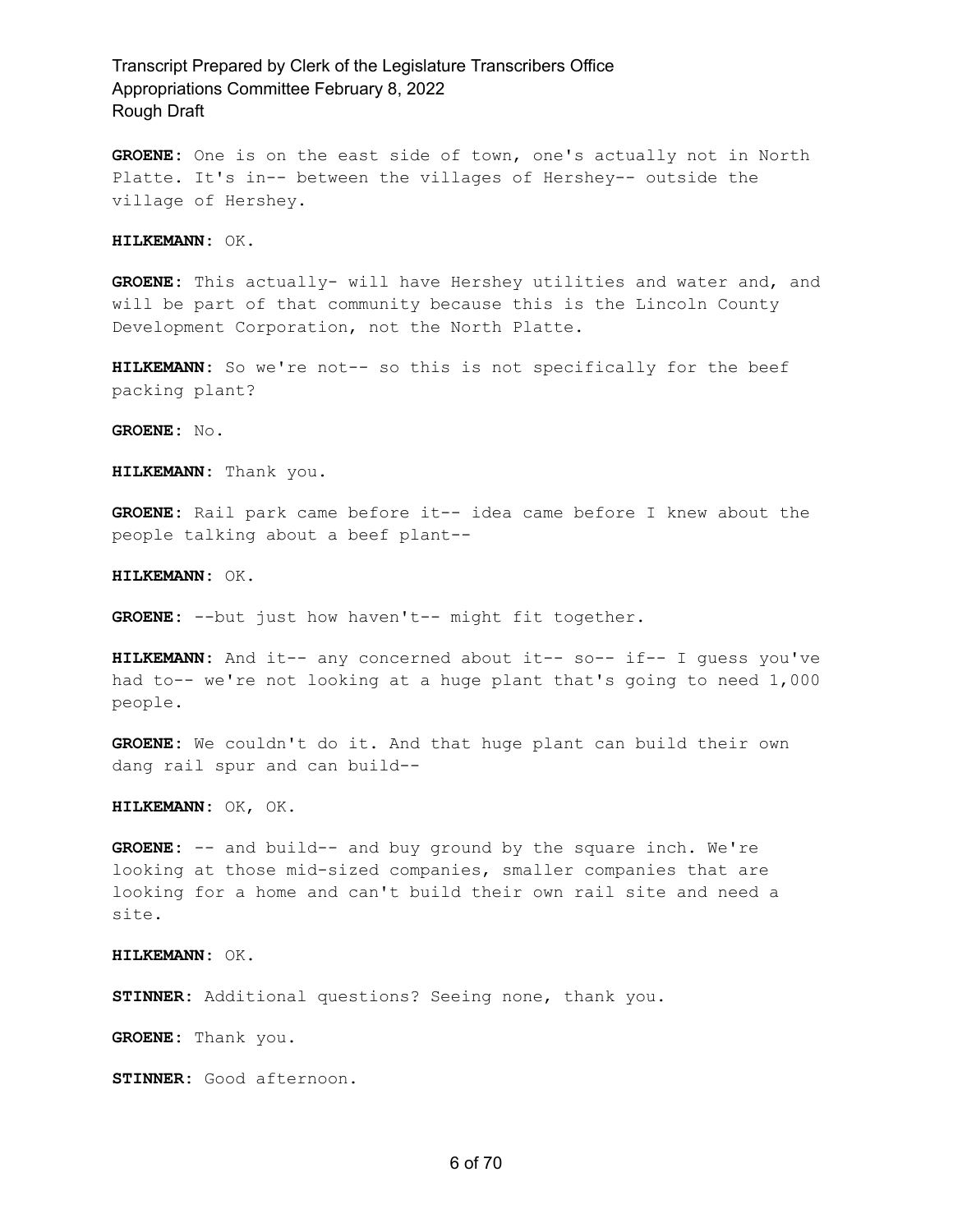**GARY PERSON:** Thank you. Senator Stinner, Appropriations Committee members. Thank you, Senator Groene. My name is Gary Person, spell like person, P-e-r-s-o-n. I'm the president and CEO of the North Platte Area Chamber and Development Corporation. Definitely in favor of LB788. Our chamber development corporation is very appreciative of the Legislature's recognition for the need for industrial rail parks and spurs in our state, evidenced by the, the strong support that we saw on Senator Groene's LB40 adopted last year. Our organization is comprised of 600 businesses and organizations in our area and strongly supports this legislation. "Up-fronting" funding in the two-year cycle rather than over a ten-year cycle previously authorized would make a monumental difference in our efforts to develop an industrial rail park that will attract new investment, new jobs to Nebraska. We also support expanding the potential funding to help all rail park developments being proposed in Nebraska. North Platte and Lincoln County, this is the unique thing about our community. What-- we have a 55-mile-long county. It's been rail-access restricted for the past 74 years since the opening of Union Pacific's Bailey Yard in 1948. As Senator Groene mentioned, it's the world's largest classification yard, actually has 10,000 railroad cars each day at its peak. But end to end, all this infrastructure in Bailey Yard would stretch from North Platte into Iowa. That's how extensive of a congested area it is. But with Union Pacific's move in recent years to automation precision scheduling, along with diminished coal traffic, it opened the door for discussion of access approval on the mainline near North Platte. Those discussions I've had with the railroad for over five years now. We collaborated with the top UP officials to open that door of opportunity and recently gained official access approval. That just doesn't happen overnight. And so we went through a very tedious, long process and, and now have that official approval that UP has just been outstanding to work with. This is the key for our economic diversification and attracting new manufacturing, distribution, agriculture, processing operations. If you look at the job base in North Platte, there's only one manufacturing company in the entire community. A lot of that has to do with your recruiting manufacturing. A lot of times, they're looking at rail access and we were out of the game before you could even start in the recruitment process. We propose to construct an initial 300-acre development site, which includes the existing Greenbrier Rail Services site. COVID and the pandemic made Greenbrier a victim of its operation. We've worked our due diligence for three years to secure six land options to purchase, met with utility providers to understand the necessary steps for expansion, began actively marketing the rail park's potential. We've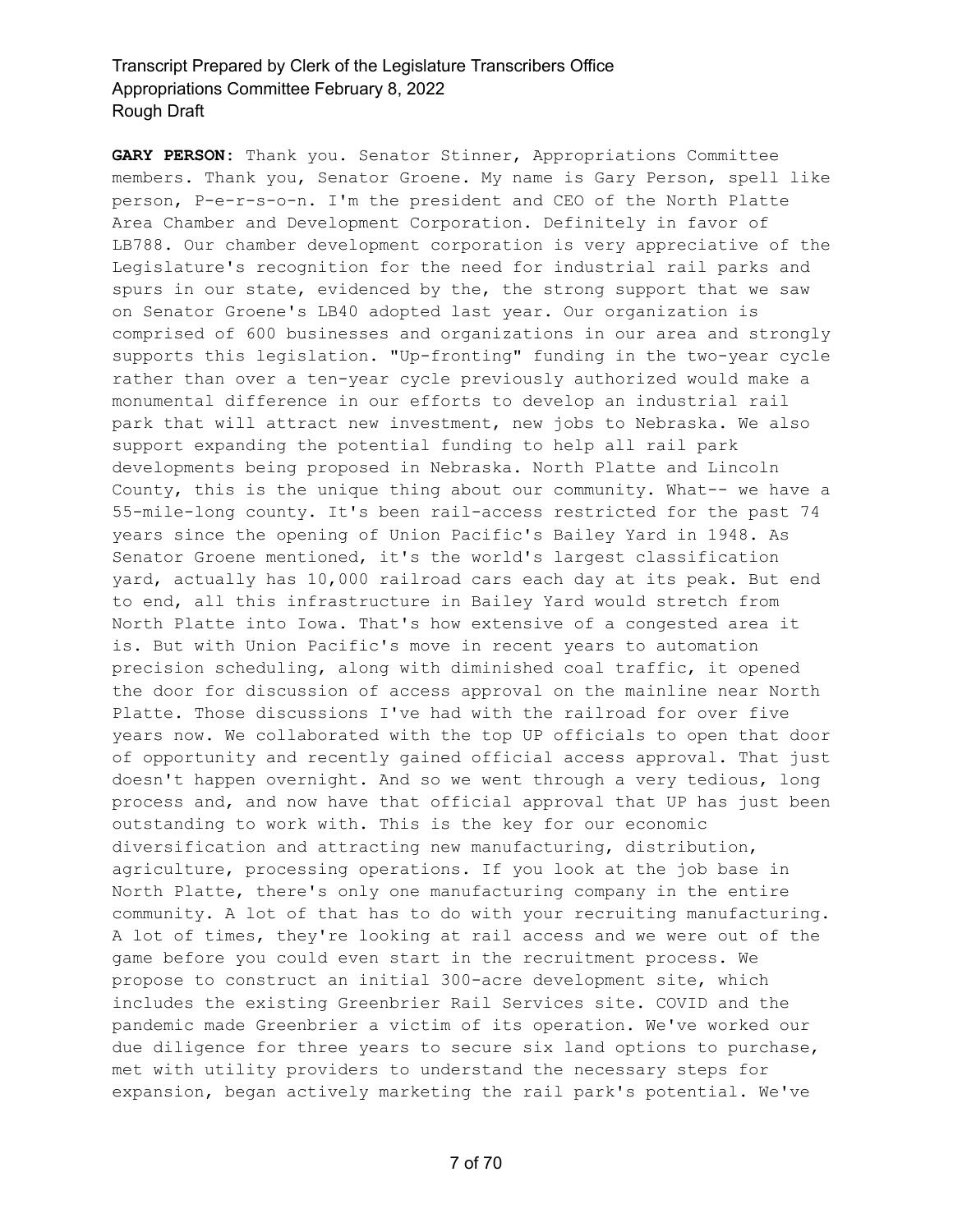also conducted all the phase one environmental studies on these properties. We've had outstanding support, cooperation from the village of Hershey, Lincoln County, city of North Platte, our business community, and the UP. We anticipate over time to spend \$60 million on infrastructure for the full development of this park. LB788 would accelerate our parks development and the independent study that we've had conducted shows a potential of \$1.8 billion of annual economic impact, with up to 2,000 direct jobs over time when our rail park is fully developed. Obviously, that's not going to happen overnight. That would be over several years, if not decades. Most serious of the industrial prospects we are currently working with are value-added agriculture related involving corn stover, soybeans, sorghum, sunflowers, and frozen beef. This company's principal investors and developers are in Iowa, Texas, Minnesota, Washington, Wyoming, and Kansas, along with a handful of homegrown efforts. One reason that is, is they're coming to us because this is where the products are grown. If we can add value to that ag product before it ships down the road, everybody benefits, especially Nebraska. The goal is to add eight to ten smaller-sized manufacturing processing distribution companies, along with transloading capabilities for other businesses not located at the park. As I mentioned, we're very rail access restricted, so this would give those companies an outlet as well. The village in Hershey intends to annex and rezone property. Our proposed layout will stay flexible enough so that it can be altered if needed by an anchor industry that would locate at the park. The village of Hershey's water/wastewater lagoon system, stormwater retention ponds, upgraded natural gas lines, and volume. A new electrical substation distribution network will all be necessary to fully complete the rail park. Each of the respective utilities have been working with our organization on cost estimates and timing when the upgrading becomes necessary. The proposed park has direct access to U.S. 30, is only three miles from I-80. Construction pads would be created as needed by business and industrial climates [SIC]. Economic development is about reacting proactively as quickly as possible to capture potential investment and new jobs. As I've outlined, the interest has been significant and LB788 would help us accelerate the positive impact it will have for our region and state. Senator Stinner, I will-- might also add that I'm an old Banner County boy from your legislative district.

**STINNER:** Good, good. And just for the record, I have three rail lines going through my district.

**GARY PERSON:** I know you do.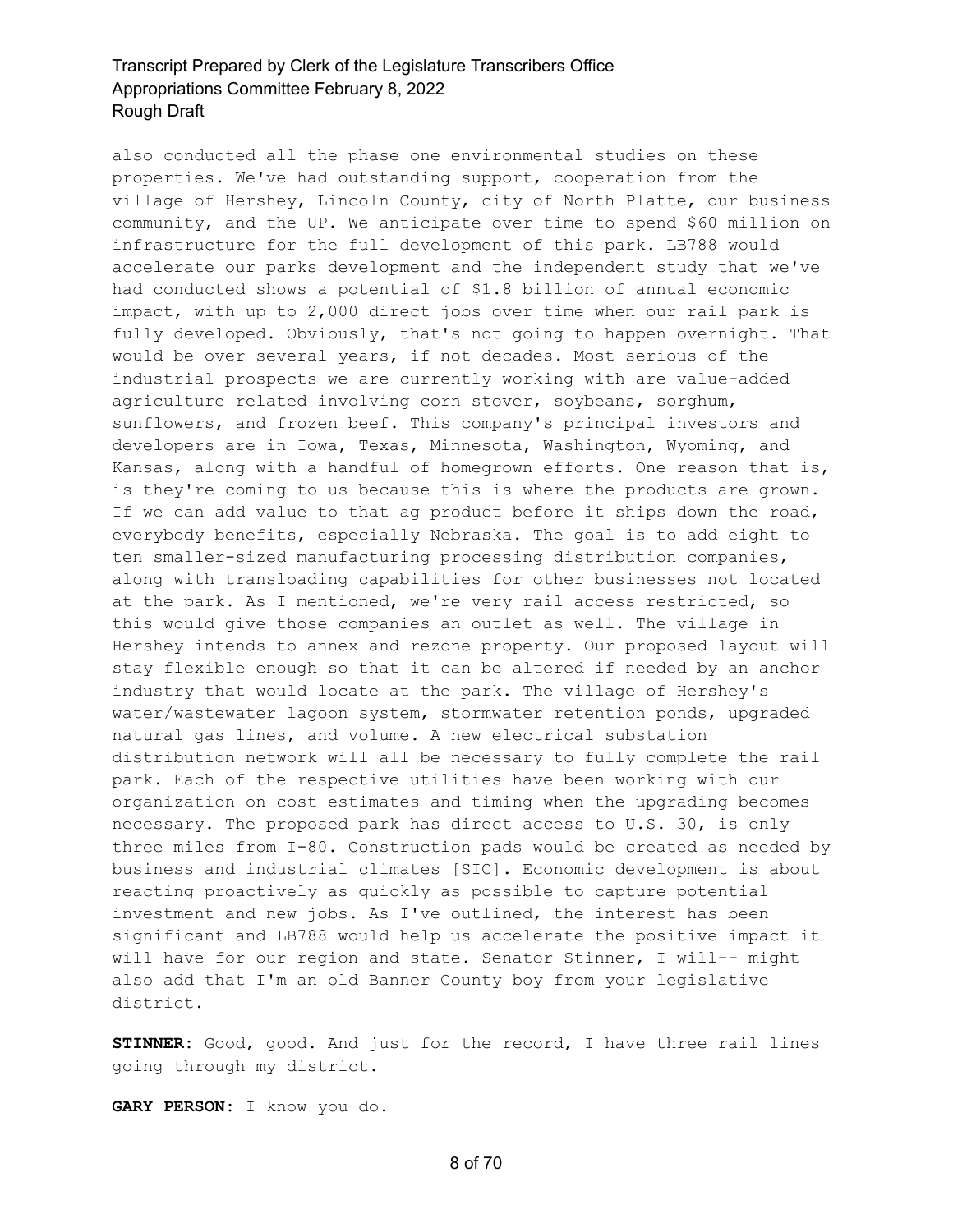**STINNER:** I used to have just two. In any event, any additional questions? Senator Kolterman.

**KOLTERMAN:** Thank you for being here. So as you've worked with-- I assume-- have you worked with NPPD on a project?

**GARY PERSON:** I have and Dawson Public Power and NPPD have been very involved. We went through a site-readiness assistance program with NPPD that they have that really helped launch this whole effort and told us that the types of things they were-- were going to be facing to develop the park, but also allowed us to get the environmental studies done.

**KOLTERMAN:** And so as you, as you develop this, Hershey, Hershey is a lot smaller than North Platte.

**GARY PERSON:** Right.

**KOLTERMAN:** But you'd be expanding all the infrastructure that you need through Hershey?

**GARY PERSON:** Right.

**KOLTERMAN:** Do you know, does Hershey have a TIF program available to them?

**GARY PERSON:** They do.

**KOLTERMAN:** And so this would be eligible for TIF for those eight or ten that are coming?

**GARY PERSON:** We have, we have done a substandard and blighted study. What the, the-- one of the parcels that we are purchasing is an old airstrip. It has a lot of old buildings there and so obviously we would-- that would need to be removed, scraped, and repurposed. So yes, that is one of the programs that we will look at and, and depending on the project, would be-- it could be a part of it.

**KOLTERMAN:** But Hershey already has that in place, a TIF program?

**GARY PERSON:** We, we have the-- they obviously would have to annex the land. The study's been done. We've done everything we could possibly do to prepare to-- for the day to come when the funding would be available that would allow us to, to then start marching forward.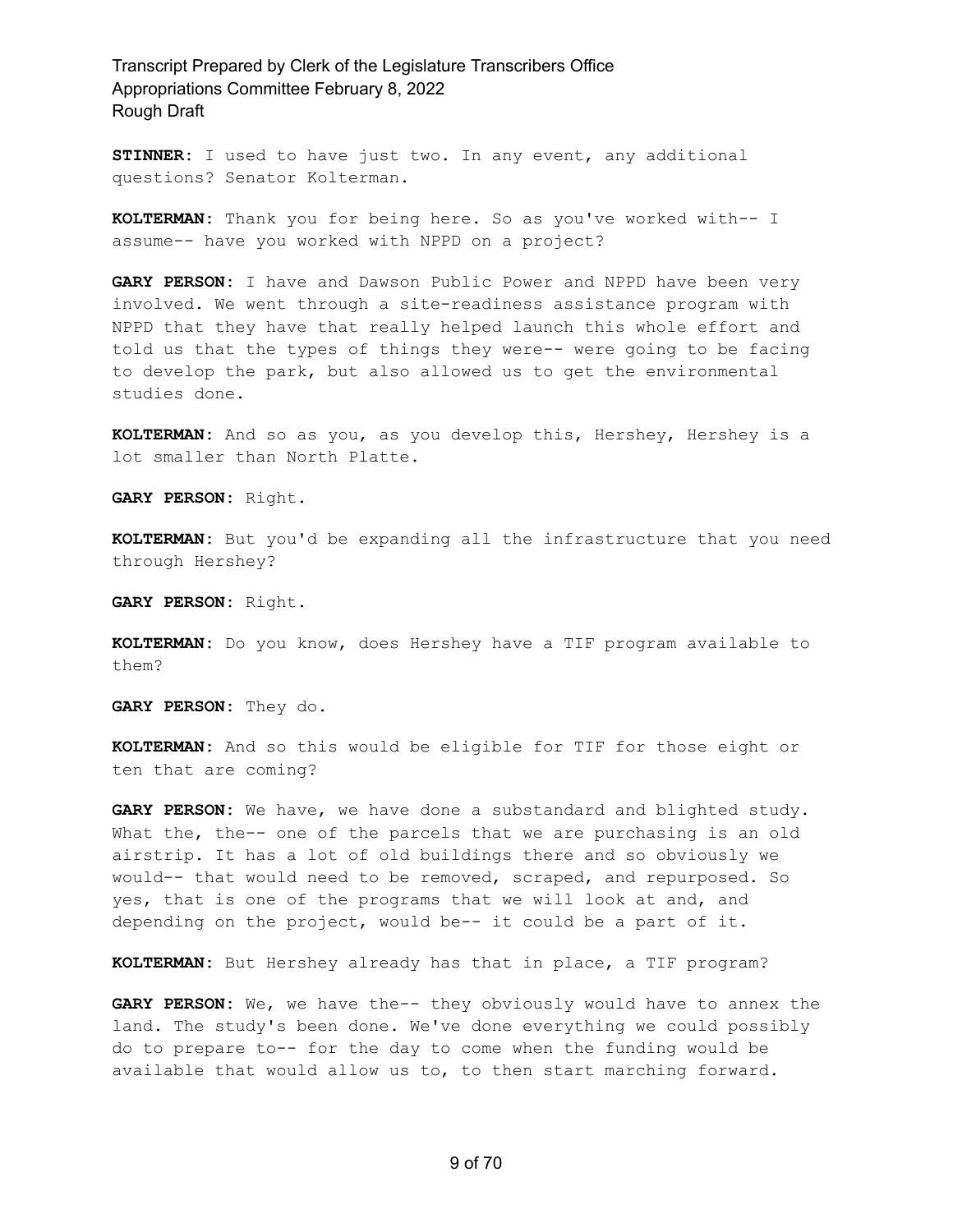**KOLTERMAN:** OK. Thank you.

**GARY PERSON:** Um-hum.

**STINNER:** Additional questions? Seeing--

**GARY PERSON:** Yes.

**STINNER:** Senator Hilkemann.

**HILKEMANN:** Just, just for me to get perspective, we're talking about a 300-acre track, is that right?

**GARY PERSON:** Correct, yes.

**STINNER:** I've-- when I've ridden my bike across Nebraska and I've stopped on-- at-- watched that whole track system, how many acres is involved with that? You have any idea of what-- just that track?

**GARY PERSON:** For Bailey Yard?

**HILKEMANN:** Yeah.

**GARY PERSON:** 2,858.

**HILKEMANN:** OK, so this is just a little peanut.

**GARY PERSON:** Yeah, it's, it, it's, it's small potatoes compared to that. I mean, nothing compares with the Bailey Yard. You'd never trade it for a, a rail park. So we totally understand why, you know, it was-- we were basically off limits. But when you need to diversify your economy, that was always a real problem for North Platte and Lincoln County because of this situation. I came from a, a previous community where I had a lot of experience dealing with manufacturing companies, distribution companies needing rail access. So when I lived in North Platte, I thought, boy, I'm going to have the best of all worlds. They got Bailey Yard there. It was just quite the opposite. So that's when I began engaging in those conversations with the railroad so we could both understand the complexity and the challenges that are there. But with a lot of the changes that they've seen, that door is now open. And like I said, they've been outstanding to work with from Lance Fritz on down to the people in Bailey Yard. They've just been- they've embraced this as well.

**HILKEMANN:** OK, thank you.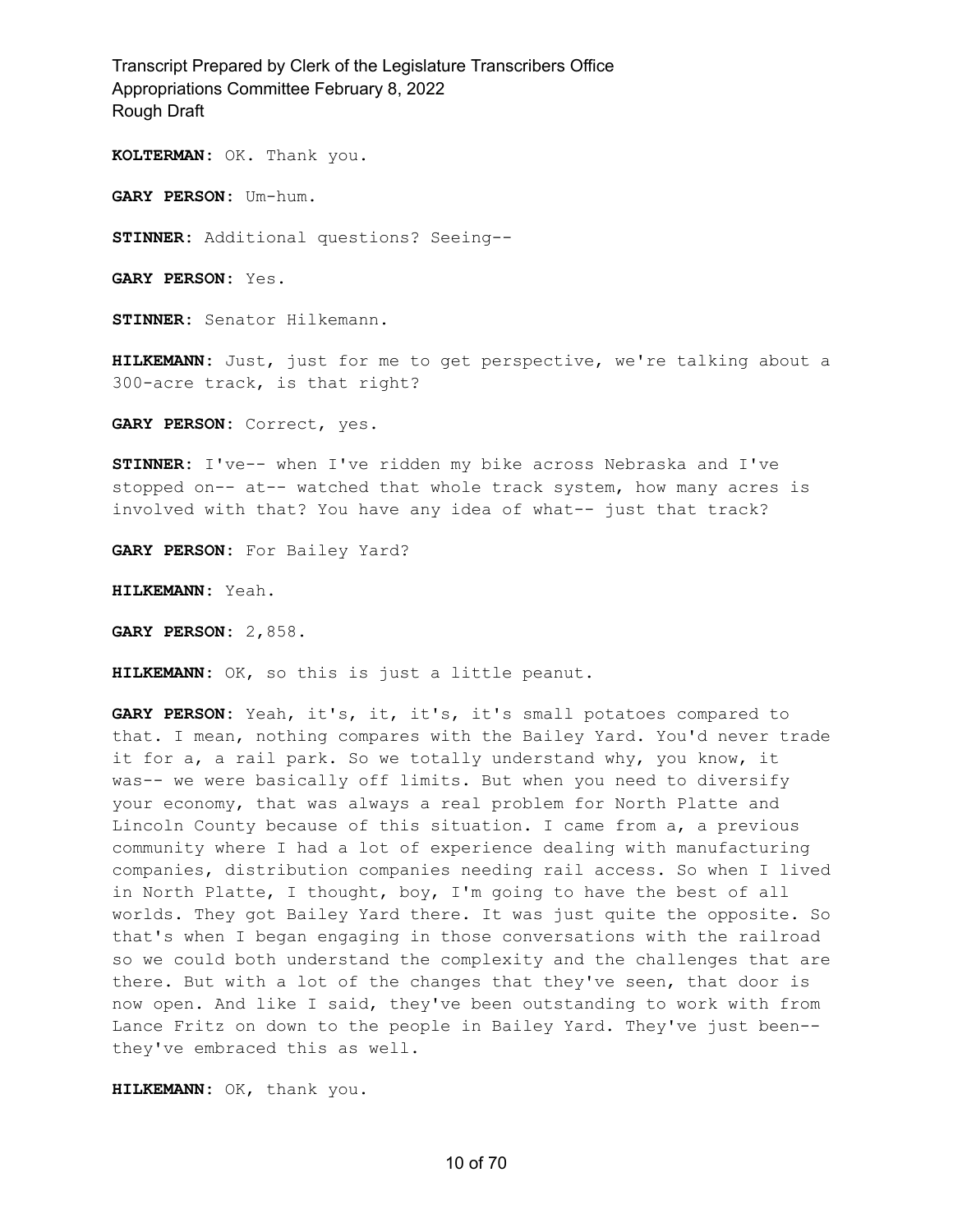**STINNER:** Additional questions? Seeing none, thank you.

**GARY PERSON:** Thank you.

**CHRIS BRUNS:** Good afternoon.

**STINNER:** Good afternoon.

**CHRIS BRUNS:** Chairman Stinner, other members of this committee, my name is Chris Bruns, spelled C-h-r-i-s B-r-u-n-s. I am the chairman of the Lincoln County Board of Commissioners and I thank you for the opportunity to speak in favor and on behalf of my entire board today as a proponent for LB788. I would like to submit to you and for the record, a resolution that the Lincoln County Board of Commissioners unanimously passed supporting this piece of legislation and the important and worthwhile impact that its passage will have on the Lincoln County area. In an effort to be respectful of your time and the work that you all have left to do today, I won't read that resolution in its entirety. However, I will draw your attention to a few key points that it does highlight. Lincoln County, like many rural communities and, and counties across our great state, understands the importance of meaningful economic development and job creation and how it is vital for growing our rural Nebraska and affording eventual tax relief to all the residents of our county. Lincoln County is also well situated, like many other rural counties, in an agriculturally rich area with world-class producers of cattle and crops. Importantly, we realize that Lincoln County is very strongly situated to potential future economic development that takes advantage of that agricultural identity and our unparalleled access to rail, air, and overland transportation routes. As such, we are working hard to bring to fruition a years in the planning industrial rail park that will allow Lincoln County and west-central Nebraska to be better positioned to compete in a global economy.,A rail park that will allow us to attract and cultivate economic development of a scope that our region hasn't been able to realize before. The Nebraska Rural Projects Act is critical for this endeavor and what this piece of legislation, LB788, seeks to do is equally important, as it will allow communities like ours to address the speed of business reality that is quickly becoming an issue with regard to businesses that are ready and willing to build in our state's strong economy. As part of our community's application for the Nebraska Rural Projects Act, an economic impact study was conducted, which Mr. Person has spoken to briefly, and the projections for once we are fully developed are quite simply astounding. Using sound, conservative assumptions, we anticipate the development of our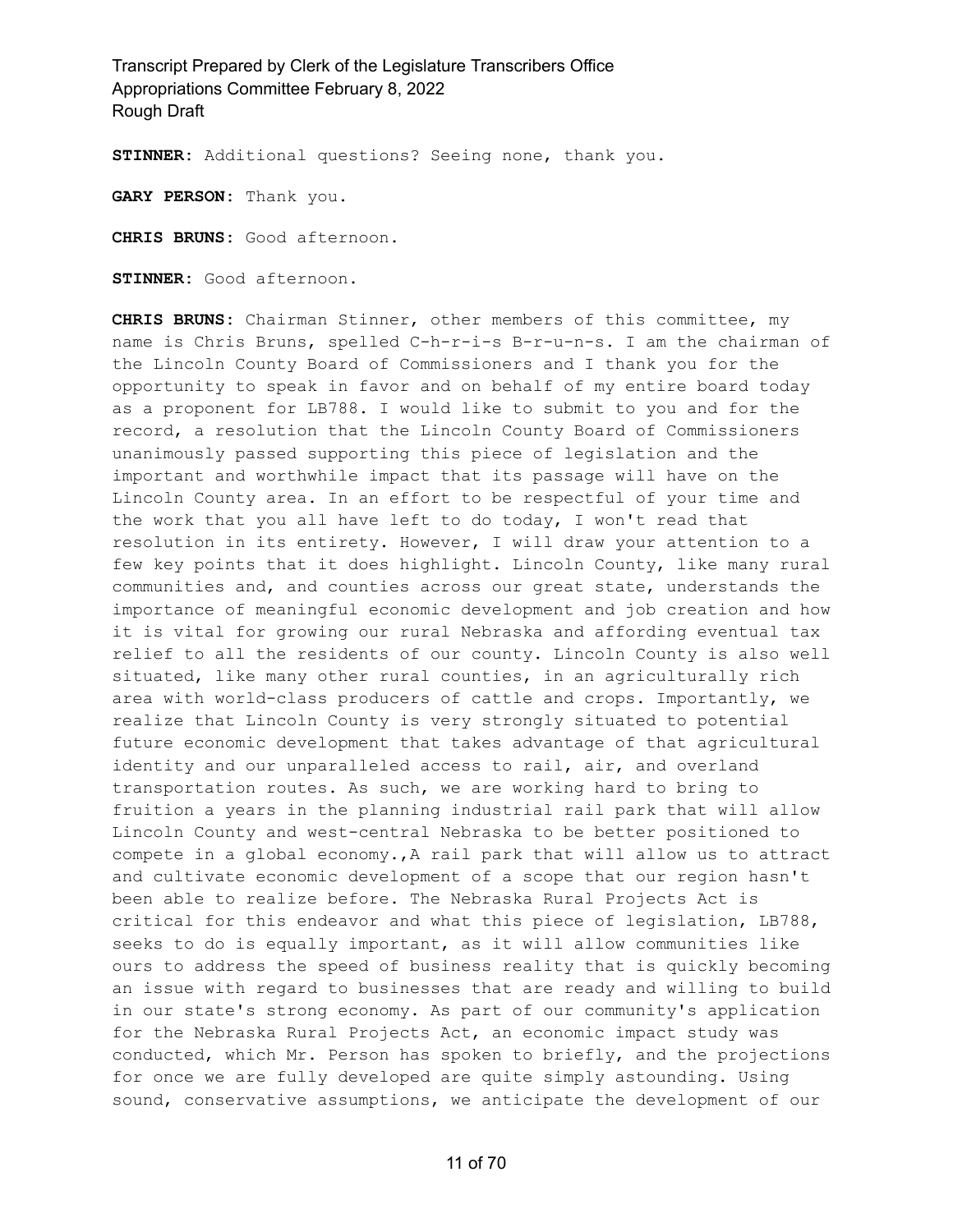industrial rail park, which has nearly doubled in planned acreage since the study was conducted, to provide Lincoln County a positive economic impact of approximately \$1.8 billion annually. It projects the creation of approximately 4,000 new permanent jobs; 2,000 being direct, which Mr. Person highlighted, as well as 2,000 being indirect in our region. It projects direct labor income for workers employed because of this industrial rail park to be roughly \$262.2 million. That equates to an average income for those newly, newly created jobs to be roughly \$65,000 a year. Ladies and gentlemen, that's a game changer for our area when you think about the demographics, the economic demographics of our region. It also projects, for purposes of showing the return on investment that this legislation will help provide, a tax revenue to local and state government of approximately \$31.8 million annually, specifically, a projection of \$14.4 million of tax revenue to the state coffers annually. But time is of the essence. Large-scale, resource-intensive developments like industrial rail parks take time and money. Many prospective businesses are very seriously considering our industrial rail park, yet few are keen on the idea of the years that it will take to develop this should legislation not pass. Businesses like to move fast in, in government and fulfilling its responsibility to provide solid and vital infrastructure tends to move at a snail's pace. Again, the speed of business is a reality and a significant challenge. LB788 would address this challenge. It's a good bill with sound solutions to a real problem. As you can see, Lincoln County has the potential to benefit significantly from the Nebraska Rural Projects Act and more so from this legislation under your consideration today, but we do not stand alone as benefactors. There are several communities that seek to take full advantage of this legislation and rightly so. It is my understanding that there were several applicants for the match funding that the Nebraska Rural Projects Act provides, which is great. It's great because rural Nebraska has so much fantastic potential and the Nebraska Rural Projects Act and LB788 provide a key mechanism to help those communities throughout the state realize that potential, the potential to unleash economic growth that allows for rural communities, Nebraska communities to thrive. So in closing, I want to thank you for your time and consideration today and the work that you all do for our great state. I also want to humbly ask, on behalf of the Lincoln County Board of Commissioners, that you support and advance this worthwhile legislation. Thank you.

**STINNER:** Senator Clements.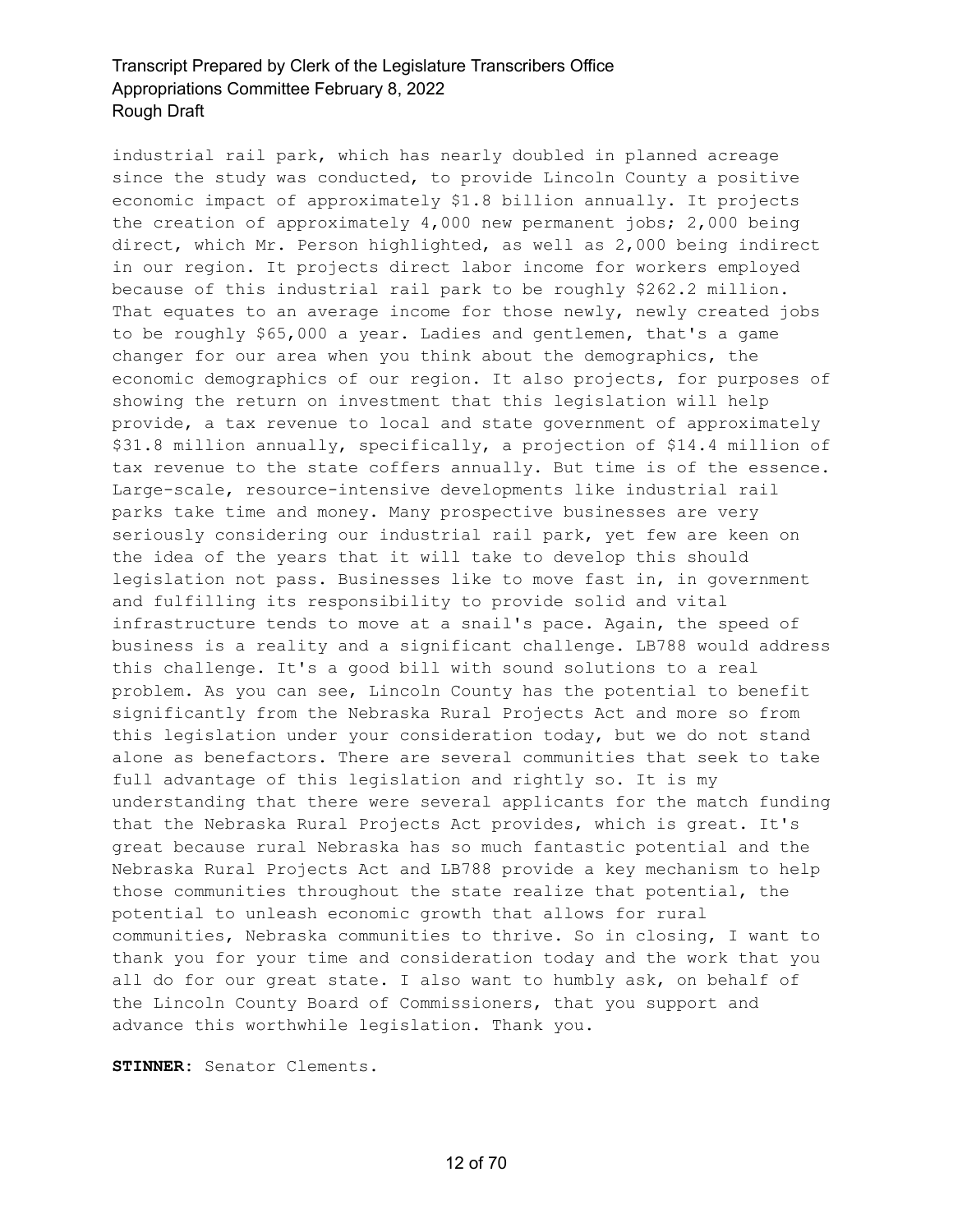**CLEMENTS:** Thank you, Mr. Chairman. Thank you, Mr. Bruns. I heard you say that state revenues generated would be \$14.4 million and is that per year, over a number of years?

**CHRIS BRUNS:** That is per year once fully developed.

**CLEMENTS:** Per year. And how long do you think fully development--

**CHRIS BRUNS:** Well, I mean that--

**CLEMENTS:** --would take?

**CHRIS BRUNS:** --that's, that's hard to, to say. I mean, hopefully sooner rather than later. This legislation would allow us to do it sooner. Without it, it could be a decade, but we have every intention on moving very quickly and, and working to develop this, this industrial rail park as fast as possible.

**CLEMENTS:** And is this a one-to-one match with the state? What is the percentage that you would have?

**CHRIS BRUNS:** So it, it's split. For the first few million, it's a two-to-one match, and Gary Person can probably speak to this better. And then after you hit a threshold, I believe of \$5 million, it is a five-to-one match.

**CLEMENTS:** All right, thank you.

**STINNER:** Additional questions? Senator Hilkemann.

**HILKEMANN:** Perhaps I've been given some false information on this, but I have assumed that the understanding that the grading and so forth are already done for this project. Is that not correct?

**CHRIS BRUNS:** Grading has not been completed to my understanding. I mean, the, the, the ground that we're looking at is fairly flat, so there's not a whole lot of work that would go into that. The, the cost is going to be in track. It's going to be in water and sewer and the, and the roads. But there is going to be some site development that does need to take place, but none of that has been completed.

**HILKEMANN:** OK, then the second thing that you -- then-- was the question I asked Senator Groene. He talked about the small-- you're saying up to 2,000 workforce?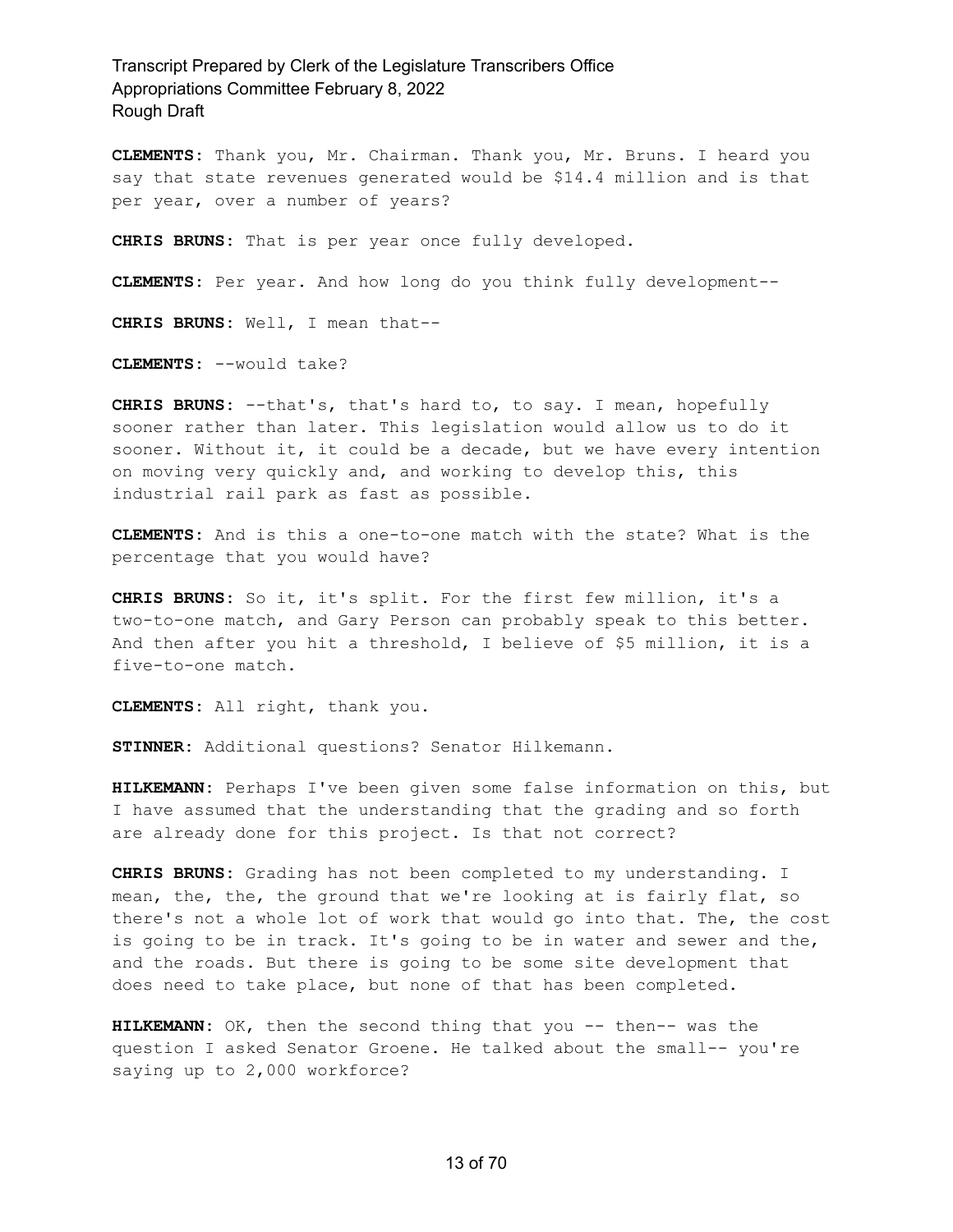**CHRIS BRUNS:** So our intent is smaller manufacturers, but the way we've designed this industrial rail park allows for several of them to come in and build.

**HILKEMANN:** Will you have the, will you have the workforce to, to provide 2,000?

**CHRIS BRUNS:** Well, that, that in and of itself creates challenges that we as a community need to work to overcome, as, as any real community needs to work to overcome with, with economic development. That is something that we are hungry for and is a necessity for, for our community to, to stay relevant in this global economy.

#### **HILKEMANN:** OK.

**STINNER:** Additional questions? Seeing none, thank you.

**CHRIS BRUNS:** Thank you.

**STINNER:** Good afternoon.

**MEGAN SKILES:** Hi, there. Chairman Stinner and members of the Appropriations Community-- Committee, I am Megan Skiles. That's M-e-g-a-n S-k-i-l-e-s and I am the executive director for the Greater Fremont Development Council and I'm also here representing the Nebraska State Chamber and I'm here to express our support for LB788, a bill for an act related to the Nebraska Rural Projects Act. The Greater Fremont Development Council applied for the Nebraska Rural Projects Act on January 3-- I think Gary beat me by two minutes-- in hopes that an award could accelerate development of attractive land that the city of Fremont and Dodge County hope to see becoming multitenant, 1,500-acre rail-served advanced manufacturing and distribution industrial park. We intend to also apply for the Nebraska Municipal Inland Port Authority Act for this site. Once the port, port authority district has been established in the-- the port authority and the GFDC will be partnering to immediately begin engineering studies and planning for the park. The match requirement for the Nebraska Rural Projects Act will be spent by the port authority and GFDC in the first two years of development, which will focus on securing an initial tenant utilizing the rail park-- rail in the park, master planning for the entire district, and securing rail access for the industrial park. Infrastructure and land acquisition costs will easily surpass our requested award amount of \$30 million, plus our match of \$7.5 million in the first couple of years. More upfront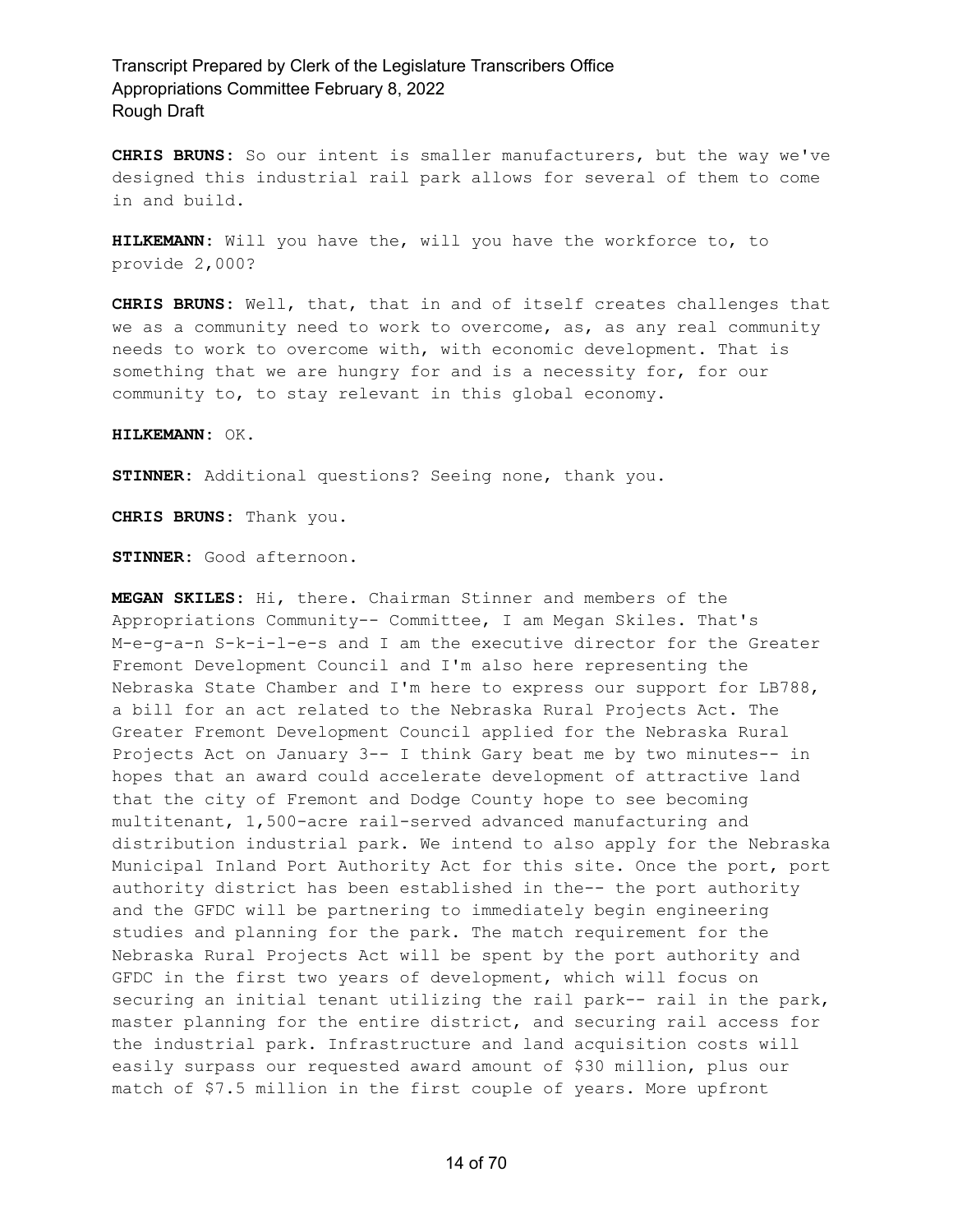funding and the potential for additional funding for the program will give Nebraska a stronger advantage. The Greater Omaha Chamber has prepared an economic impact analysis demonstrating the potential of this site. We assume that 12 projects over the course of ten years would locate on this site and employ 2,440 people. At full build-out, it would generate a direct and indirect economic impact of \$870 million annually to Dodge County and statewide, that impact would be \$1.1 billion annually. As you can see, this provides a substantial return on investment. I also pulled some numbers from our database to demonstrate industrial project RFI growth over the past several years. Preliminary numbers show that there is demand here. We have seen an increased number of RFIs in the intensity of capital investment for projects that have shown interest in Dodge County and the surrounding region. In 2019, we responded to 24 RFIs for manufacturing and warehouses-- warehouse projects that totaled a potential capital investment of \$545 million. In 2020, we responded to 26 RFIs, totaling \$2 billion. And in 2021, we responded to 32 RFIs, totaling \$8.2 billion. Year over year, more companies and businesses have been looking at Fremont and Dodge County as an opportunity for growth and expansion and there are many things that are attracting these companies to Nebraska communities. However, there have been a number of quality projects that we have lost to other communities who have the ability to deliver sites and the necessary infrastructure in a shorter timeline. Fortunately, the Nebraska Rural Projects Act was passed into law to help Nebraska communities to be more competitive and to increase our odds of success and will allow our region to become-- to begin planning and give us a tool to think ahead of development instead of being reactionary. In today's global supply chain crisis, site selection is really a site elimination process and speed to market is the game changer. If passed, LB788 will help to front-load funds to the Nebraska Rural Projects Act. It is a timely proposal that will position Nebraska to respond to the global supply chain crisis and position ourselves to be a solution to the problem. Again, we support LB788 and the effort to create a timely and rail-served industrial park and other business opportunities in Dodge County. I also believe there are some issues with the interpretation of the bill, which the Nebraska Department of Economic Development has interpreted as requiring an EDO to take possession of the land for it to be eligible for the Nebraska Rural Projects Act. This creates an unnecessary liability for the EDO, creates a more complex transaction structure, and ultimately drives up project expenses. I would also request that the Legislature review the statute regarding this issue. Thank you and I'd be willing to answer any questions.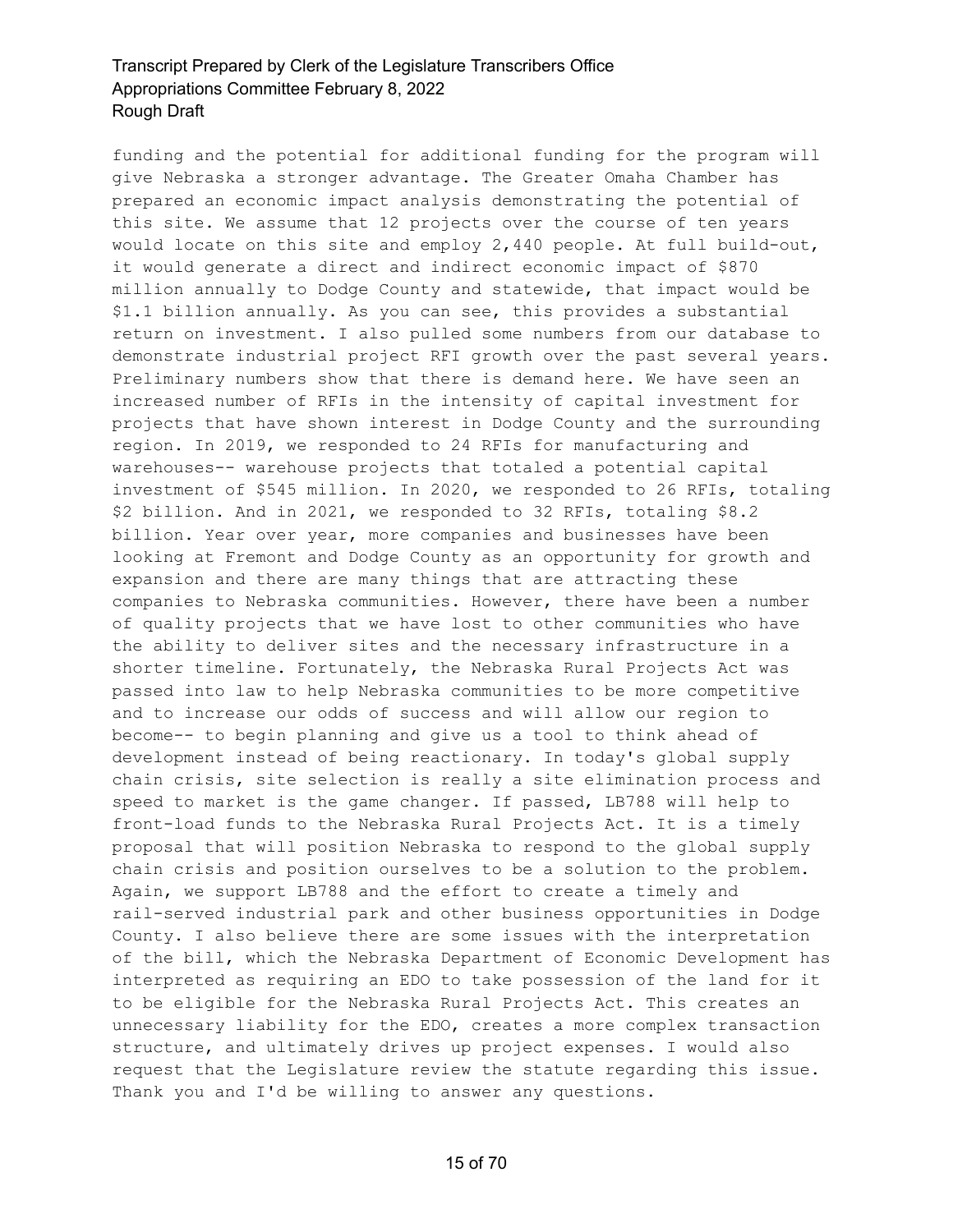**STINNER:** Thank you. Questions? Seeing none, thank you.

**MARY BERLIE:** Thank you. My name is Mary Berlie, M-a-r-y B-e-r-l-i-e. I serve as the executive vice president of the Grand Island Area Economic Development Corporation and I certainly hope we were the first to get our application in. I am here to support LB70-- LB788. The Cornhusker Army Ammunition Plant in Grand Island was built in 1942. This 19-square-mile campus manufactured heavy ammunitions, bombs, and chemical compounds. At the time, the facility was state of the art and arguably provided central Nebraska the largest economic boom in our history. When the army decommissioned the ammunition plant in 1989, Grand Island and Hall County had a lot of work to do to clean up the campus. Tens of millions of dollars were spent to correct the intense soil and water contamination that spread throughout the five bomb production lines and the two ammunition magazine areas. We've demolished 645 buildings and removed millions of pounds of concrete. By the time that Cornhusker Industrial Park was identified as a suitable brownfield site, our funds were depleted to run basic utility expansions or upgrade the rail. Twenty-three miles of 90-pound rail still exist out at Cornhusker. This 90-pound rail can only handle empty railcars. Those empty railcars, cars are shuffled between northern-- Burlington Northern Santa Fe that run along the south edge of our campus and Union Pacific that runs around the south border. We believe Grand Island's application is modest, but it would, it would create a monumental economic impact for all of central Nebraska. More than 100 UP and BNSF train cars pass through Grand Island each day, those trains carrying 100 to 200 cars each. Those, those railcars do not stop in our community. We do not benefit from receiving or shipping central Nebraska products utilizing either rail line. Today, 90 percent of Nebraska's freight is moved by truck. Studies show that if Grand Island was able to better utilize rail and just capture 10 percent of the products that leave central Nebraska on rail instead of truck, we would use 3,225 railcars instead of 14,337 18-wheel trucks. This would reduce 12.4 million miles on Nebraska's highways and interstate systems. Mill grain and animal feed are two of the largest commodity groups within a 200-mile radius of Grand Island that would see the largest portions of savings. These projects are largely traveling to China and Japan as two of central Nebraska's largest countries of export. With a simple change of utilizing rail instead of truck, our existing Grand Island area industries could save over \$116 million annually just in transportation costs. Those local industries we all know are on the back of our communities t-ball jerseys, they provide wealth-producing jobs for our residents, and they are the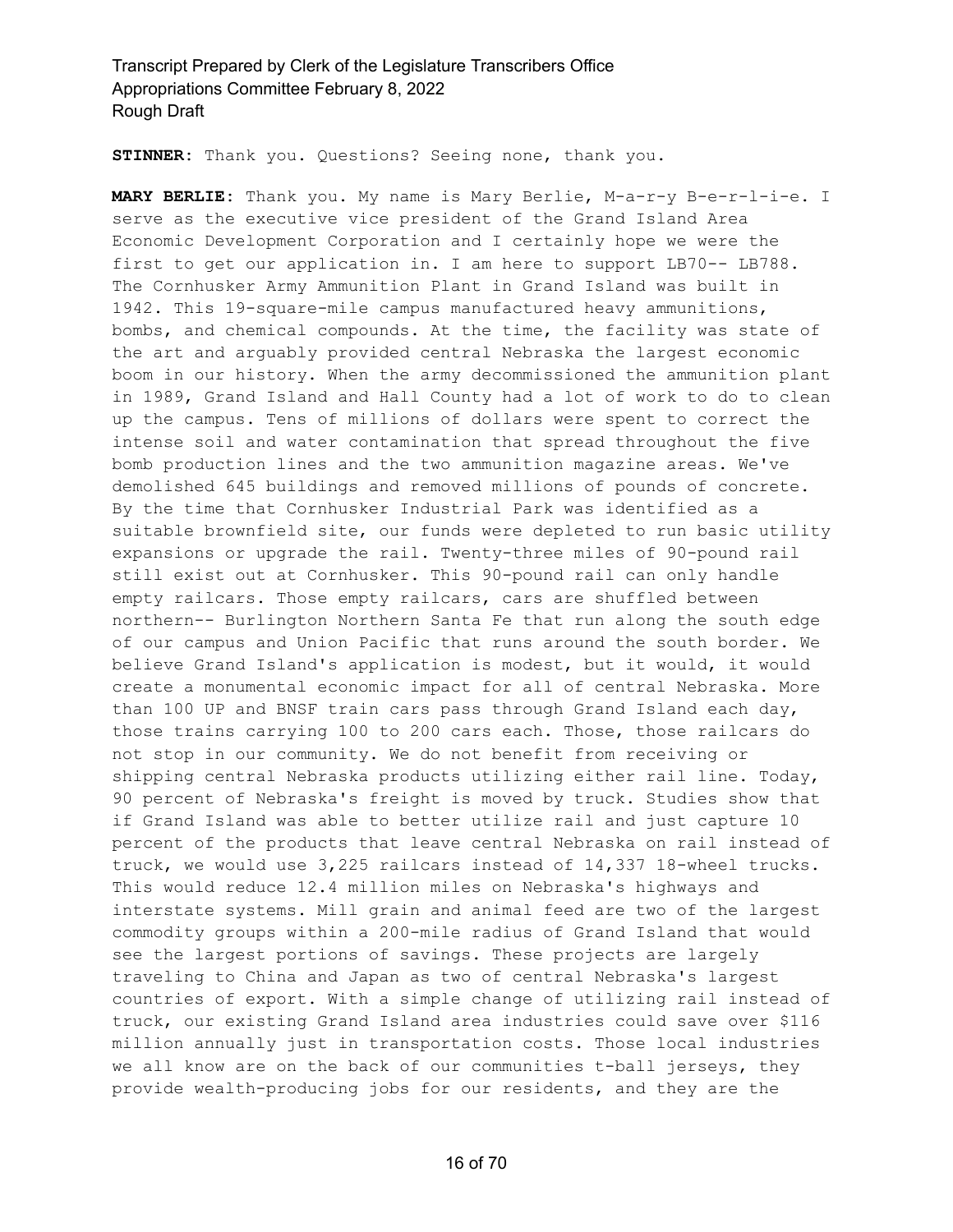first to step up in community-led projects. Grand Island could have a robust rail network, but we lack the access and the modernization to connect to those main lines. Our growth is truly capped. Additionally, Nebraska Economic Developers Association asked me to voice their support for LB788 as well. NEDA has long held the position in favor of policy and legislation that allows communities and cities to broaden their plant base and grow our state. Again, thank you for your time and we certainly hope you support this legislation like we do too.

**STINNER:** Thank you. Questions? Seeing none, thank you. Good afternoon.

**MICHAEL ROOKS:** Chairman Steiner [SIC] and members of the Appropriations Committee, my name is Michael Rooks, M-i-c-h-a-e-l R-o-o-k-s. I am the executive director for Gateway Development Corporation from Washington County, Nebraska. I am testifying on behalf of Gateway Development and the Greater Omaha Chamber to express our support for LB788, bill act related to the Nebraska Rural Projects Act. Since 2019, Gateway Development has had a very strong economic push. However, one area that we have been struggling with is the development of a rail park in Washington County. It's hard for small, rural communities and counties to build new rail parks with limited funding and resources. Currently, we only have a select few companies that have access to rail and these tracks are all private and not accessible to new businesses looking at Washington County. Over the last two years, we have seen over 20 RFPs looking for sites with existing rail and another 14 RFPs that preferred to have rail that we have seen through the Omaha partnership. We do not land any of those. Several of the issues that were at-- were the cost of building out of the rail spur to the site just for one business or taking down an entire site when you only need 20 acres. Those are the two biggest things that we saw as our detriment. We potentially missed out on millions of investments and jobs. We were very excited when the Rural Projects Act was approved last year in hopes that we could apply in 2022. We applied for the act on January 3. I think we're third or fourth in line. On that award, could help accelerate development of Blair South Business Park. It's a tract of land that we're hoping to develop into a multitenant, 200-acre rail-served site for advanced manufacturing and distribution of the industrial park. The match requirement for the Nebraska Rural Projects Act will be spent by Gateway Development the first one to two years of the transfer- transformational period. We will focus on land acquisition, as the current landowner wants to sell all the property at once, and we will-- so Gate-- we'll buy and split the property and then start securing the rail access for the industrial park; so the spur, the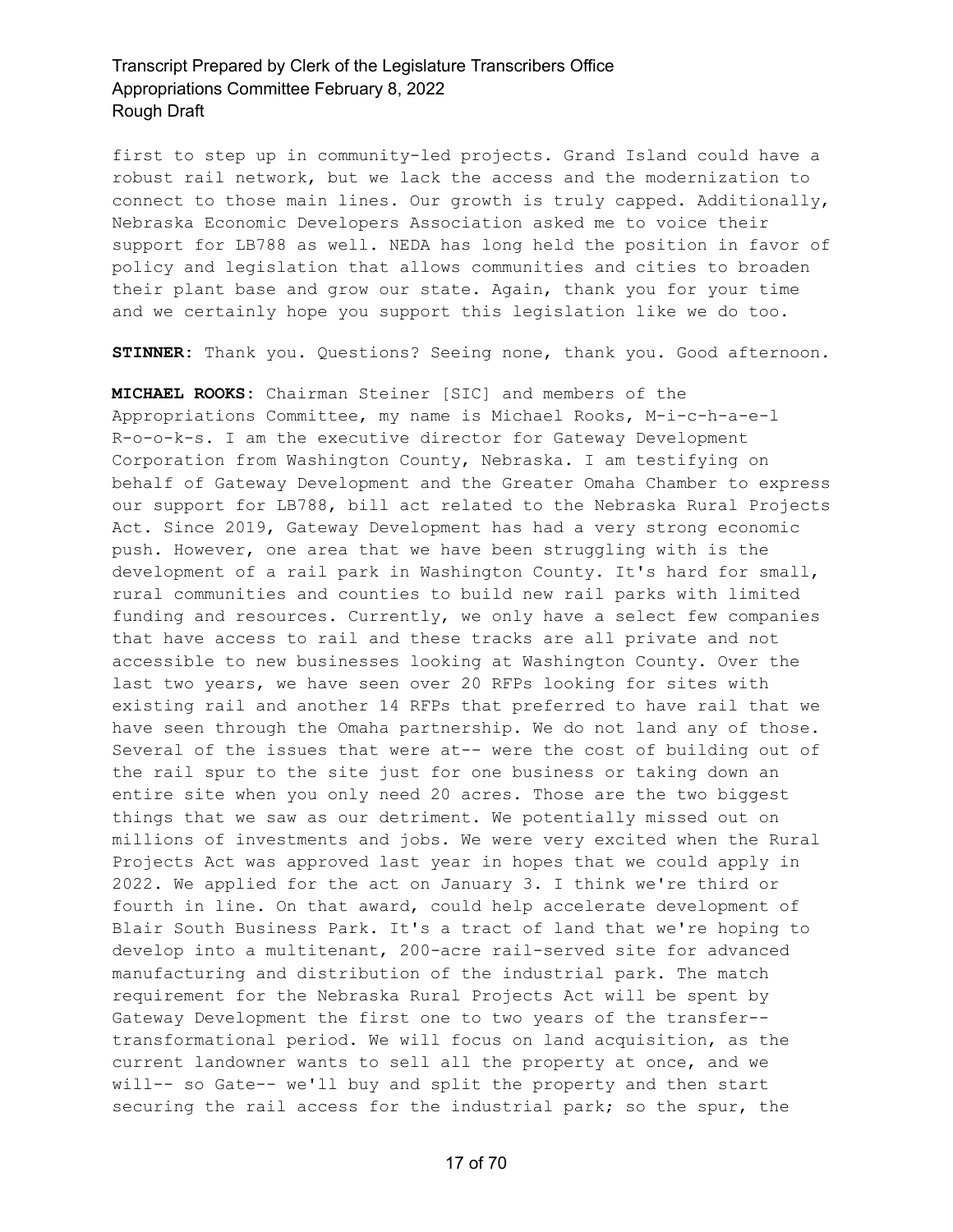track, the run-around, the infrastructure and everything like that. The cost will easily surpass the requested amount of \$8 million, plus, our match is \$3.1 million in the first couple of years. Up-front funding for the potential and additional funding for the program will help give Nebraska a stronger advantage when competing for rail RFPs. Since I started in 2019, and especially since COVID hit, more companies and businesses are having supply chain issues and are looking for ways to get to their customer quicker and Nebraska needs to have the ability to deliver rail sites and the necessity- necessary infrastructure in a shorter timeline. If passed, LB788 will help front-load funds to the Nebraska Rural Projects Act. This position-- this will position Nebraska to respond to the global supply chain crisis and position ourselves as the solution to the problem. Again, we support LB788 in the effort we create a timely rail-served industrial park and other business opportunities in Washington County. I also believe there is some issues-- I'm echoing what Megan Skiles said earlier. I believe there are some issues with the interpretation of bill, LB40, which the Nebraska Department Economic Development has interpreted as requiring an EDC to take possession of the land for it to be eligible for the Nebraska Rural Projects Act. This creates more complex transaction structures and ultimately drives up project expenses and wastes time for potential projects. I believe most EDC, EDCs cannot fund this type of venture and that will, that will stop many from applying for this-- these funds. I would also request that the Senate review the statutes regarding this issue. Thank you and I'd be willing to answer any questions you might have.

**STINNER:** Very good. Questions? Seeing none, thank you.

**MICHAEL ROOKS:** Thank you.

**JONATHAN JANK:** Good afternoon. Chairperson Stinner and members of the Appropriations Committee, thanks for the opportunity to present. My name is Jonathan Jank, J-o-n-a-t-h-a-n J-a-n-k. I serve as the president and CEO of the Seward County Chamber and Development Partnership, or SCCDP. The SCCDP is the sole combined chamber of commerce and economic development organization in Seward County, with a standing membership of about 280 public- and private-sector business partners. I am also an active member of the Nebraska Economic Developers Association, or NEDA, and chair their scholarship committee. Additionally, I am the immediate past president of the Nebraska Chambers Association, a statewide network of chamber of commerce professionals. I would like to go on record and enter this written testimony in support of LB788, a bill that would help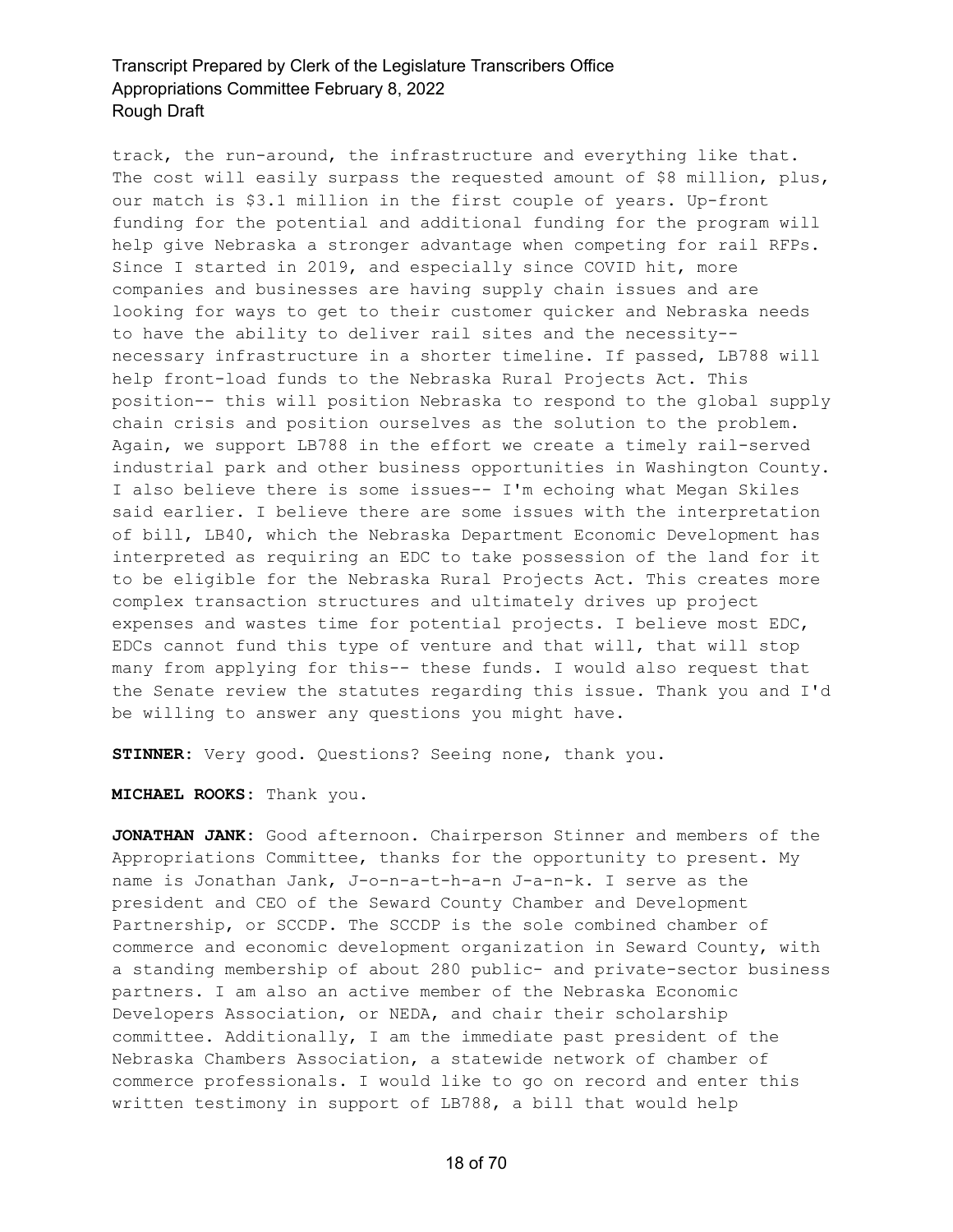stimulate the economies of rural communities across the state by providing economic development funding to develop industrial rail-access business parks. Since 2010, the city of Seward has been working on the development of the Seward/Lincoln Regional Rail Campus or the rail campus, a 300-acre rail served greenfield industrial property. The city of Seward partners with our organization to help promote and recruit business and industry to the campus. The rail campus abuts the BNSF railroad mainline, sits approximately four and a half miles north of Interstate 80, and is in a central location that has the potential to tap into a workforce of over 500,000 Nebraskans in our region. As designed, the rail campus master plan intends to construct a felt-- full rail loop suitable to accommodate an entire unit train to fit in the site. The first rail campus tenant, Petsource by Scoular, a freeze-dried protein pet food manufacturer, arrived in 2019. As with any large-scale industrial site, the costs and risks are high for development. To make the rail campus attractive for prospective tenants, Seward worked with a grant program through the Nebraska Department of Economic Development to conduct due diligence on the land. Seward has also invested millions of dollars in site development, infrastructure improvements, and extensions. These extensive city investments and planning efforts led to Petsource by Scoular investing over \$50 million and creating 100 new jobs at the rail campus. Recently, Petsource announced plans to invest an additional \$75 million and create an additional 80 jobs by early 2023. Despite the relative success of the rail campus, infrastructure and other development costs remain high with-- which hamper the site from reaching its full potential. This is the situation in many rural communities across the state. Whether a community is more suited to take on a project like the rail campus or not, high-cost and high-risk development projects create challenging situations which often result in rural communities struggling to recruit private-sector developers to their communities. This is where creative industrial site development funding tools such as the program revised and LB788 come into play. Between LB840, tax increment financing, and ImagiNE Nebraska Act, the state has witnessed time and time again the success of robust and unique incentives programs. The program, as proposed in LB788, will build upon the past success of these economic development incentives programs while serving to recruit and/or expand businesses in rural communities across the state. As proposed, LB788 would provide further funding to and ease the restrictions for many communities looking to expand their local businesses and industrial parks needing rail access. In turn, these communities also become more competitive in statewide business recruitment efforts. In Seward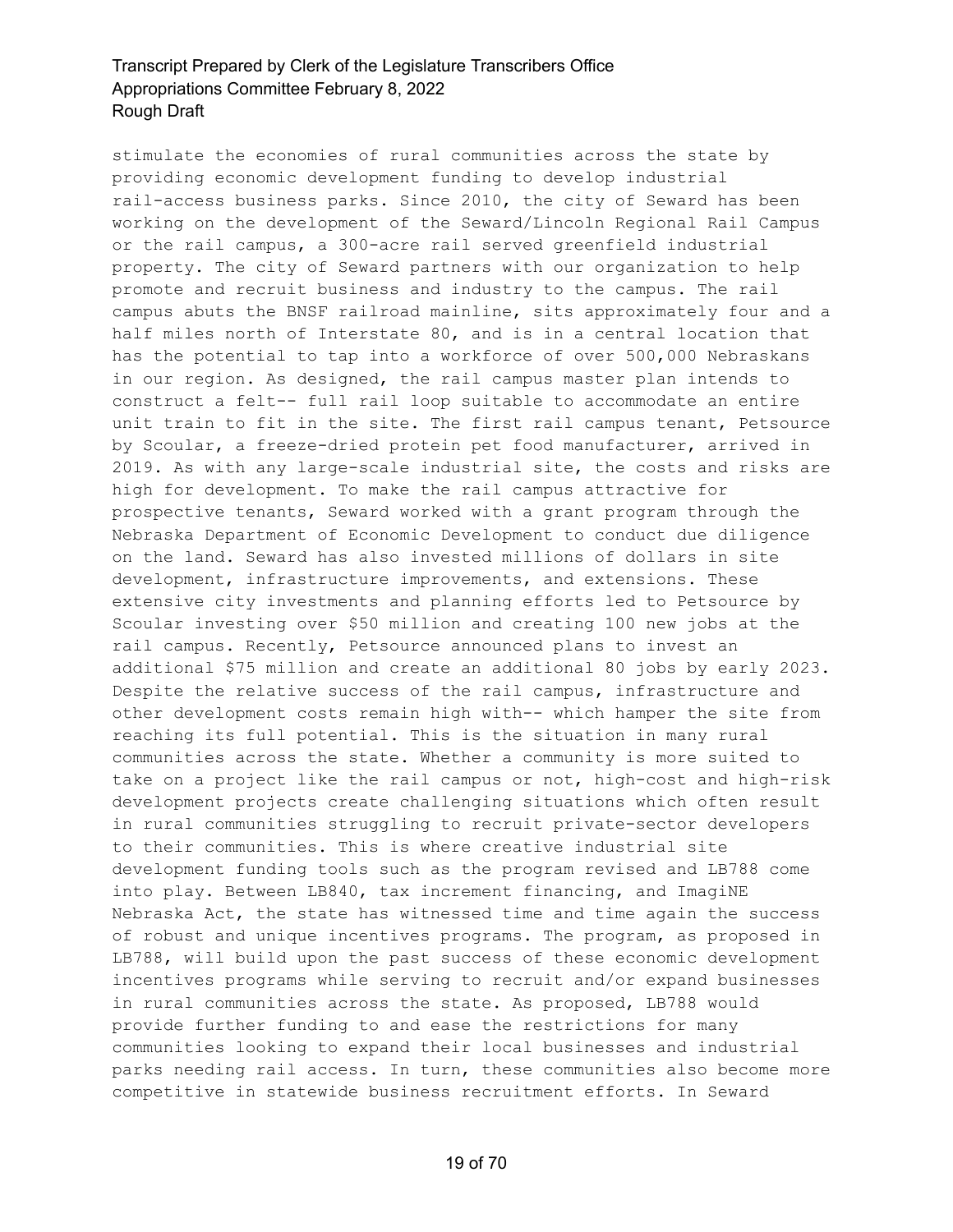specifically, LB788-- the LB788 program would give the community a better chance to help with site acquisition and preparation, continue infrastructure extensions and improvements, and to begin rail loop construction at the rail campus. If rural communities want to compete with a growing national and global economy, economic industrial site development funding programs must continue growing and become more creative and intentional. LB788 will reinforce an important economic development tool designed to help diversify and strengthen rural economies, which will boost the state's economy. We urge the Appropriations Committee to support LB788 as proposed and ask that you request your colleagues from across the state to do the same. Thank you for your time and consideration.

**STINNER:** Senator Kolterman, would you like to speak?

**KOLTERMAN:** No, thank you.

**STINNER:** OK.

**KOLTERMAN:** I already know about this.

**STINNER:** OK. Any additional questions? Thank you very much.

**JONATHAN JANK:** Thank you.

**STINNER:** Good afternoon.

**BETH BAZYN FERRELL:** Good afternoon. Chairman Stinner, members of the committee, for the record, my name is Beth, B-e-t-h, Bazyn, B-a-z-y-n, Ferrell, F-e-r-r-e-1-1. I'm with the Nebraska Association of County Officials and I'm appearing in support of LB788. NACO supported LB40 last year as an economic development opportunity for rural areas and we support the proposal that Senator Groene has brought today. It sounds like an excellent opportunity that has exceeded expectations from last year and we just wanted to register our support of it. I'd be happy to answer questions.

**STINNER:** Well, thank you. Questions? Seeing none, thank you very much. Any additional proponents?Seeing none, any opponents? Seeing none, anyone in the neutral capacity? Seeing none, Senator, would you like to close?

**GROENE:** Thank you, committee. As you see, we've-- we have a gym out there in rural Nebraska and we have something in Nebraska we took for granted, called one of the best railroad systems in the world, the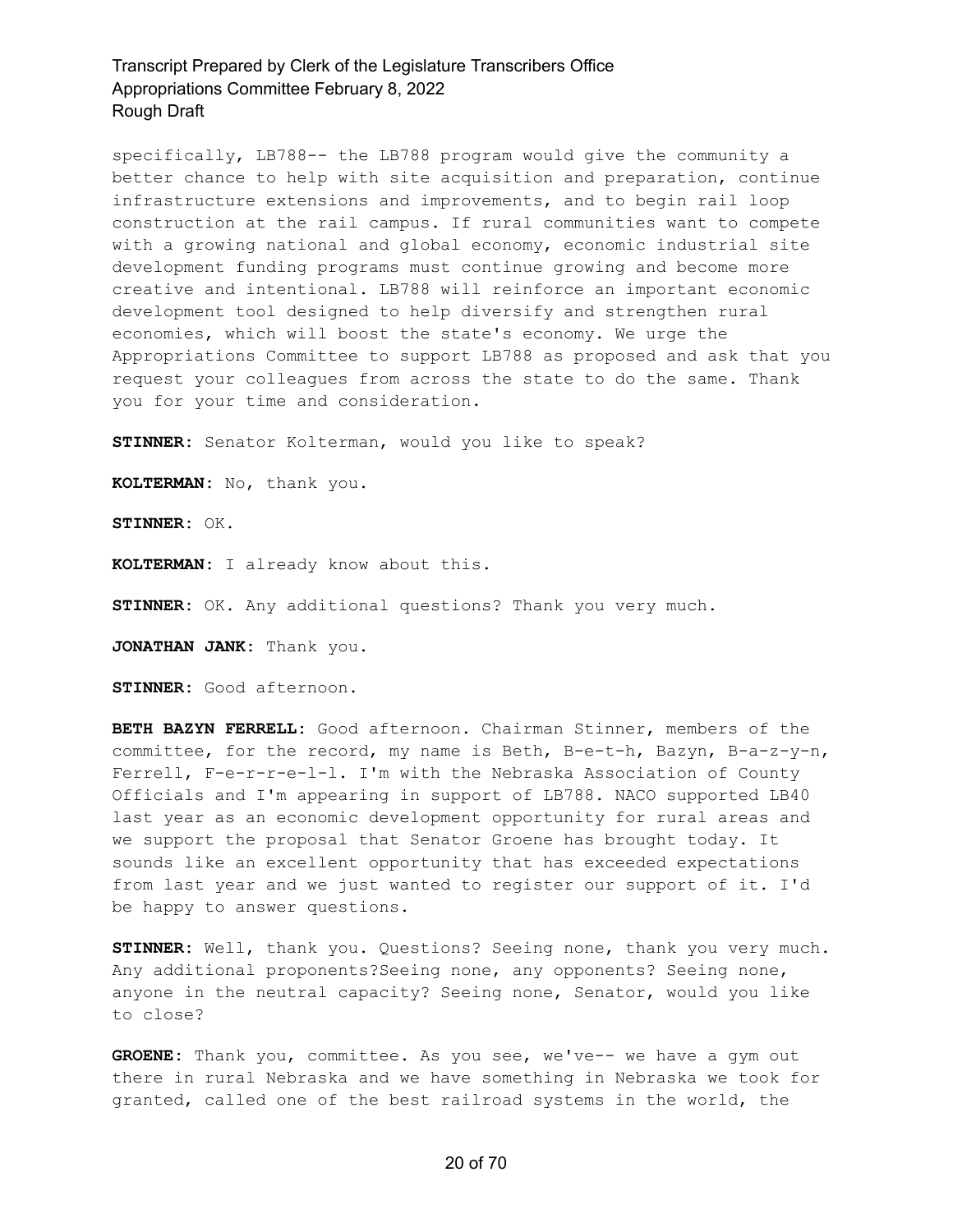heart of it, and we just watch the trains go by and haven't fully accessed what would help our economy. All we thought about was grain and coal. We have communities out there looking to grow. Senator Hilkemann, up to a few-- over the last ten years or so, the UP railroad, due to efficiencies and productivity, has shed over 2,000 jobs in North Platte, which is an indication that if good jobs- good-paying anchor jobs for a family are available, people will come. They will come to those jobs, they will migrate to those jobs, and that's the type of jobs we're talking about here in rural communities, manufacturing jobs. Senator Kolterman, appreciate your TIF question, but more importantly, we two worked together on the ImagiNE Act when my idea was to create a rural, rural manufacturing tier. It's one of the pieces of the puzzle. I imagine that would help rural Nebraska attract manufacturing facilities for smaller-size companies, which that tier-- last I heard, of the six or so tiers, it has by far the most applications to the Department of Economic Development. Rural Nebraska is sitting there biting their tongue trying to grow and for too long-- I'll blame myself. Rural senators came down and thought about two things: property taxes and water. And we have elected to go after the economic development that we so-- this state so sorely needs to expand rural Nebraska and what fits in rural Nebraska is the same people elected me, people who wear blue jeans to work: manufacturing, agriculture, the railroad. Those folks will move to rural Nebraska if they, if they have an anchor job for their family. So what-- I would appreciate expediting the funding because the op-- all the stars are lined up with the situation in the country. Companies are willing to come here. Communities are willing to invest. As Senator Stinner knows, we just don't have the money out there in rural Nebraska to do it ourselves. We need some investment by the state. Thank you.

**STINNER:** Questions? Senator Wishart.

**WISHART:** Well, thank you, Senator Groene, for being here. North Platte is lucky to have you fighting for them in terms of economic development like this program.

**GROENE:** Let's clarify; Lincoln County.

**WISHART:** Lincoln County. One of the questions I have is on page 3, it says, the State Treasurer shall transfer any money remaining in the fund after all obligations under this act are-- have been met and so it will total transfer back to the General Fund. Just wanted to think through your, your thought process on that. My understanding is this is your last session--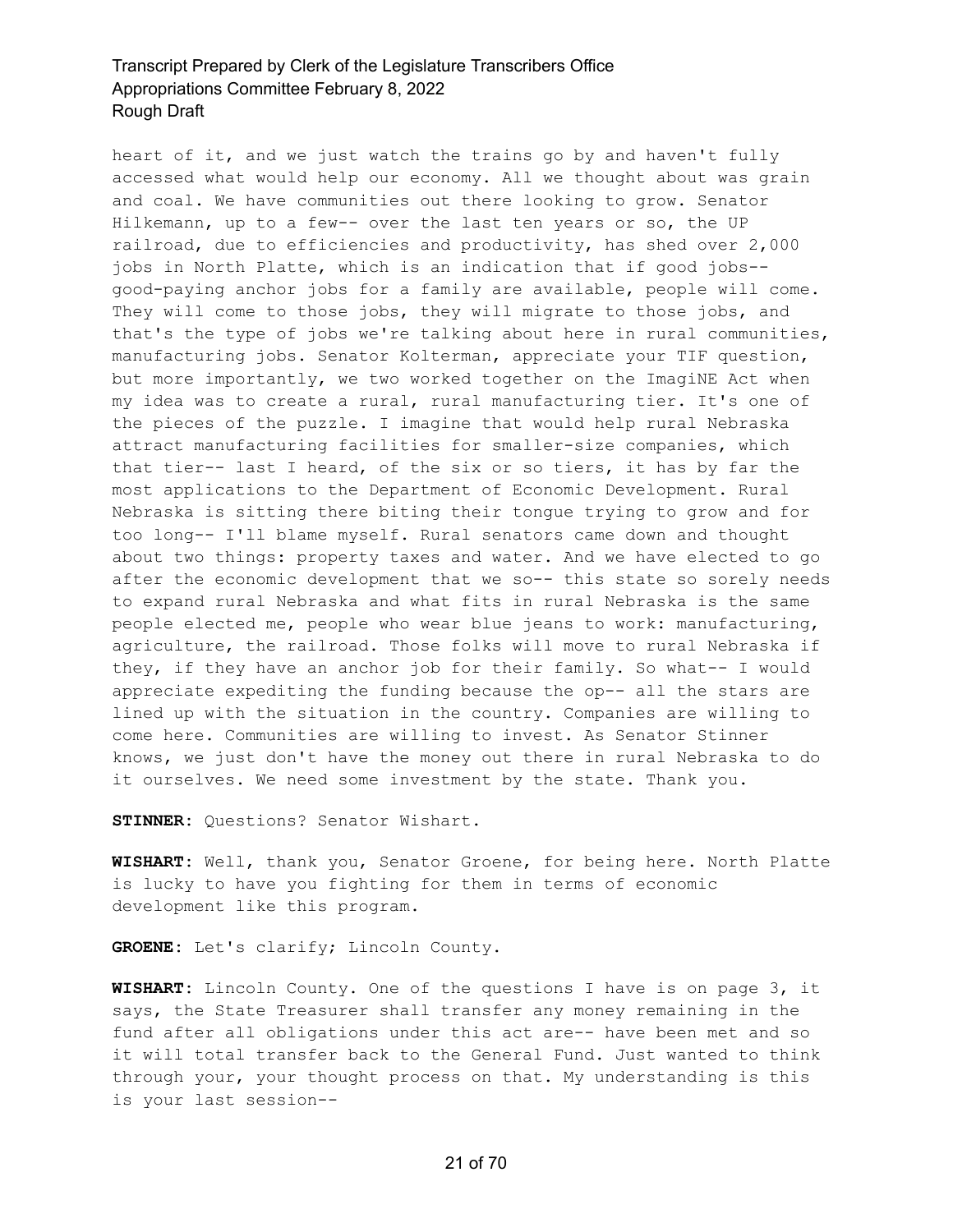**GROENE:** Yes.

**WISHART:** --as a senator, so, you know, moving forward, there will be a whole new class of senators. And sometimes when we see these programs, they start up and they're really exciting and then they get lost in the shuffle as you have turnover. So just wondering why transfer that back? Why not keep those funds there for, for the next opportunity?

**GROENE:** I will, I will admit that's my error because my original language was fund to \$50 million, all right? And then if the ten-year period showed up within law, it wasn't used, it was common sense to transfer it back. But then it caught my eye, why, why sit there and say no more than \$50 million? Let's change it; no less than \$50 million. When I did that, I should have reread the bill and deleted that section.

**WISHART:** OK.

**GROENE:** But it was human error.

**WISHART:** OK.

**GROENE:** It can be deleted. I'd gladly delete that section now if we get no less than \$50 million. If it stays at \$50 million, it probably needs to stay.

**WISHART:** OK, great. Thank you.

**STINNER:** Additional quest-- Senator Clements.

**CLEMENTS:** Thank you, Mr.-- Senator Groene. There was people testifying that said we were the first, second, or third application. How are applications treated/ Are they going to be prorated or the first one gets fully funded and the next gets something?

**GROENE:** That's the way it works. When we introduced this bill, it was originally-- and some on the Revenue Committee said, well, this is for North Platte; let's just do North Platte. I expanded the bill from \$30 million to \$50 million and limited to 30 thinking the only community that was, that was shovel ready and would apply would be North Platte and that other applications would come in later. But it just absolutely amazed me that Fremont, Grand Island, and Blair were able to throw proposals together and Seward and then there was Falls City, I thought, was going to be here, that they were biting their tongue too trying to get there. So the original thing was North Platte was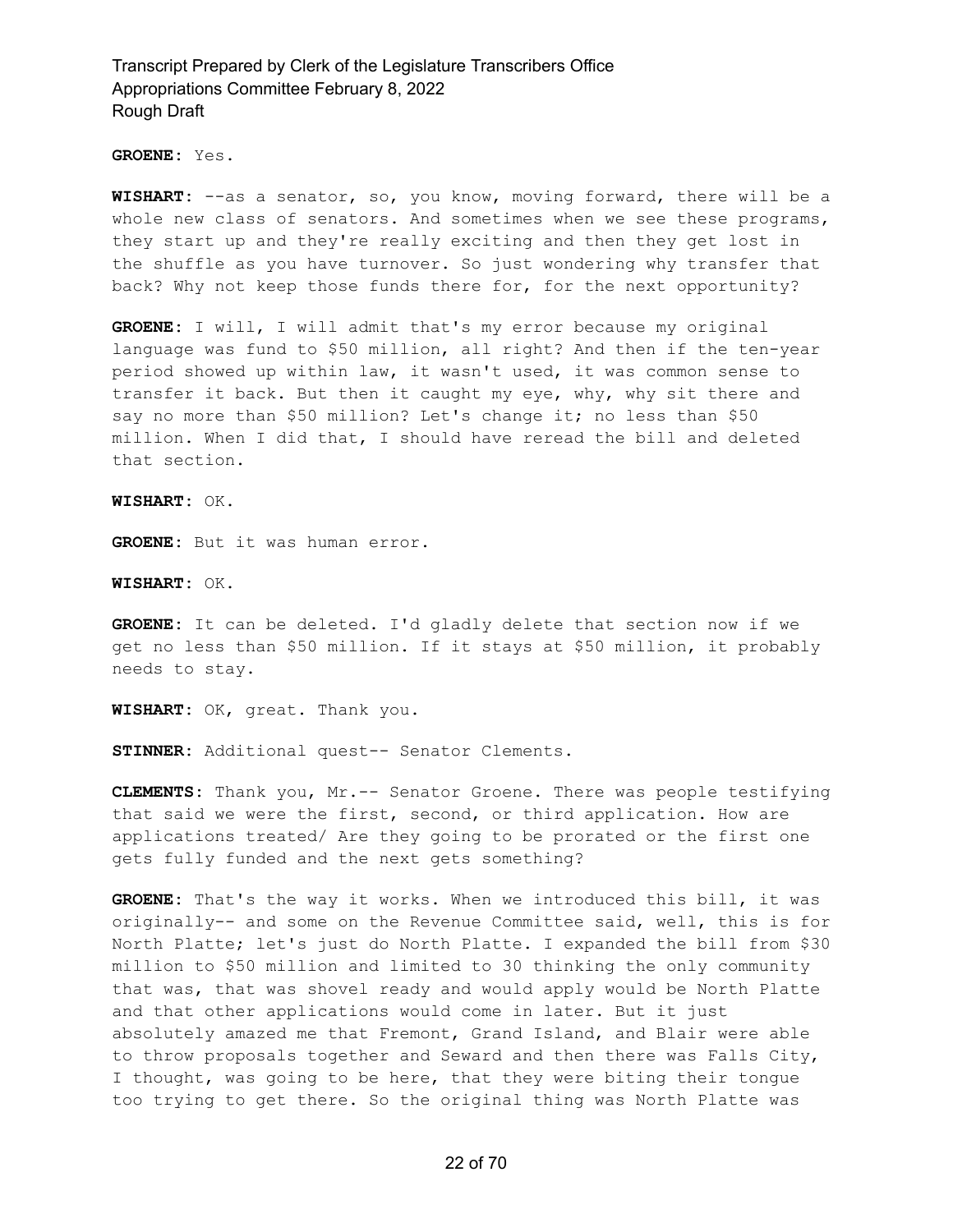going to get funded and then other applications would come in and get the other \$20 million. But the total applications have, have applied for \$73 million already and we've only got 50, so--

**CLEMENTS:** Lincoln County is \$30 million?

**GROENE:** Yeah.

**CLEMENTS:** The request is--

**GROENE:** So what we did, first come, first serve, and the rationale was they were ready to go. And, and the rationale was also that if they were ready to go, we need to get building. We need to have the funding. The-- it's not a cheap endeavor to start putting rail park in and the first influx of money in North Platte would be to buy the land, buy the land, buy the Greenbrier facility, and, and then putting infrastructure in. You got to start somewhere and you got to have money to do that before we start grading it, but anyway.

**CLEMENTS:** Thank you.

**STINNER:** Additional questions? Seeing none, thank you, Senator.

**GROENE:** Thank you, committee, been interesting. I get to come back one more time before I leave.

**STINNER:** That concludes our hearing on LB788. We'll now open with LB1032. Senator McDonnell.

**McDONNELL:** Thank you, Senator Stinner, members of the Appropriations Committee. My name is Mike McDonnell, M-c-D-o-n-n-e-l-l. I represent Legislative District 5 in south Omaha. LB1032 will appropriate \$3 million for fiscal year '22 and '23 to the Department of Economic Development for the program 603 for the Site and Building Development Fund to provide for industrial development of a site in Sarpy County. This project site is roughly 863 acres and began operation as a chemical nitrate production plant in 1954 and was shuttered and abandoned in 1998, when production was moved to the country of Trinidad. Hundreds of well-paying local jobs were eliminated, the tax base for the area collapsed, and the site was remained blighted and under-- and unutilized for 23 years. It has been a key redevelopment location since then. Up until the last several years, the owner of the site was reluctant to sell this area in order for it to be redeveloped and brought back into a productive use for Bellevue, Sarpy County, and the state of Nebraska. Multiple attempts have been made over the last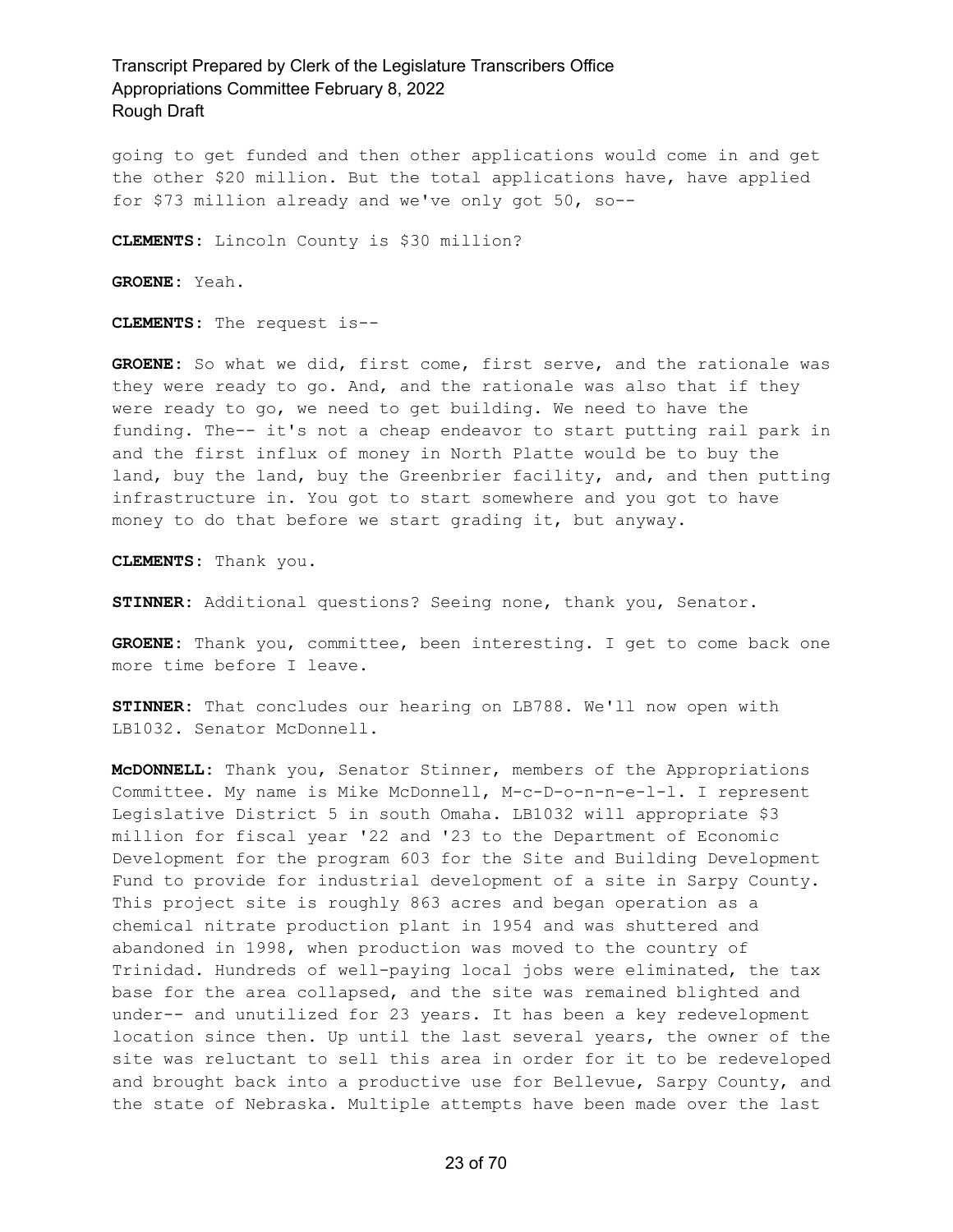23 years to develop the local units of government and purchase the site for cleanup and redevelopment. Due to the scarcity of large tracts of land in the Omaha metro area, the site has been identified by the Omaha Chamber of Commerce and the Sarpy County Economic Development Corporation as the last flat site in the metro area and the top priority for development. In fact, in 2020 alone, there were 12 projects that had identified this site as their number one location to expand to build their operation, which, as realized, would have generated \$1,237,000,000 worth of capital investment and 3,660-- 3,468 jobs. Furthermore, the site, in its current abandoned and dilapidated condition, generates roughly \$143,000 in property taxes per year for local taxing authorities. However, if just the western and developable portion of the site was developed, the property tax collection would increase at a-- at least nine fold to \$1.2 million per year. This is something that Senator Rita Sanders had worked on as mayor of Bellevue and she is a cosponsor of this bill. The city of Bellevue, Sarpy County, Sarpy County Economic Development Nebraska, Department of Econom-- Environmental and Energy, Department of the Air Force, Offutt Air Force Base, Congressman Jeff Fortenberry have also expressed support and financial contributions to coordinate and partner with a private developer to, to purchase the entire site for this effort. Due to the presence of the natural wetlands and some environmental concerns, the lowland area of this property would be prohibitively expensive to develop due to regulatory compliance, wetland mitigation, and the filling of the area to make it suitable for a build-out. This, however, makes the site an ideal location for a public-private partnership to get this land developed and back into productive use. So my district, Legislative District 5, runs and, and butts up to the city of Bellevue. Working with Senator Sanders on this and, and learning a little bit of history, I was approached by a developer and, and told me that this possibly could be the right time. Talking about the number of jobs in-- and in the Omaha area, the metropolitan area, Bellevue area, this piece of land is just-- you just can't find other areas like this. Now, the idea of the-- how expensive it is, based on what we talked about with the wetlands and the prohibitive cost, we would be able to develop roughly 300 acres of this land. So right now, there hasn't been any one that has contacted us that's in opposition. But again, the amount of jobs we can bring in, the partnership potentially with that private-public partnership, I think, is what needed to push this forward. And again, it's been sitting vacant for 23 years.

**STINNER:** Any quest--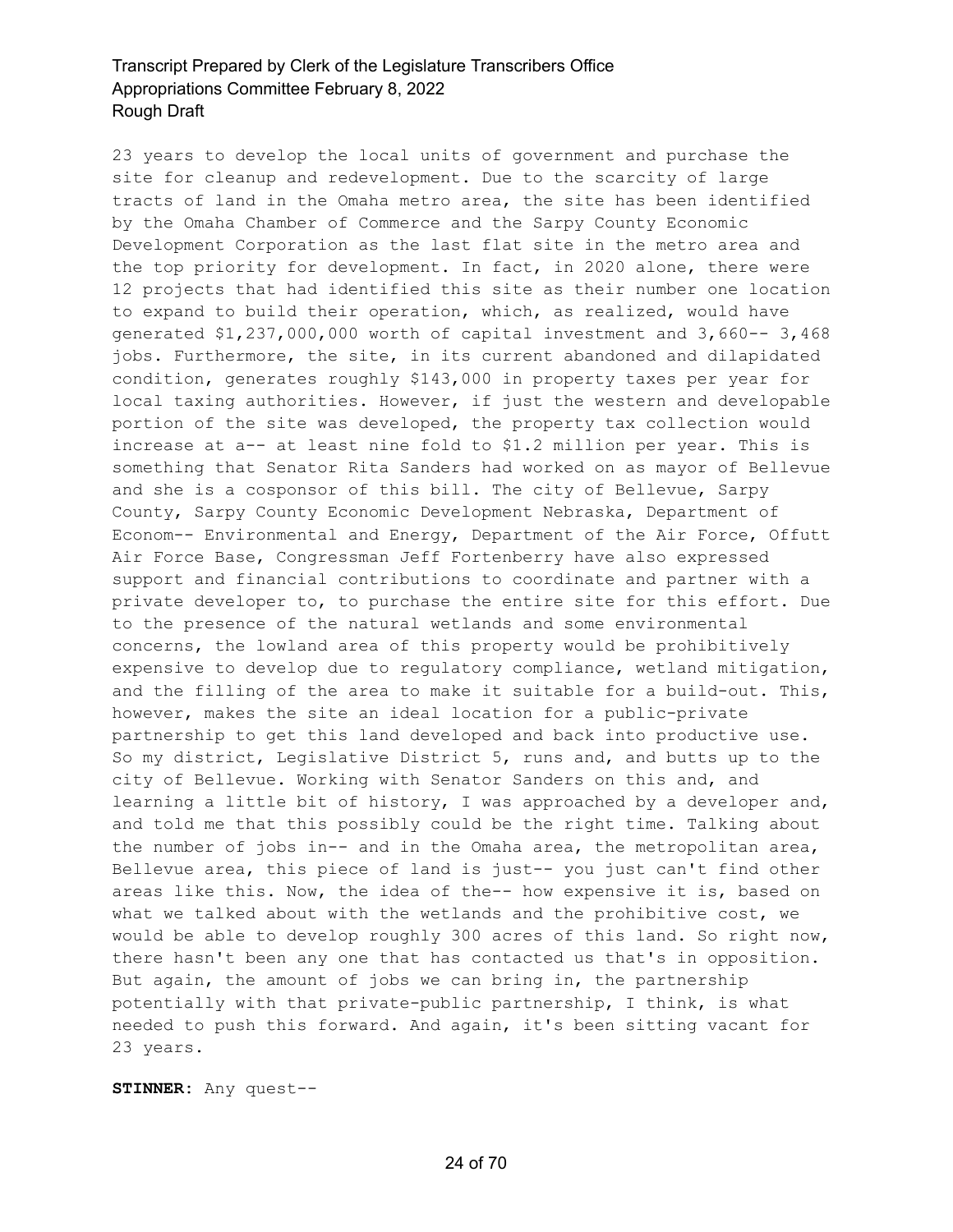**McDONNELL:** I'm here to answer your questions.

**STINNER:** Senator Erdman.

**ERDMAN:** Thank you, Senator Stinner. Thank you, Senator McDonnell. Is this the parcel that the NRD is trying to develop?

**McDONNELL:** The NRD doesn't develop this land, but the NRD has been involved in discussions. Who I was approached by was the developer and then worked on with Rita Sanders, so the NRD is not developing anything as far as I know.

**ERDMAN:** Well, when we had a hearing this fall, this winter on the NRDs, Papio came in and they had they a ex-- had an explanation of this property and there were eight letters of support and of the eight letters, they were all addressed to the NRD except two.

**McDONNELL:** I don't think I could answer--

**ERDMAN:** So it is my understanding if they're sending the letters to the NRD to support this project, I would assume they're the developer.

**McDONNELL:** So the NRD is not the developer, but I believe the NRD was contacted based on people wanting to develop that land.

**ERDMAN:** Well, when I--

**McDONNELL:** So I believe that's how they, they were involved. Who I was contacted by was one of the developers that was interested, then I reached out to Senator Sanders because he had worked with her during her time as mayor on it.

**ERDMAN:** So when I asked the NRD if you're not the developer, who is, and after a few fumbling minutes, he finally said, I think it's Sarpy County. So I'm not real clear on who this is. So NRD owns some of this land, is that correct?

**McDONNELL:** If, if the developer who contacted me is willing to have his name public, I'll get you that name.

**ERDMAN:** But does the NRD own some of this land?

**McDONNELL:** That's what we're talking about, the wetlands. The wetlands would not be developed. You can't develop the wetlands. It's too expensive.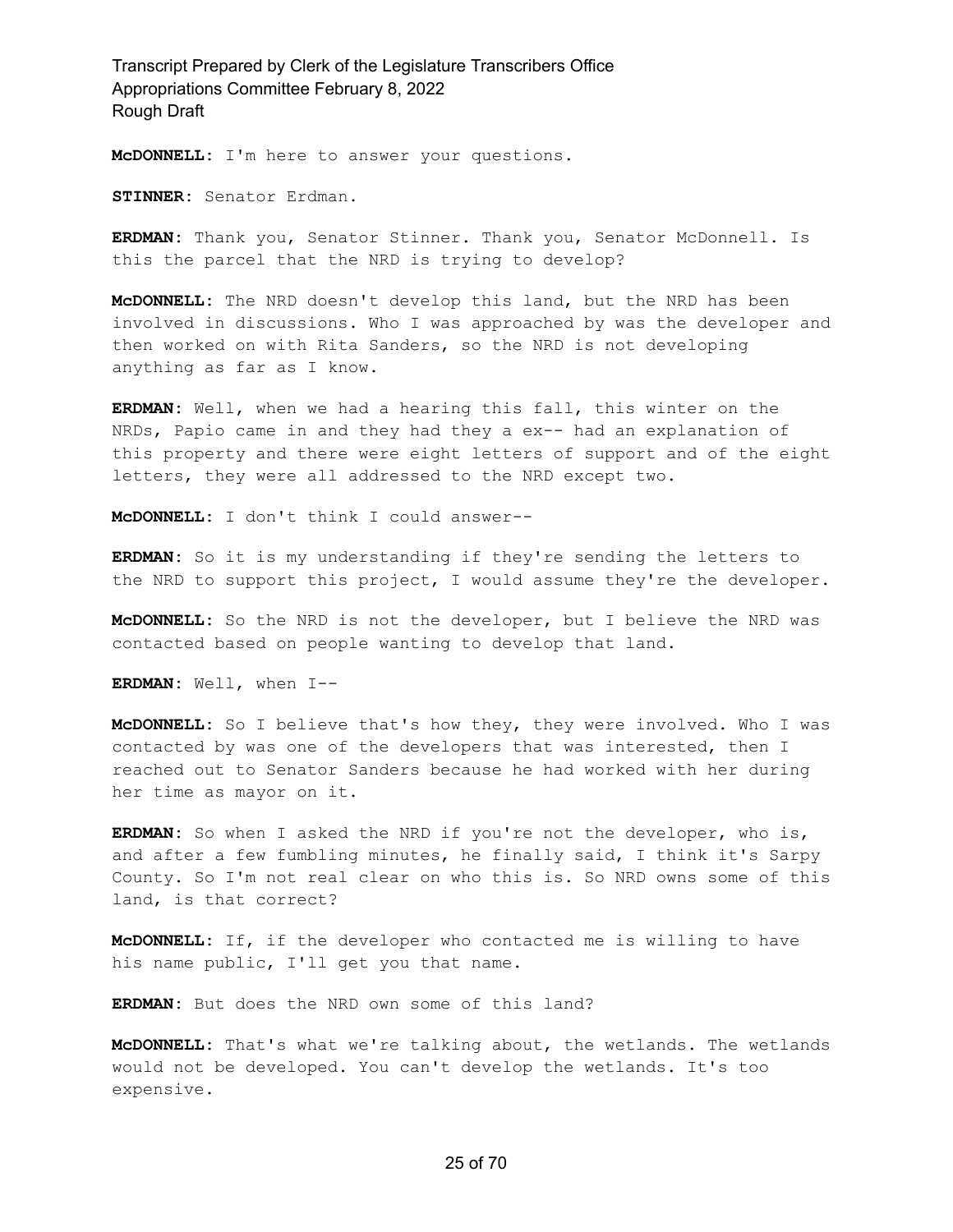**ERDMAN:** Is that what the NRD owns?

**McDONNELL:** The part of the wetlands that they own, yes. I believe they manage the, the wetlands.

**ERDMAN:** So--

**McDONNELL:** That's what we're talking about, separating this through. The idea of having acres, out of that 800-some acres, 300 that can be developed. And that's why you have to have the private-public partnership.

**ERDMAN:** So then Game and Parks is going to manage the other 500 acres?

**McDONNELL:** No, I believe the, the-- Sarpy County, the city, the developer, that's the partnership that would come together for the, the 300 acres that we're able to develop.

**ERDMAN:** I think the NRD said something about having a partnership with the Game and Parks, so the land that's going to be the-- in the 300 acres, is it being cleaned up econom-- or environmentally?

**McDONNELL:** No. No, that's something that the county, the city, and the private developer would have to work on.

**ERDMAN:** So if this is such a good deal, why hasn't some private investor done this?

**McDONNELL:** That's based on the idea that the cost prohibitive-- not the land that can be developed, but the idea of the wetlands and have to have that partnership.

**ERDMAN:** So why couldn't they have the, the, the state develop the wetlands and someone else, private money develop--

**McDONNELL:** I could just tell you that I haven't been working on this for 23 years, but other people have--

**ERDMAN:** OK.

**McDONNELL:** --and that hasn't happened, so that's why--

**ERDMAN:** So will there be somebody behind you that can answer those?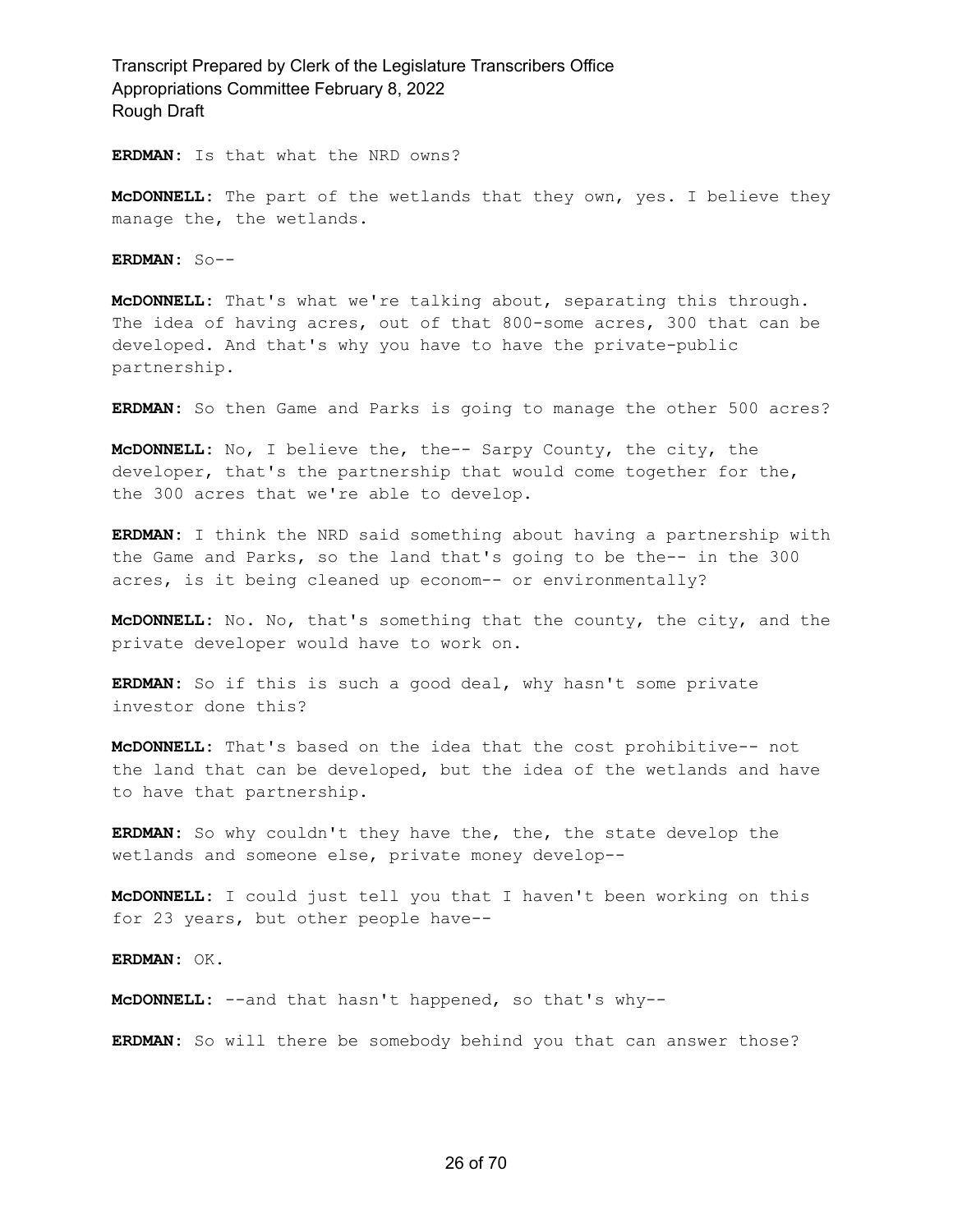**McDONNELL:** There's not going to anybody-- well, I shouldn't say-- I, I can't, I can't say that there's going to be anybody behind me that can answer that.

**ERDMAN:** OK.

**McDONNELL:** I will-- I can get you more information later if there isn't, so.

**ERDMAN:** It's just kind of peculiar to me to see, if it's not economically feasible for some private investor, why it's good for the state.

**McDONNELL:** No, there is, there's the-- on the private side, they're saying we can do this and we can generate jobs and we can generate property taxes. It's been sitting vacant for 23 years, but we need your help and we need that partnership because so much of the property is wetland that they can't do anything with.

**ERDMAN:** OK.

**STINNER:** Senator Hilkemann.

**HILKEMANN:** Perhaps I missed in your testimony, where is this property located?

**McDONNELL:** It's in Bellevue and originally, it was opened up as a plant in 1953 and shut down 20-- 1958 and shut down--

**HILKEMANN:** Pulling up--

**McDONNELL:** --23 years ago.

**HILKEMANN:** Pulling up the Bellevue map, where in Bellevue approximately?

**McDONNELL:** I'll have to get you the exact location.

**HILKEMANN:** OK. All right, thank you.

**STINNER:** Senator Clements.

**CLEMENTS:** Thank you, Senator Stinner and Senator McDonnell. You know, I'm familiar with this. Wasn't this the Acadian fertilizer company?

**McDONNELL:** I, I believe that's--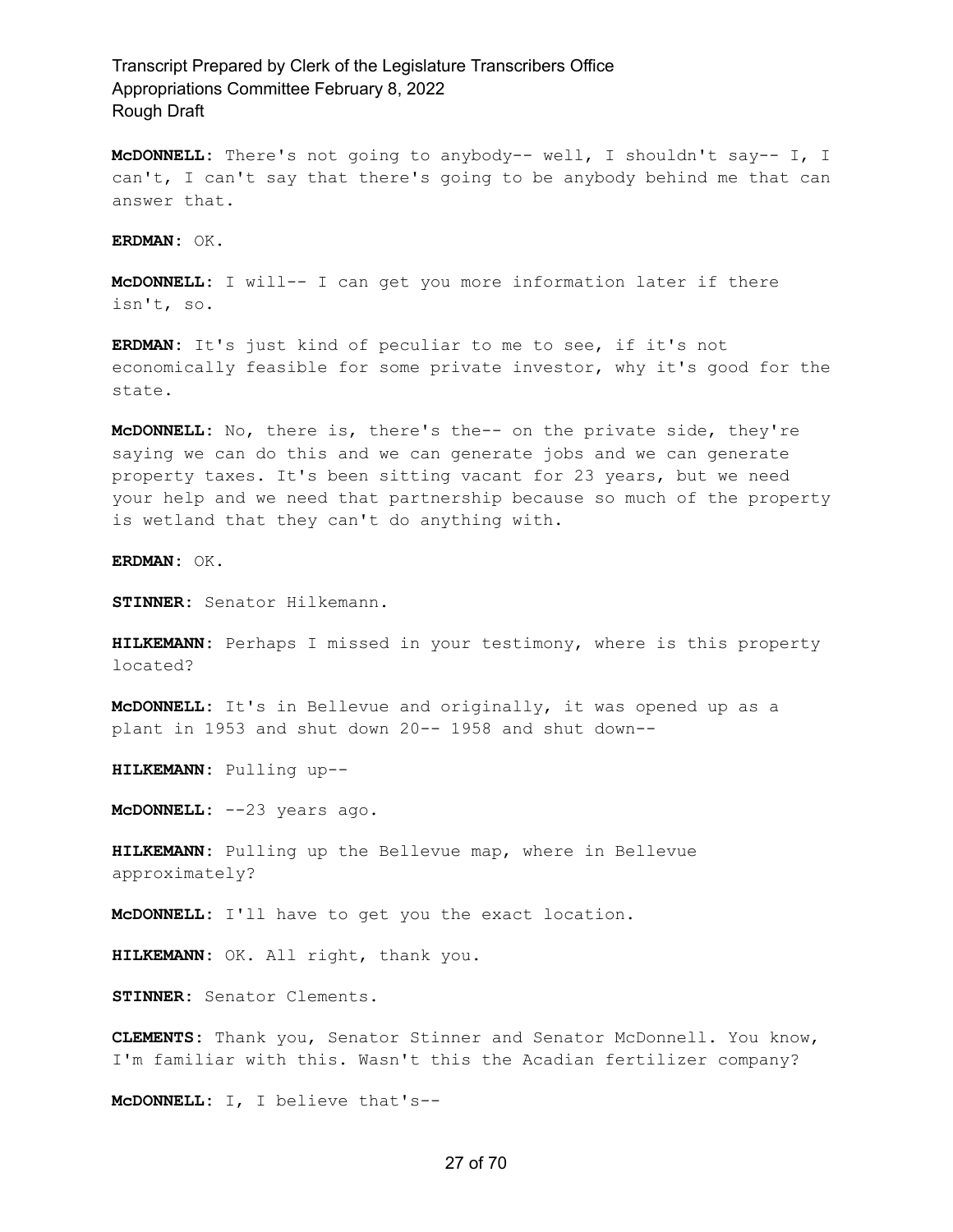**CLEMENTS:** They go down-- they touch the Platte River and north of the Platte River-- just north of Plattsmouth. The town of La Platte is in this area.

**HILKEMANN:** Oh, a ways down.

**CLEMENTS:** My, my question is the \$3 million, is that for cleanup of the environment from the fertilizer plant or do you know what it's for?

**McDONNELL:** Well, through the program for the Department of Economic Development, I believe it can be used for cleanup. I'm not saying it's going to be because the city is going to have to come up with-- and the county-- also finances to help out with this-- with the private money. And I believe you're correct because I, I believe it was opened-- the history, it was opened in 1954 and it was a nitrate-- I believe that's, that's the name of the plant and you're accurate on that.

**CLEMENTS:** I think so. And the four-lane highway from Plattsmouth north into Omaha, Highway 75, goes right on, on the west edge of this, I believe, which does give them good transportation access.

**HILKEMANN:** Ah, OK.

**CLEMENTS:** Thank you.

**STINNER:** Additional questions? Seeing none, thank you.

**HILKEMANN:** So this is--

**STINNER:** Additional proponents? Seeing none, any opponents? Seeing none, anyone in the neutral capacity? Seeing none, would you like the close, Senator?

**McDONNELL:** Unless there's any questions, I'll waive closing.

**STINNER:** I don't see any. Thank you very much. That concludes our hearing on LB1032. We'll now open up on LB1071. Senator Williams.

**WILLIAMS:** Running from one hearing to another. I think we all know what that is like. Good afternoon, Chairman Stinner and members of the Appropriations Committee. My name is Matt Williams, M-a-t-t W-i-l-l-i-a-m-s, from Gothenburg, representing Legislative District 36. I'm here today to introduce LB1071, which would appropriate \$30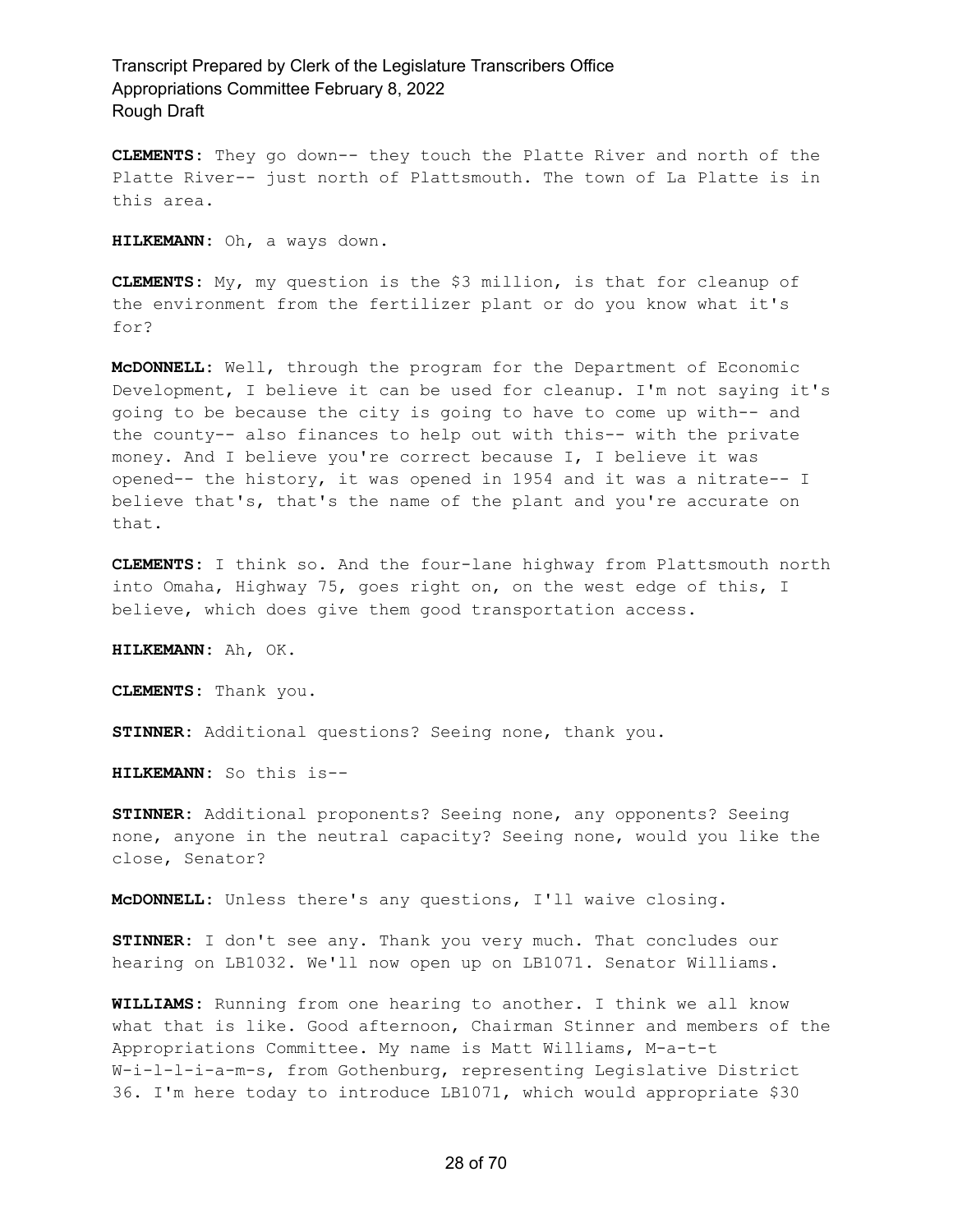million in General Funds to provide for additional rounds of grants under the highly successful Rural Workforce Housing Investment Act. Over the past several years, Nebraska has been battling the issue of workforce shortages. It is estimated that there are over 50,000 unfilled jobs and only 20,000 people seeking employment. This was a problem before COVID and now it has even gotten worse. In addition to a worker shortage, we have also had a significant shortage of available workforce housing. Again, with COVID, we have seen increased building costs, supply chain delays, and fewer contractors, amplifying this problem. We clearly have a continuing need, particularly in our rural areas, for workforce housing. We have a proven method of addressing this need through the Rural Workforce Housing Grant Investment Act. In 2017, most of you will remember that we passed LB518, which created the act and used \$7 million from the Affordable Housing Trust Fund. In 2018, DED awarded the \$7 million in grants to 14 different nonprofit development companies across the state to fund housing projects in rural areas. By 2021, over \$110 million had been spent on brick and mortar and had been invested in our rural workforce housing program, resulting in over 800 housing units built across the state. All of those houses are on the property tax rolls. The builders and the realtors and everybody else paid income tax and also the materials were subject to sales tax. So that little \$7 million investment that we made is still a huge success. The program was originally oversubscribed, so we, we stepped up again in 2020 and appropriated \$10 million, this time of General Funds, to do a second round of grants through the program. Again, the program was fully subscribed and I believe 17 awards to nonprofits, again across the state, were granted. Because most of the projects are using a revolving fund arrangement, which keeps the local program growing, it's simply the gift that keeps giving, meaning those grants continue to grow, continue to build housing in each of those programs. This program has been one of the most successful DED programs ever. They estimate a 15-to-1 return now and continuing to grow. This program has allowed us to build hundreds of houses across rural Nebraska. Today, we are back asking your help to continue this program because we still have a continuing need. This year I've introduced three bills; LB1069, LB1070, and today, LB1071 to give us the flexibility to use a combination of ARPA dollars as they qualify and also couple that with some additional General Fund dollars. Use of ARPA dollars are complicated in several manners and no one knows that better than this committee. The question that we have been wrestling with is can ARPA dollars be used in a revolving fund type program? I will tell you, we do not have a definitive answer for that yet at this point. We are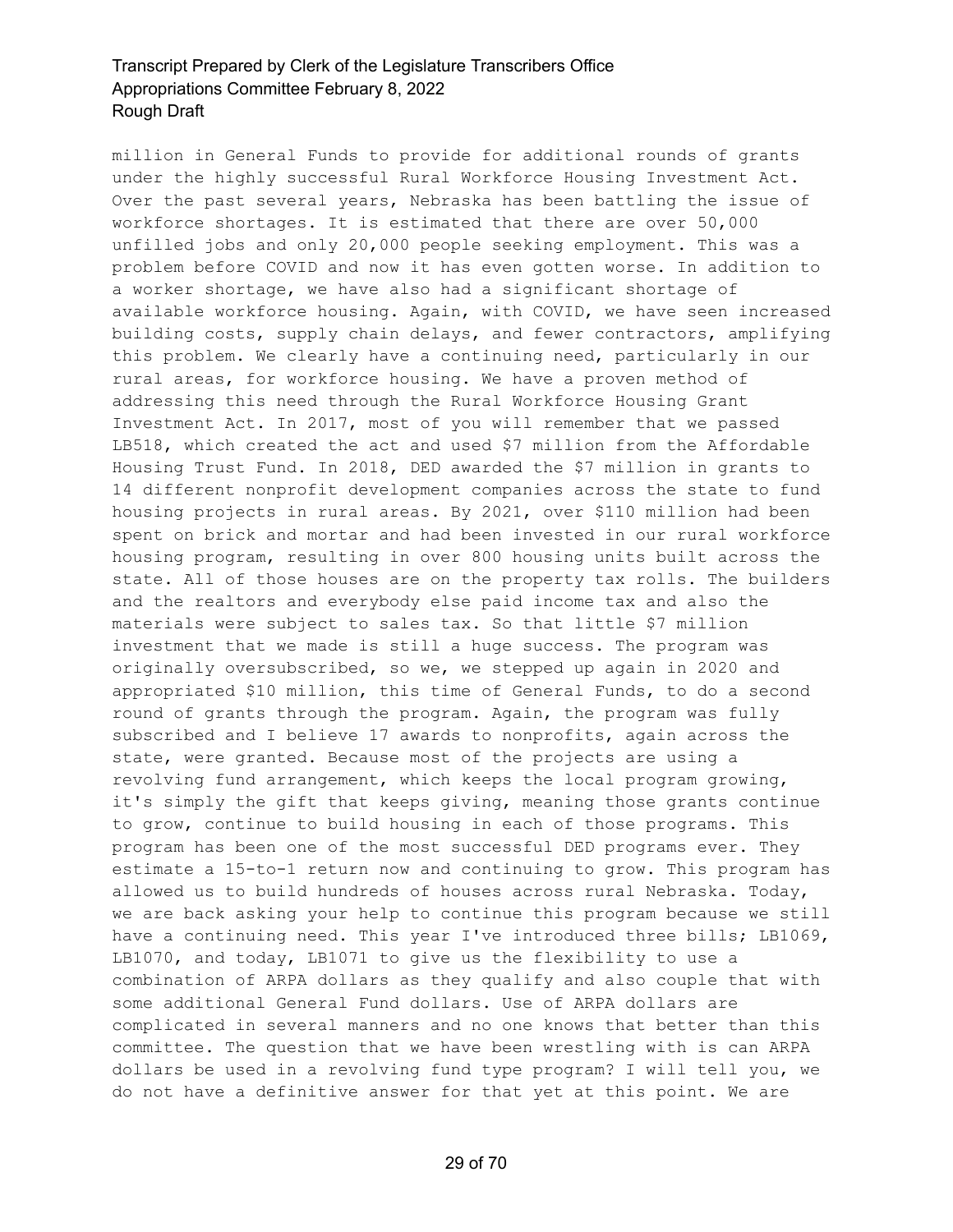still working on that. The second issue we have is the time restraints on ARPA dollars that you're aware of. They must be spent in a very short timeline and that may not satisfy the longer-term needs of the rural workforce housing program that we're looking at with the combination of these bills. Now that DED has operated this program for a number of years, we have discovered a few changes that we believe will enhance and improve the program. During the summer and fall, we held several stakeholder meetings with people that are using the program and also with DED staff. The suggested changes are included in LB1069, which is scheduled for public hearing with the Business and Labor Committee next week on February 14. Several of these changes are clean up and technical in nature, there are, however, a few substantive changes and I would let you in on those right now. The first definitive change or substantive change is the definition of "rural workforce housing" is increased so that the limit for an owner-occupied home could be up to \$325,000 and rentals up to \$250,000 per unit. We have clearly seen through the period of time, especially with COVID, a significant increase in, in the cost of building and many of our participants in the program have been really struggling finding a way to build the home under the current level of \$285,000. Second thing that is substantive, it extends the program through fiscal years 2026 and 20-- to 2027. That's a five-year period and the funding that we are asking for here, we believe, would fund the program for that entire period of time over that. The current program is set to end at the end of the fiscal year that we are currently in. Number three, it lowers the match. What we have discovered, the one-to-one match has worked really good in some of our larger, more affluent communities. Some of our smaller communities have struggled to do-- to find enough local money to match at the one-to-one level, so we're proposing to lower that match to a 50 cent-- 50 percent match. We think that makes us more appealing to some of our smaller communities, yet it still maintains a significant amount of skin in the game for those communities. The other thing and the final thing substantively that LB1069 does is it lowers the standard of financial oversight from an audit to a financial review. Again, we have run into situations with the requirement initially of an audited financial statement, that we don't have enough auditors out there to do this work and it's a fairly significant cost to some of the people. I wanted to highlight just very briefly the fiscal note that you see on this. You will notice that this fiscal note looks a little strange and that fiscal note will be fixed if we pass LB1069, which I mentioned, because right now, the, the program ends at the end of '21-22 and that makes the fiscal note screwy. So it would be a straight \$30 million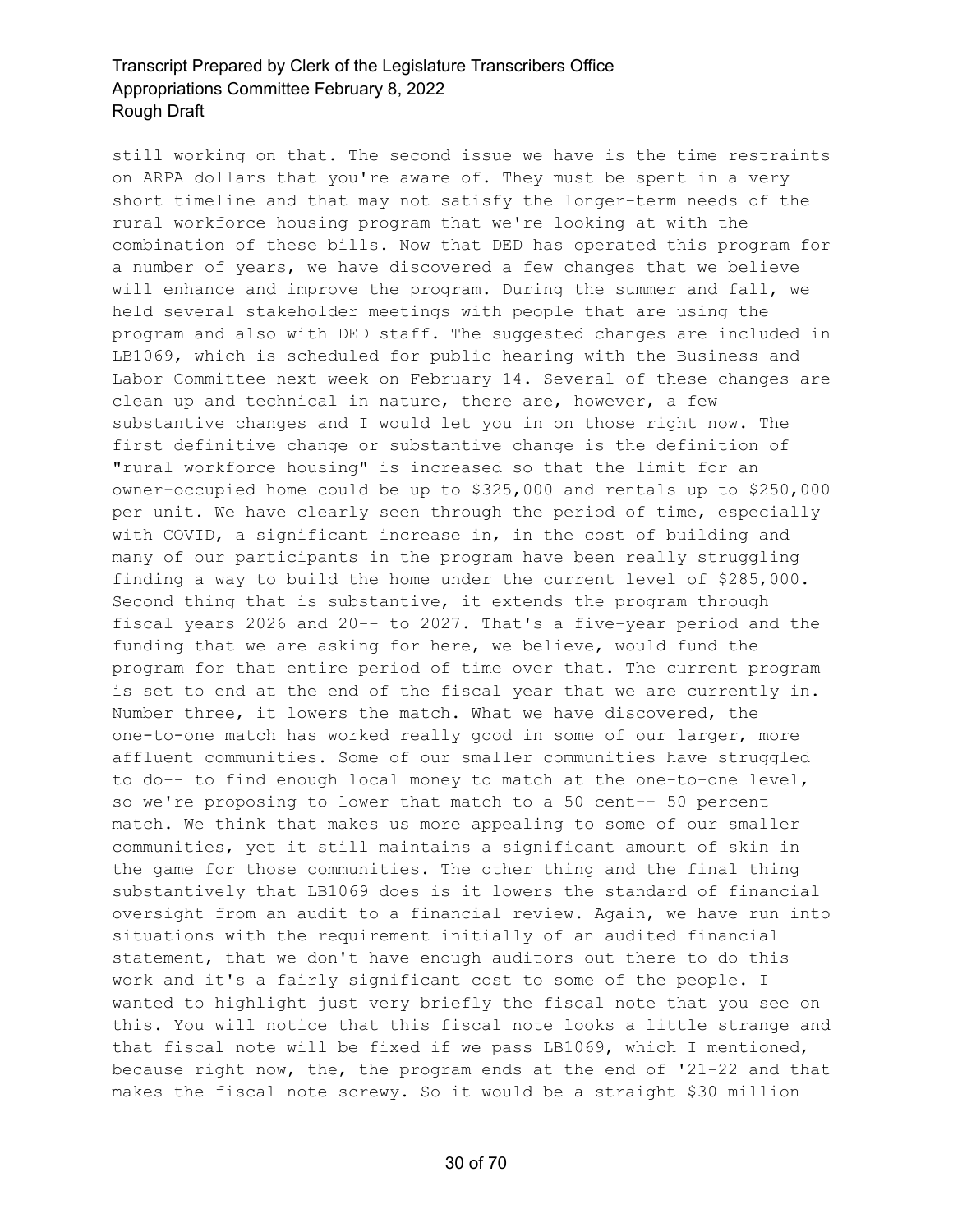fiscal note without that. I wanted to just again highlight that this program has been significantly successful and we continue to have this need. So through the use-- and, and you will also hear when it is scheduled-- I think it's on the 17th or it's coming up at some point in time, the LB1070. We're requesting \$20 million of the use of ARPA funds for that portion, so we'd have \$50 million total to use over this five-year period of time. And we believe the combination of using the portion of ARPA funds directly for infrastructure development and using the General Funds for the revolving portion of this, we have an arrangement working with DED. They're able to handle this, they believe, with one application from a nonprofit development corporation. And then they can allocate the dollars out to that by using either from the ARPA bucket that they would be awarded or from the General Funds bucket. So I think we have a combination there that, that makes great sense. So I would be happy to answer any questions about the program and the success of the program. Again, over this period of time, building that number of homes has really been beneficial, but we need to continue doing more. There will be a small group of testifiers behind me that can talk about specific things, but I would be happy to attempt to answer any questions that you would have.

**STINNER:** Any questions? So the way the bill stands right now, the \$30 would go right directly to the Department of Economic and Economic Development--

#### **WILLIAMS:** Yes.

**STINNER:** --as opposed to this fund that you're now trying to extend the life of. It's-- does that mean that you're going to come back and modify this if that passes?

#### **WILLIAMS:** Yes.

#### **STINNER:** OK.

**WILLIAMS:** We, we would-- Senator Stinner, we would modify the amount. The amount here, the, the, the \$30 million, would refund or re-add to the Rural Investment Act that we currently have. LB1069 extends that act till the 2026-27 fiscal year.

#### **STINNER:** OK.

**WILLIAMS:** And DED would go through a process of awarding grants on an annual basis.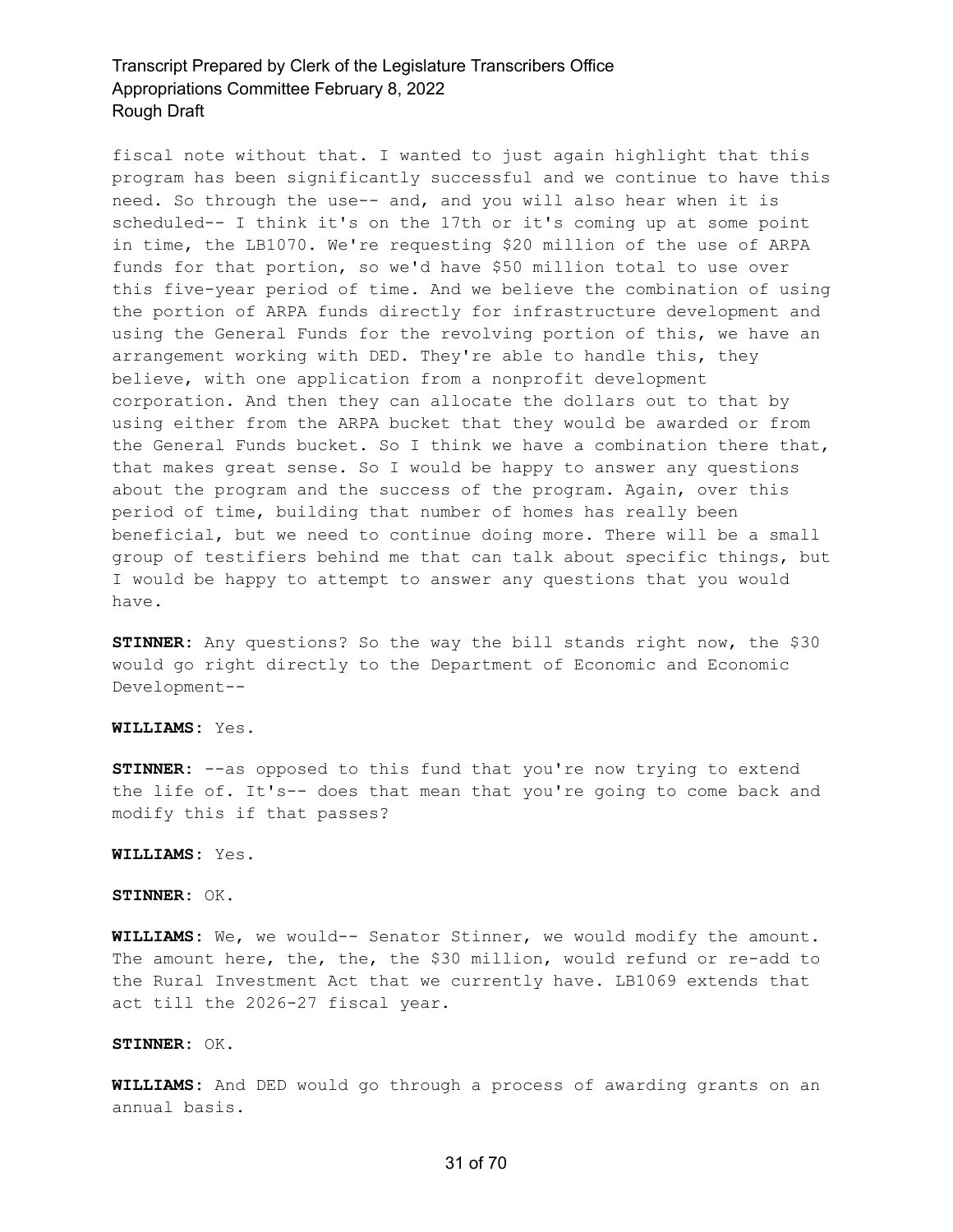**STINNER:** And if that doesn't happen and this has to stand alone, then the-- we have to provide for administrative costs for DED to administer the \$30 million, so.

**WILLIAMS:** That is in LB1069.

**STINNER:** Right.

**WILLIAMS:** That's already in the act itself that LB1069 would--

**STINNER:** Yeah.

**WILLIAMS:** --extend. And that's, again, why the fiscal note is-- has that language in it.

**STINNER:** Yes. Senator Erdman.

**ERDMAN:** Thank you, Senator Stinner. Thank you. Senator Williams. Senator Williams, then of a \$325,000 house, what kind of a grant would be allocated to that house?

**WILLIAMS:** There, there's no grant necessarily allocated to that house. I think, I think there is a misconception that there is a subsidy going on here to either a builder or a realtor or something like that. What this does is it facilitates the whole building of a housing district or area. So an example would be community of Gothenburg last year applied for an \$850,000 grant, which they received and matched that, so they had \$1.6 million. They then can use that to acquire the real estate, do the infrastructure that's needed in that, and pay for that. Then they can hire a contractor to build a house, contractor builds that house, then they hire a realtor to sell the house. When they sell the house, they-- and it's market value-- they're-- the, the purchaser of the house isn't getting, in that case, anything like down payment assistance or anything. They're just buying the house for whatever market value is. That money then comes back to the nonprofit development corporation. In the case of Gothenburg, that's-- Gothenburg Improvement Company is the name of the group. They have that money to then go and do it again. And so right now in Gothenburg, there's five or six houses under construction right now through the winter that are doing that. So it-- the, the grant itself doesn't go specifically the way they're doing it. Now, there has been one project out of all the projects that has-- have been done so far that I'm aware of where the recipient of the grant, the community that got it, actually used it directly for down payment assistance to, to somebody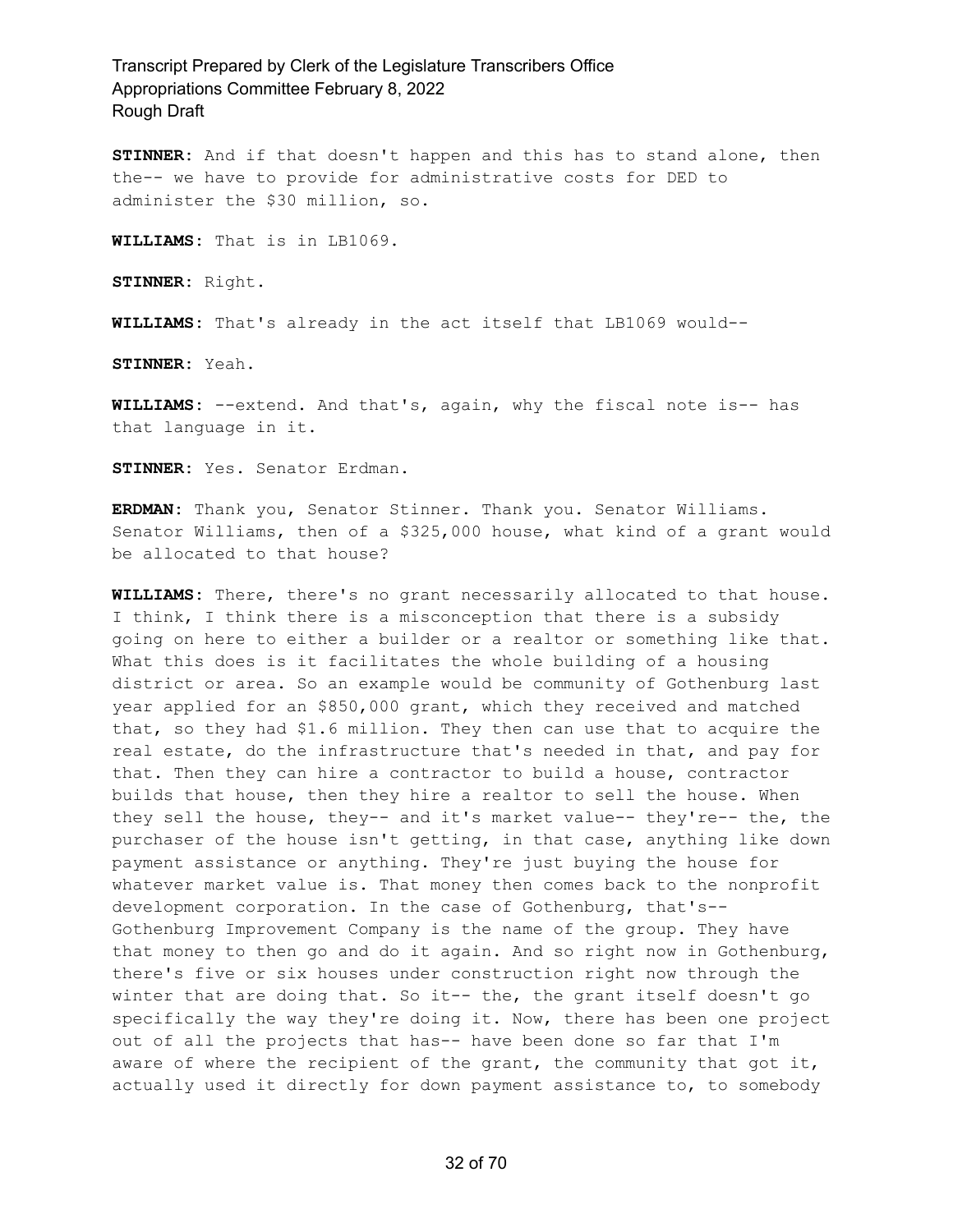buying a house. But I think they found out quickly there was a better way to do that through this revolving fund.

**ERDMAN:** So then, as those funds revolve then, that would replenish the-- that money can continue to turn over.

**WILLIAMS:** That's right.

**ERDMAN:** So this \$30 million that you're going to do now is going to develop more of those economic development communities.

**WILLIAMS:** Yes, yes. My guess is, and I, I don't know this for sure, but the communities that have already received an award-- and I will- again, I'll use Gothenburg as an example. I doubt if they would apply for an additional because they've got a fund now that they're using that just simply revolves. And if, if a community the size of Gothenburg could build five, six, seven houses a year with this program, keep re-- doing that, that would be a tremendous benefit for them. I think the thing that changes with this a little bit with lowering the match is that smaller communities that we talked to this summer that-- just on a competitive nature of the grant program, they just couldn't feel like they were competitive against some of the smaller-- other small communities.

**ERDMAN:** Thank you.

**STINNER:** Senator Clements.

**CLEMENTS:** Thank you, Senator Stinner and Senator Williams. Did this come about because builders no longer want to build a spec house and needs somebody else to take the risk on of the initial building?

**WILLIAMS:** I think, I think you don't have a developer that is willing to take on the whole risk of an area like this. You know, buy the raw piece of land, put in the streets, water, and sewer, and in a small town, only be able to sell half a dozen lots a year on a project that might have 50 lots or something like that. And this program takes the place of that and reduces that risk going on the private side. And, you know, when, when I say-- when I go back to Senator Erdman's question about selling those homes, not every one of those homes is going to sell, probably, for quite what you've got it in. I mean, that's what happens with a, with a new house. So they could be a little short. In this case, that just-- would just eat up just a little piece of that, the grant that they received. And remember those communities, like I've cited, they've matched that state money at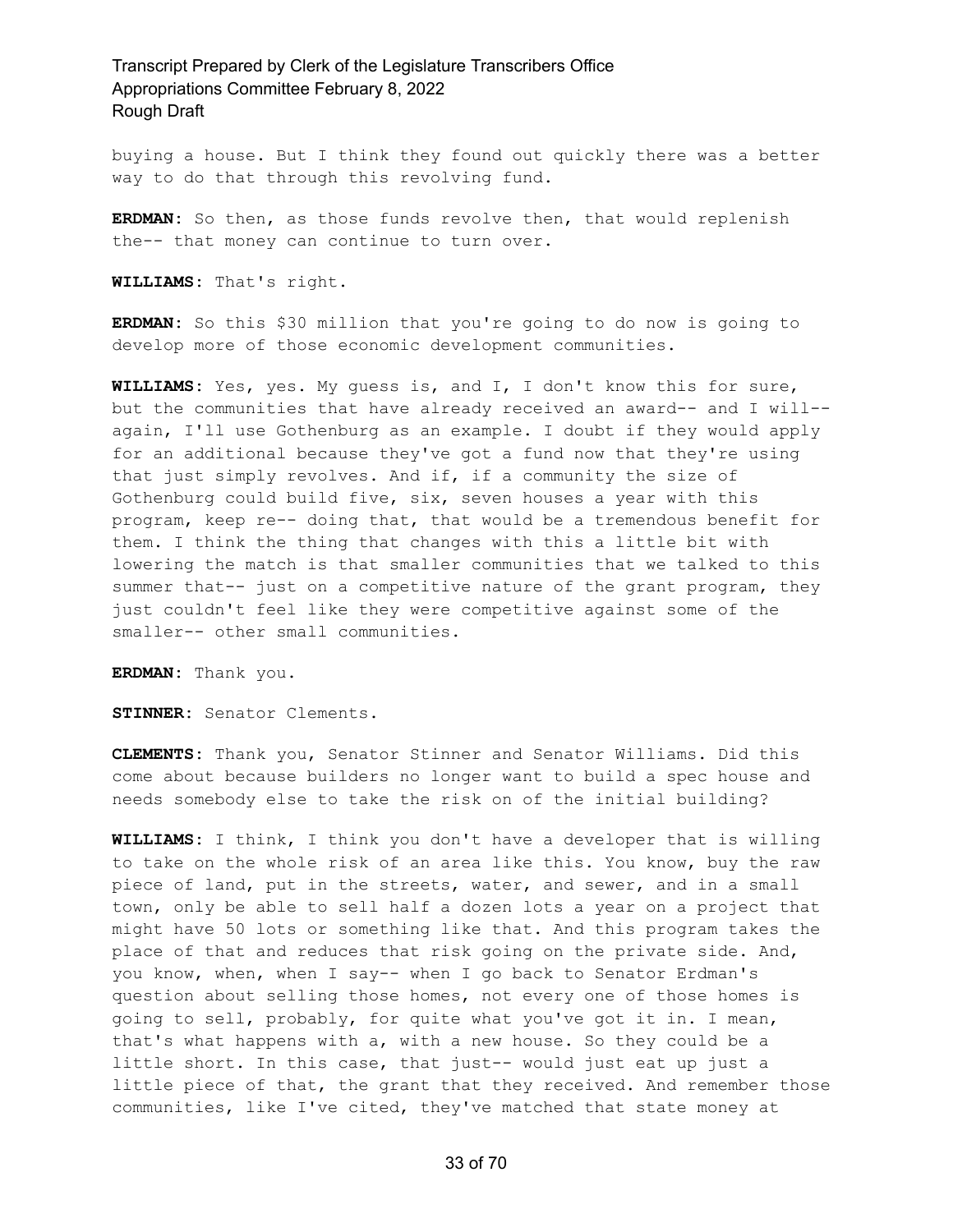least one to one to start with, with their own funds. So they don't want to lose that if they don't have to.

**CLEMENTS:** Yeah, that's ,that's why I asked the question. I thought there might be a shortfall occasionally. And--

**WILLIAMS:** Yeah.

**CLEMENTS:** --also, there is not interest on a-- a debt running until the house sells--

**WILLIAMS:** Right.

**CLEMENTS:** --because it's cash funded, the building of it is, right?

**WILLIAMS:** Takes that risk out of it. The, the-- one of the beauties of this fund, and, and you may hear this from one of the testifiers, is the flexibility that the nonprofit has in how they want to do this and that's the-- and, and also because of that and not tying the-- some, some of the federal requirements, you don't have to meet some of the federal requirements if this was a federal project. You know, the EPA issues the, the situations with Davis-Bacon, contractors, and those kind of things.

**CLEMENTS:** Thank you.

**WILLIAMS:** Yep.

**STINNER:** Senator Erdman.

**ERDMAN:** Maybe one more quest-- thank you, Senator Stinner. Maybe one more question. So if I'm a private contractor, I can't compete with this. It's difficult for me to go buy a piece of land and put a piece of property or build a property on there and sell it if I'm competing with a government agency, do you think, think that's true?

**WILLIAMS:** I don't-- I wouldn't call it competing with a Governor- government agency. And it's-- is, is those local contractors that are getting hired to do the work and still building the thing. What we don't have in most of our local rural communities is the developer that's willing to take the risk of the whole project on. The contractors, for instance, in the projects that I'm aware of, are still using the local plumbers, electricians, all those kind of things. And the realtor is involved because they're hiring them to sell the house at the end of the-- when, when it's built.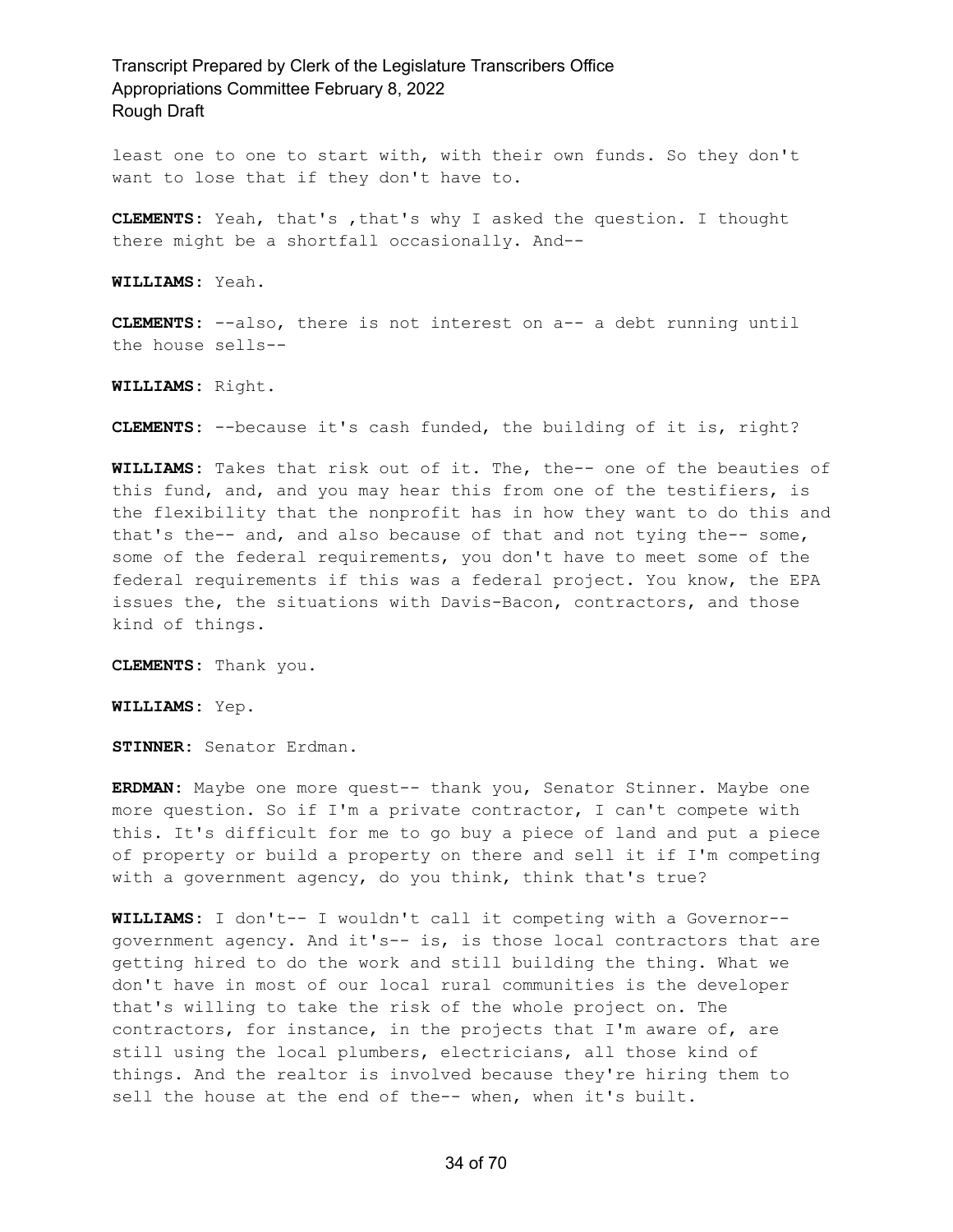**ERDMAN:** But if there were somebody who wanted to do that on their own, it'd be a difficult time to compete with that.

**WILLIAMS:** I, I'm not sure I would agree with that.

**STINNER:** Any additional questions? Senator Dorn.

**DORN:** Thank you Chairman Setinner. Thank you for being here, Senator Williams. The \$7 million that was originally allocated and then the \$10 million-- I missed that-- is being turned over or reused or whatever. About how long is the money out before it's, I call it, reused?

**WILLIAMS:** The, the original bill, LB518, required that once the grant was awarded, the nonprofit development company had to spend the money within the two-year period of time. So I had to be spent within a two-year period of time. If it was not spent within that two-year period of time, they had to return the money to DED and it would have been returned to the Affordable Housing Trust Fund because that's where that money came from. There's been no money to date turned back. So I think the answer is in the proof that it's, it's been used that way. That does point out one thing that we are also having to clean up. When we redid this bill in 2020, we did not catch the fact that any money that was unused and came back to DED-- under the current legislation that we're dealing with, the money would go back to the Affordable Housing Trust Fund even though the \$10 million was General Funds dollars. It didn't come from the Affordable Housing Trust Fund. So we're fixing that with LB1069 that's in Business and Labor because if there is something that comes back, it certainly should come back to where it came from and that's what would happen with this \$30 million.

**DORN:** And all the previous \$7 million and \$10 million, that's all been allocated out?

**WILLIAMS:** It's all been allocated out. The second time, you know, the money has not all been spent yet because it's too soon. They-- we passed that in 2020, the grants were awarded in 2021, and, and paid out. And those, those projects are just getting built right now, so.

**DORN:** Thank you.

**STINNER:** Any additional questions? I just have a couple and, and some of it has to do with appraisals. Are we having problems getting appraisals in these small towns?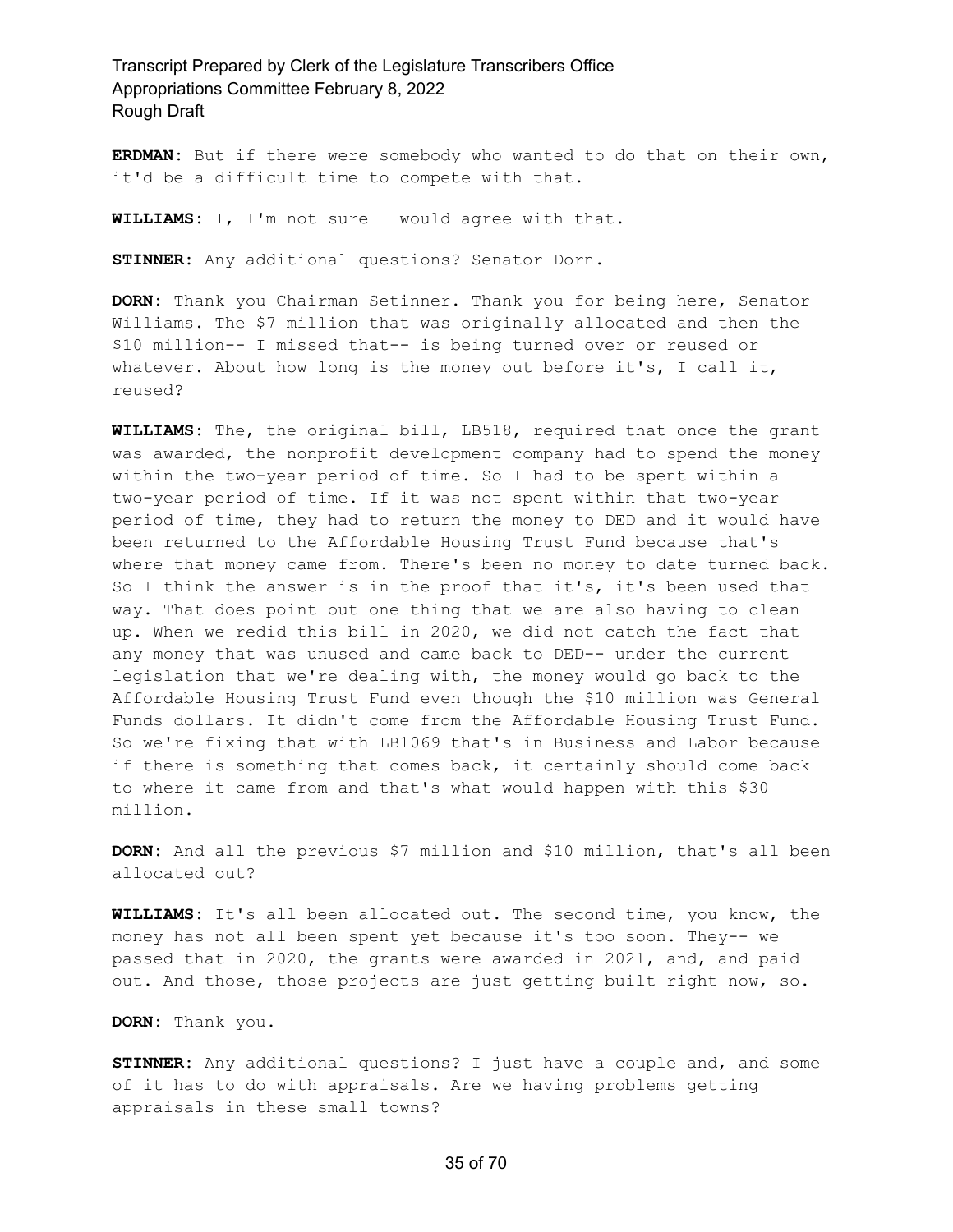**WILLIAMS:** Yes, I will tell you that as a banker. We're getting problems having appraisals and appraisals that appraise what things are costing, especially on new construction--

**STINNER:** OK, so there's literally--

**WILLIAMS:** --meaning you build a new house and you've got \$300,000 in it and an appraisal comes in at \$275,000 or less.

**STINNER:** So that could deplete some of the funds that are out there, which may necessitate maybe another--

**WILLIAMS:** Yeah.

**STINNER:** --dose of funds to come in where they could match it.

**WILLIAMS:** Yeah.

**STINNER:** How fast are the houses turning over, as a general rule? Do you--

**WILLIAMS:** You mean, how fast are they selling?

**STINNER:** Yes. Once you went to it, you build it, it's on the market, how, how--

**WILLIAMS:** We, we've seen everything from houses that have been sold before the carpets laid to houses that have sat there for a few months. I don't know of anything that's gone beyond, in my, in my- that I know of that's gone beyond a few months. Somebody behind me might be able to answer that.

**STINNER:** But somebody is tracking it across the state so we know?

**WILLIAMS:** Yeah.

**STINNER:** OK. Any additional questions? Seeing none, thank you.

**WILLIAMS:** Yep.

**STINNER:** Good afternoon.

**RYAN McINTOSH:** Good afternoon, Chairperson Stinner, members of the Appropriations Committee. My name is Ryan McIntosh, R-y-a-n M-c-I-n-t-o-s-h. I appear before you today as registered lobbyist on behalf of the Nebraska Bankers Association. Channeling these funds to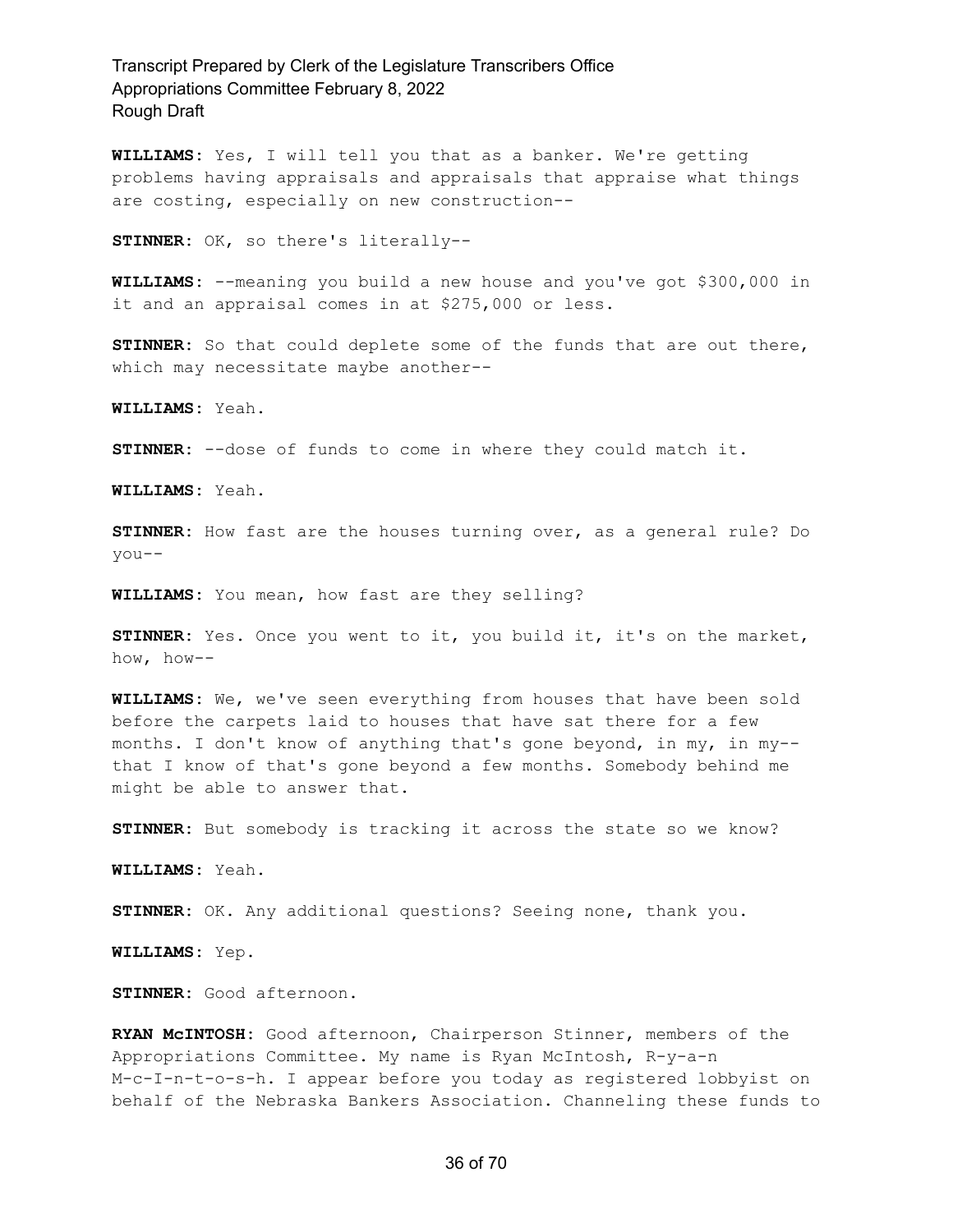the Rural Workforce Housing Investment Act will allow the state to continue to address the housing and workforce shortages throughout the rural areas of Nebraska. Prior to legislation being introduced in 2015, the Nebraska Bankers Association Board of Directors created the Next Generation Housing Task Force to address the shortage of both available labor and workforce housing across Nebraska, particularly in the rural areas of the state. At that time, it was evident to the task force that many communities were falling behind in their efforts to maintain, develop, and construct the housing required for employers' workforce needs. A series of legislative proposals, including Real Workforce Housing Investment Act and measures relating to property tax assessments and tax increment financing for housing unit construction, were initiated as a result of information shared by the task force with legislators. I won't repeat all the statistics that were quoted to you by Senator Williams, but we do believe that the continued investment in the rural workforce housing program has made an incredible impact in growing Nebraska's housing inventory. Workforce housing remains a top priority and more needs to be done in many communities across the state. The funding proposed under LB1071 will prime the pump and continue to allow communities to meet housing needs of individuals moving into or within the state of Nebraska to fill many job openings. Many communities in Nebraska have far too few houses on the market for the job openings that they're needing to fill within their communities. The success stories related to the Rural Workforce Housing Investment Act are many and great and the return on investment from this program continues to be great. We encourage the committee to appropriate the additional funds requested for this worthy program and would ask that LB1071 be advanced to General File for full consideration by the Legislature. With that, I'll conclude my testimony and be happy to answer any questions.

**STINNER:** Thank you. Questions? Seeing none, thank you.

**RYAN McINTOSH:** Thank you.

**STINNER:** Good afternoon.

**ANDREW DUNKLEY:** Good afternoon. How are you?

**STINNER:** I'm OK, but you better be careful. You might--

**ANDREW DUNKLEY:** I better watch my step. Chairman Stinner and members of the Appropriations Committee, thank you very much for having me. My name is Andrew Dunkley, A-n-d-r-e-w D-u-n-k-l-e-y. I'm the director of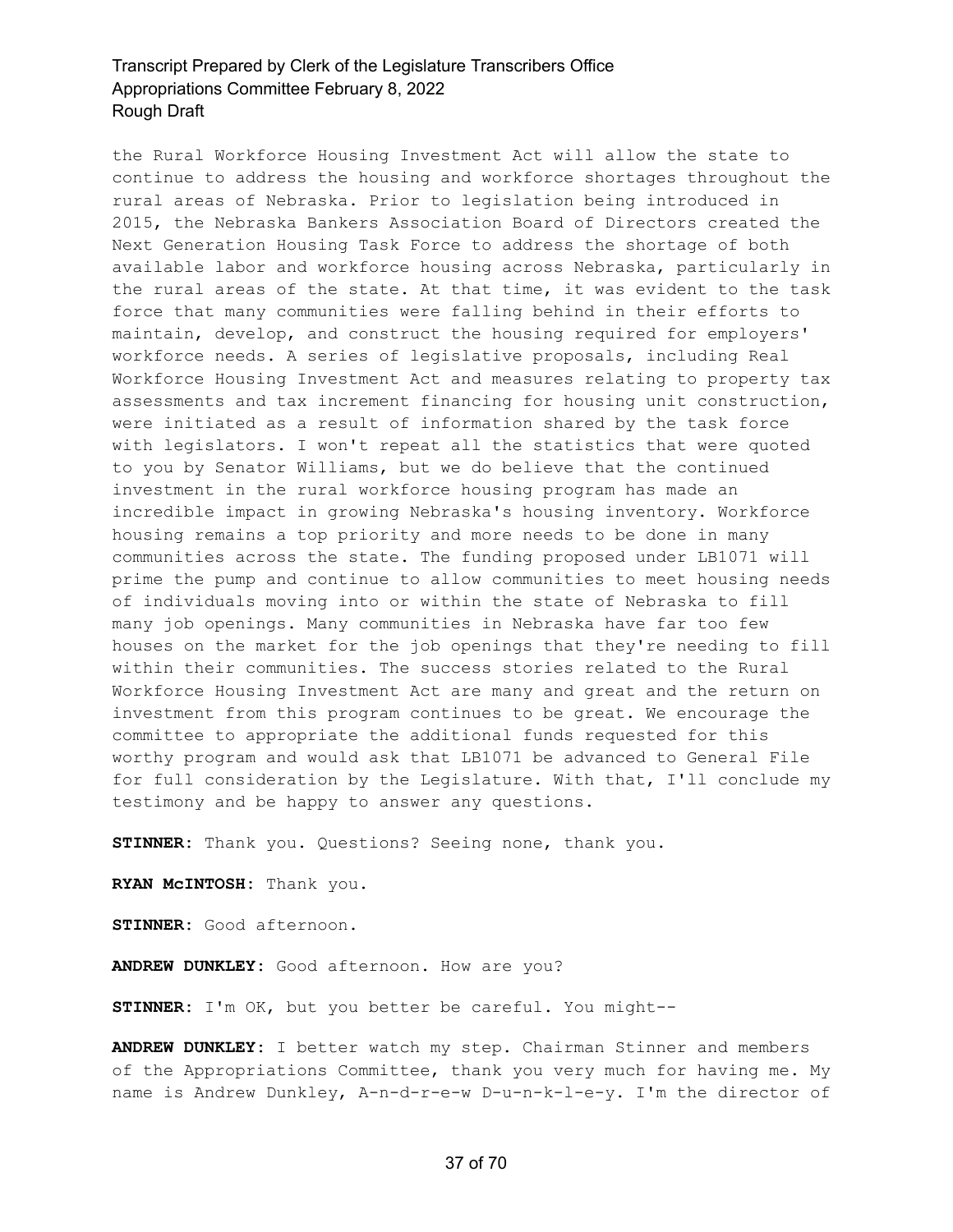state governmental relations with the Nebraska Farm Bureau. I'm here today on behalf of the Farm Bureau members to support LB1071. In addition to the Nebraska Farm Bureau, I'm also testifying on behalf of the Nebraska Cattlemen. Nebraska Farm Bureau policy states that we support tax incentives for rural communities to fund housing-- to help find housing, specifically rural, rural housing. The grants that will be provided by this legislation will accomplish the goal laid out by the Farm Bureau and that is to increase workforce housing in rural areas. Farmers and ranchers throughout the state rely on small communities to provide services. Often times, workforce for those services and farm and ranch work itself cannot be found in certain rural areas of the state. This grant program will give a jumpstart to projects throughout the state that allow the food producers we rely on in rural areas to have basic services and an employee base. I want to add that we thank Senator Williams for, for his leadership on, on this topic that he's shown over the last several years and, and he, he and others have gone over the success of these programs. Workforce housing is a huge priority for the Nebraska Farm Bureau and this committee- as this committee weighs in on the various options that you have when you address workforce housing through ARPA funding, we want to let you know that the agriculture-- agricultural community wants to work with you on, on exactly what that looks like and as you come to a final decision on what, what to-- what to pass up as far as workforce housing goes. But I'm thankful for your consideration and I, I will try to answer any questions you may have.

**STINNER:** Any questions? Seeing none, thank you.

**ANDREW DUNKLEY:** Thank you.

**STINNER:** Good afternoon.

**CLIFF MESNER:** Chairman Stinner, members of the committee, my name is Cliff Mesner, C-l-i-f-f M-e-s-n-e-r. I'm from Central City, Nebraska. My wife and I are the owners of Mesner Development Company. We do affordable and workforce housing across the state. We're doing our eighth and probably our ninth rural workforce housing project, so we're fairly familiar with how these funds are used. We've used them differently in every community that we've gone. We are doing projects that simply would not have been done without these funds. Housing in the state is more critical than ever. If you watch the Blueprint Nebraska process, you have 16 industry councils. They all got together in one room and said, what's the number one priority? And they said it's housing. We can't develop workforce if we can't develop housing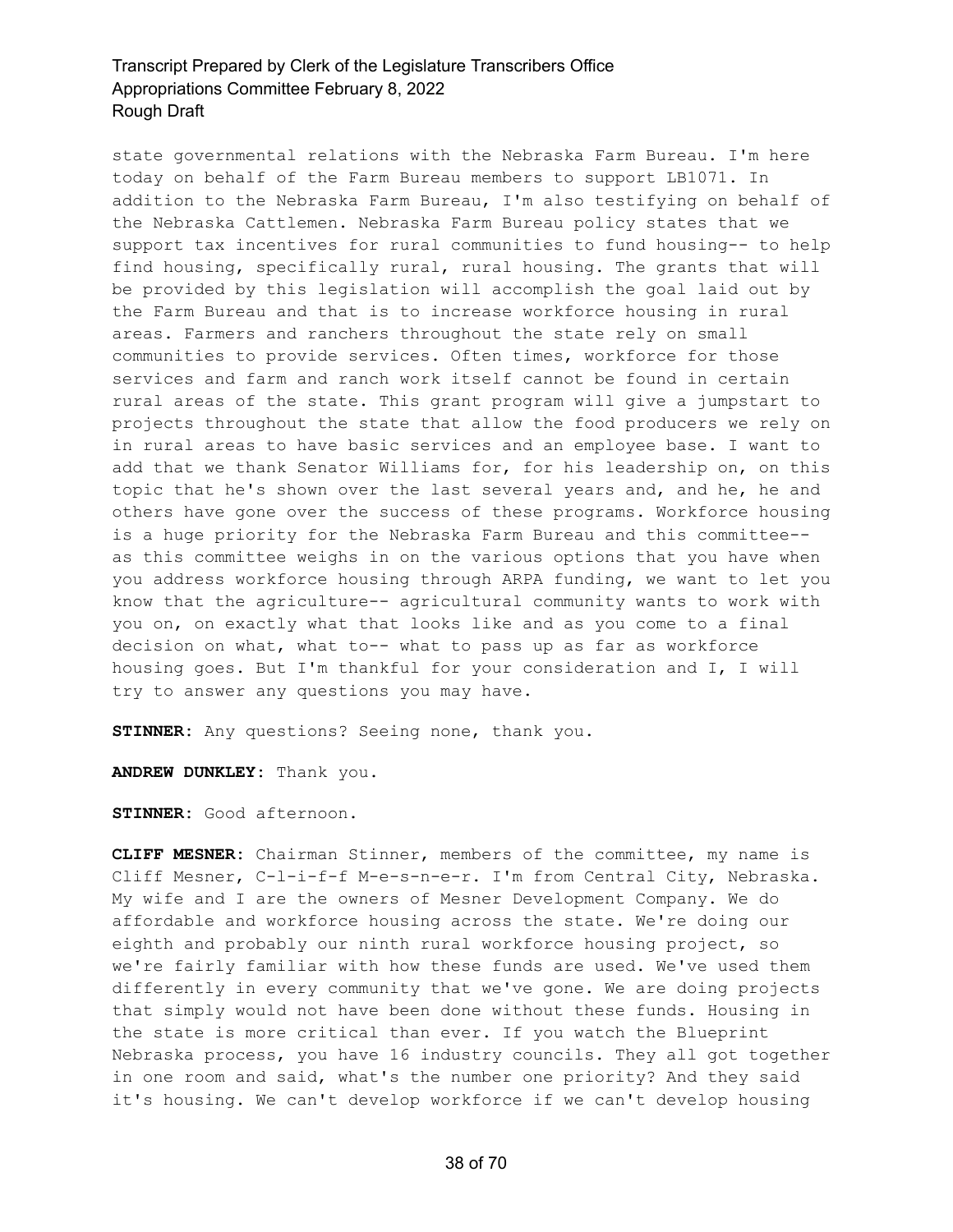and we can't develop new industry if we don't have a workforce. It always kept rolling back to housing. It's become even more critical now because we have increasing costs and we're soon seeing increasing interest rates and that's going to make it that much more difficult to get housing. We've been doing projects with government funding for 30 years and this is by far the most effective program I've seen for workforce housing in the state. If you compare this, for example, with low-income housing tax credits, this year, there were only 24 units awarded-- new units awarded west of Lincoln. That's just simply isn't going to cut it as compared to Senator Williams' 800 units that he quoted on this package here. It's a incredibly important and valuable project. There's two things that I wanted to stress to you today. One is that we still have communities out there that are raising money. Some of them are communities that didn't feel that they could compete before, but now, when they think there's a possibility that this will be an ongoing program, they're starting to put their funds together and saying, well, if we don't get it this year, we'll still have the money. We'll apply next year. And they're starting to push that. So there are communities out there. I've spoken with five of them in the last three weeks, so they know it's a possibility and they're working at it. The second thing that I think is really interesting is what's happening with the employers because employers are starting to see this as an avenue that they can use. We have good employers in the state that have been good corporate citizens and wanted to participate in helping with workforce housing, but didn't really feel that they knew how to do it or have an avenue to do it. What they're seeing with this program is a local program that has state guidance and they like that and they're starting to participate in it. Let me give you an example. In Schuyler-- Schuyler has done two rounds. They did the first round and they went to Cargill and they twisted their arms and said, would you put some money in? And Cargill finally agreed to put \$200,000 in. That was some money they thought they owed back to the community anyway. When the second round came around, they went back to Cargill and said, is there any chance you would put some more money in? And Cargill said, let's look at the housing. They went and looked at the housing and Cargill said we'll put up \$500,000 at this time. So they put-- went from \$200,000 to \$500,000 in an attempt to be part of the solution, in attempt to do their part to help out. Last week, I was working with a large employer in the western part of the state and we were talking about using this program. And I said, do you need some help from us talking about how to raise the money? And their response essentially was no, we're the largest employer. We'll, we will be the largest contributor. We will contact the people in town and raise the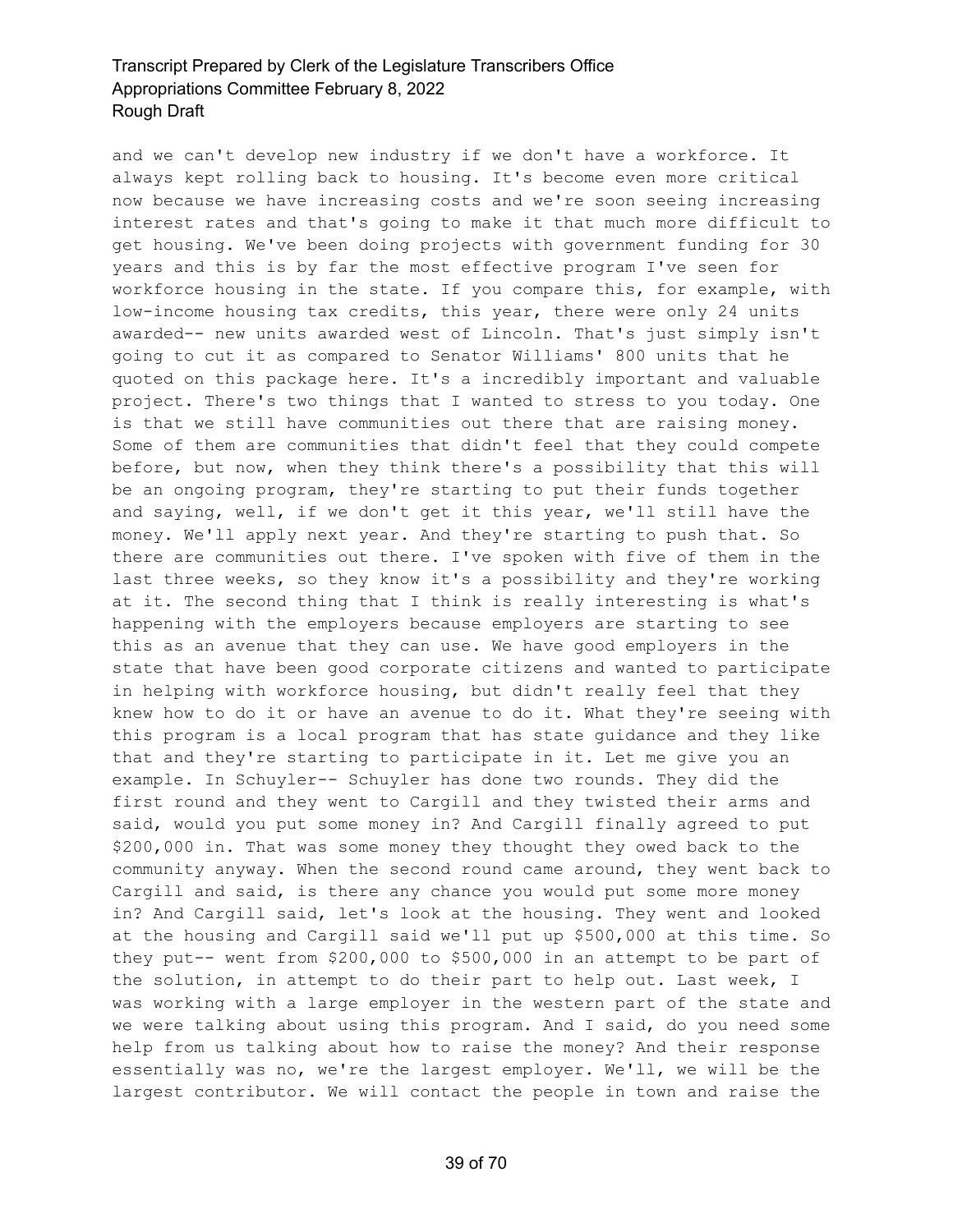money. So now you have employers stepping up and trying to be good corporate citizens and helping with a problem that is, is critical to them and is, is-- and they're part of the problem. They want to be a part of the solution. So I think that's a real important development in this program. Senator Erdman, I might just respond. So far, we haven't seen this be a detriment to any local contractors in this environment. What we're seeing is everybody just needs to be involved and every contractor needs to be working. We did our project in Aurora and I said, you contact all the local people. We brought three outside contractors in and we just brought everybody and said, who has time to do the work? And the local contractor was building ten houses and we brought a contractor in from York to build 16 townhomes. And, and there were others that said, I'd love to do it. I just don't have time. So at least in this environment, it's not hurting any local contractors. I thank you for your time. I'll be happy to answer any questions.

**STINNER:** Any additional questions? Senator Dorn.

**DORN:** Thank you, Senator Stinner. Thank you for being here. You-- I think you said you've been at this pro-- using this program for a little while.

#### **CLIFF MESNER:** Yes.

**DORN:** Yes. What, what, what has happened to the cost of the houses? Originally, where, where was the cost at? I think Senator Williams mentioned that we're in the \$285,000 to \$300,000 now or-- talk a little bit about that.

**CLIFF MESNER:** It's, it's clearly moving and it's clearly being a problem. We're building a different product. We're building about a 1,500-square-foot townhome and we started selling those at \$189,000. And today, that price has risen to \$205,000, but we aren't sure what's going to happen. One of the groups that-- one of the people we sold a house to for \$189,000 just resold it for \$228,000. So the question becomes are we going to sell them for \$205,000 and they resell it for \$228,000? My contractor doesn't want to do it that way. So we really don't know where it's going to be, but we've tried very hard to control the price. And, you know, we're not out to make the most we can on the, on the project. We're, we're trying to set what we're going to make and, and pass the money on through.

**STINNER:** Any additional questions?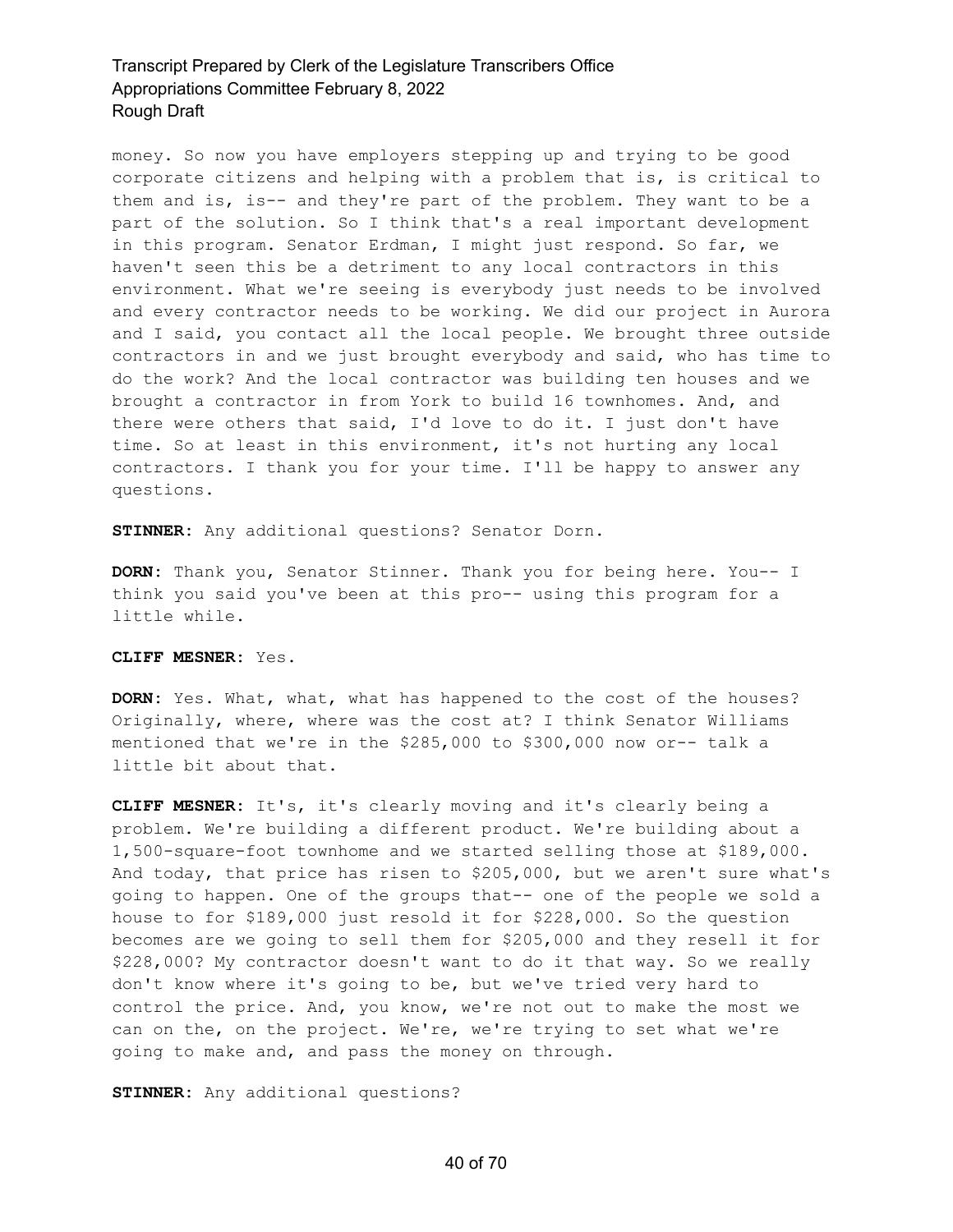**DORN:** Thank you.

**STINNER:** Seeing none, thank you.

**CLIFF MESNER:** Thank you.

**STINNER:** Good afternoon.

**KRISTEN HASSEBROOK:** Good afternoon, Chairman Stinner, members of the Appropriations Committee. My name is Kristen Hassebrook, K-r-i-s-t-e-n H-a-s-s-e-b-r-o-o-k, and I'm here today on behalf of the Nebraska Chamber to support LB1071. Part of building a strong economy is investing in place. That means ensuring we have the infrastructure to meet the current and future needs of businesses, meeting people's housing needs, and offering lifestyle options that help attract and retain talent. At the heart of quality of place are the localized and complex issues of Nebraska communities. And when the Nebraska Chamber went out over the course of this past summer and engaged community business leaders, they resoundingly told us that the number one community issue that they needed addressed was housing. Addressing these issues requires strategic partnerships with aligned organizations to scale up successful, successful initiatives. These private sector and nonprofit and public partnerships can foster collaboration and joint problem solving. That is exactly what the Rural Workforce Housing Fund has done across the state. You've heard the stories here today. That is why we're here to encourage you to put more resources into this successful program and continue its effective efforts. With that, I'd be happy to answer any questions.

**STINNER:** Thank you. Any questions? Seeing none, thank you.

**KORBY GILBERTSON:** Good afternoon, Chairman Stinner, members of the committee. For the record, my name is Korby Gilbertson. It's spelled K-o-r-b-y G-i-l-b-e-r-t-s-o-n. I'm appearing today as a registered lobbyist on behalf of the Nebraska Realtors Association and the HBAL/MOBA, which is Home Builders of Lincoln and Metro Omaha Builders Association, in support of LB1071. I don't want to repeat what Kristen said, but obviously housing is critical for economic development and keeping build-- keeping businesses in Nebraska, having them expand in Nebraska or, or having new businesses come here. I'm sure you've all heard the stories about businesses that have looked at Nebraska and one of the reasons why they haven't come here or have considered other locations is because of the lack of housing. I also want to thank Senator Williams for his dedication to this issue. He has been leading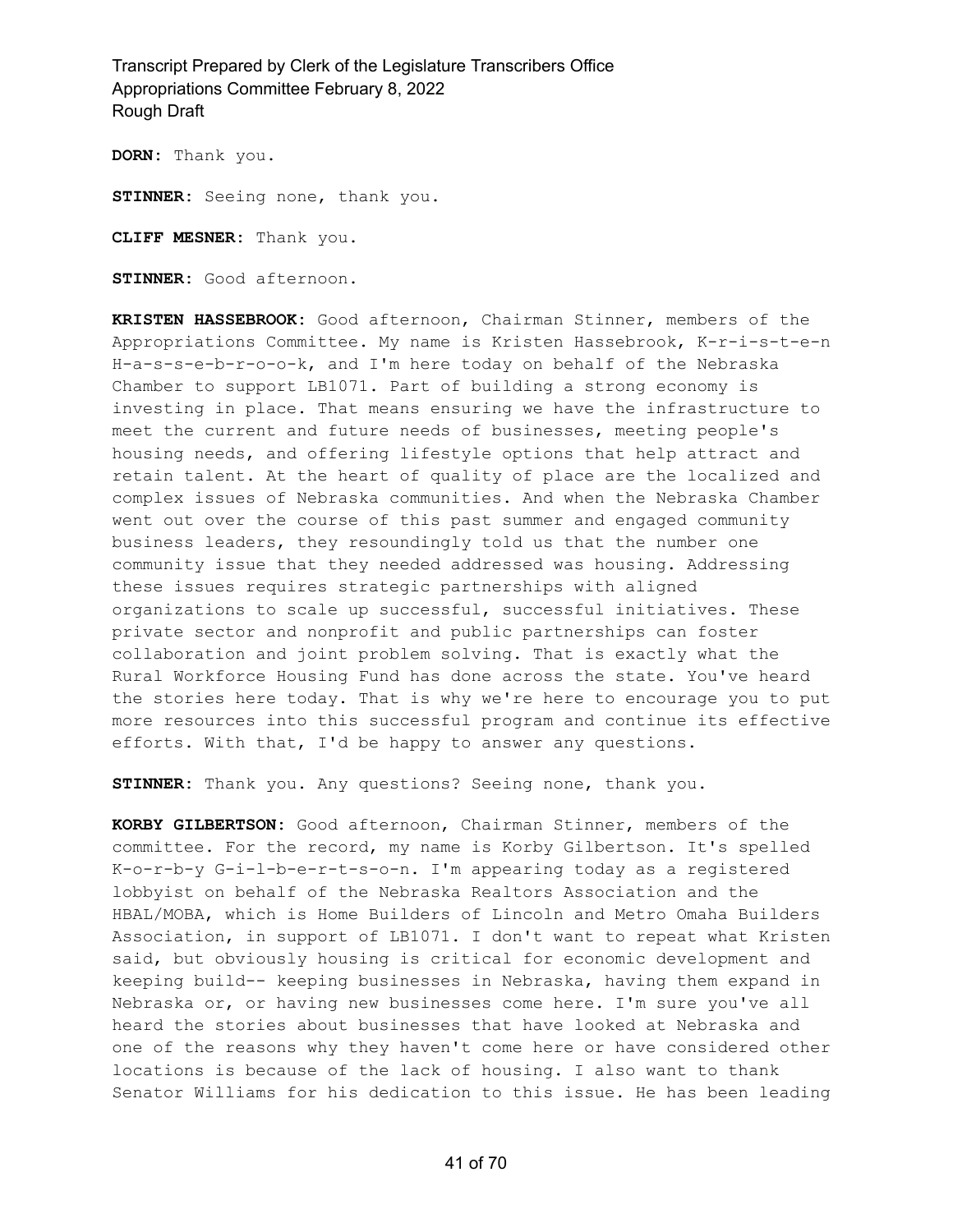this charge for years and we couldn't thank him more. This is very important and I think it will be a great legacy for him. This project obviously has a proven track record and has been a prudent use of state funds. Senator Erdman, you asked the question about whether or not this is bad for competition with local contractors. I would say the answer is a resounding no because the local contractors are involved. Before this happened, local contractors struggled to be able to do workforce housing. I know one of our other clients worked with a number of contractors to actually do some workforce housing and the risks were very high because of the fluctuating cost of lumber, drywall, and things like that. It was very hard for those builders to assume any of the risk and so it was hard to find anyone that would do that. COVID made things even worse in that I would talk to some of the builders and I said, so what did you do when you have a contract to build a house and then all of a sudden, the cost of lumber and the cost of drywall quadruples? They ate all of that. They don't get to charge more for what they're building. They eat the charge-- the price of that and then many times when they're done building the house, the appraised value is actually less than what they have spent building it. So that creates a problem. Proj-- or programs like this help alleviate some of that. So with that, I'd be happy to answer any questions.

**STINNER:** Any questions? Seeing none, thank you.

**KORBY GILBERTSON:** Thank you.

**CAROL BODEEN:** Good afternoon, Chairperson Stinner and members of the Appropriations Committee. My name is Carol Bodeen, C-a-r-o-l B-o-d-e-e-n. I'm the director of policy and outreach for the Nebraska Housing Developers Association and our office is located here in Lincoln. I'm here today to testify in support of LB1071 and I will be brief. The Nebraska Housing Developers Association is a membership organization with over 70 members from across the state. Our mission is to champion affordable housing. It's our goal that Nebraskans of every income have the cornerstone foundation of a healthy and affordable home. Our members include both nonprofit and for-profit developers and organizations. We support the transfer of \$30 million from the General Fund to the Rural Workforce-- excuse me-- Housing Investment Fund, providing for this third round of funding and continuing the state of Nebraska's investment in workforce housing development. It's our hope that as the request potentially moves forward, that funds to support the administration of the program by the Department of Economic Development will be included and which the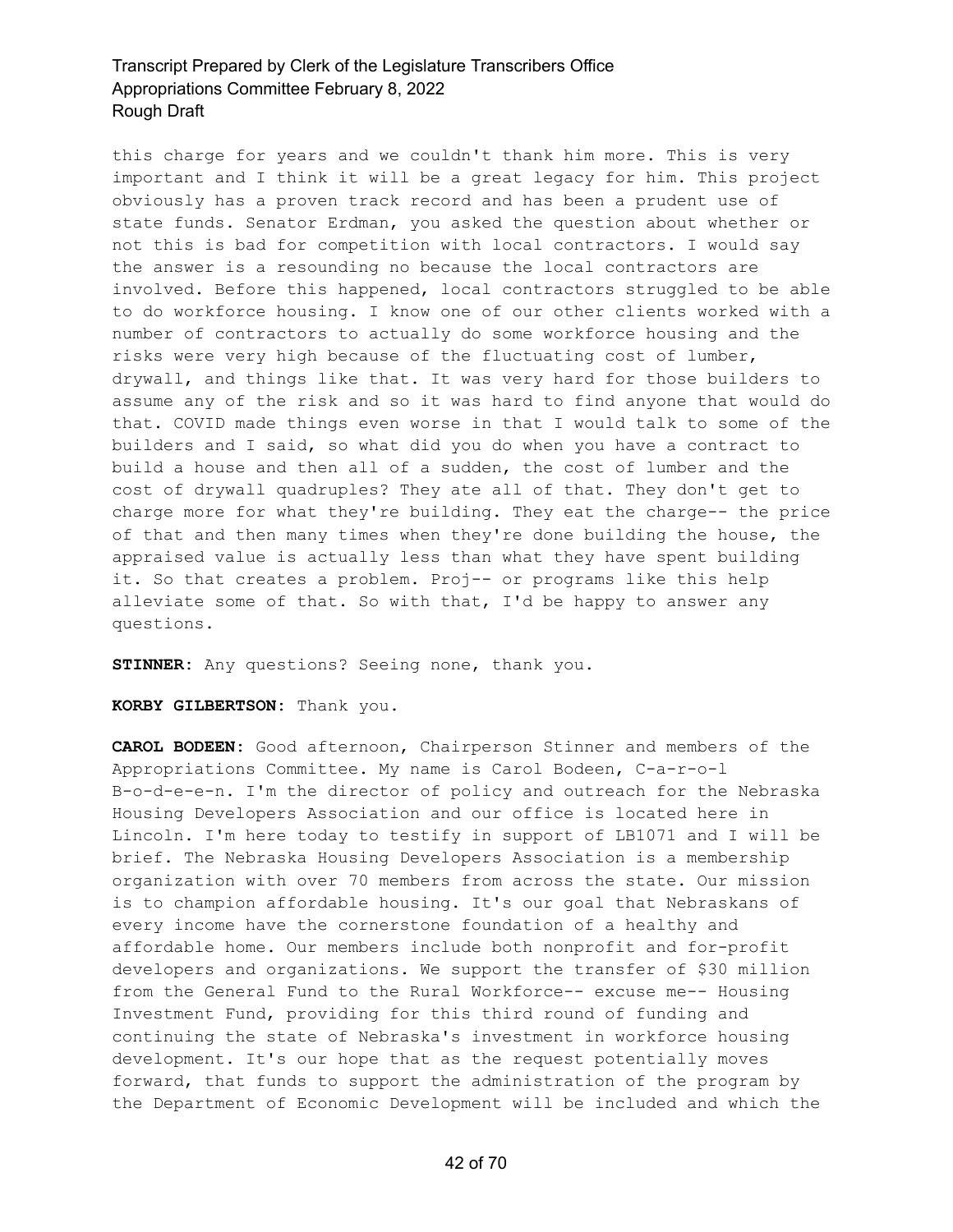senator addressed in his opening with the-- LB1069. The people that will be working the jobs that are hopefully created by the Rural Projects Act, which we heard about earlier, they need decent, affordable places to live and it's our hope that additional funds in the Rural Workforce Housing Fund will provide these homes for these workers. I do want to say, prior to my position with NHDA, I was a nonprofit housing developer in North Platte and we-- the North Platte community was a very successful user of this program. And our nonprofit developer was able to add some additional homes as well on the rental side in the North Platte area and it helped us to complete a 12-unit rental development in the community that we may not have been able to have completed by this time without the use of the rural workforce fund. So I found them to be flexible and it was, it was a good program for the community. So I'm happy to answer any questions from the committee.

**STINNER:** Questions? Seeing none, thank you.

**CAROL BODEEN:** All right, thank you.

**STINNER:** Good afternoon again.

**GARY PERSON:** Good afternoon again. Senator Stinner, Appropriations Committee and members, Gary Person, P-e-r-s-o-n, president/CEO of the North Platte Area Chamber Development Corporation. I also will be brief, but in 2014, because of the frustration we were seeing with no speculative housing being built in the North Platte area, launched a program called "Shot in the Arm," and successfully were able to get 48 new housing units built. Thanks to Senator Williams championing the cause of workforce housing in the state of Nebraska, our second go around, we were able to partner with this program through the state of Nebraska and again-- and third-- the next round that was approved. So we have phase two and phase three of our "Shot in the Arm" program have been a part of the Rural Workforce Housing Fund program. We will, at the end of the third phase, by 20-- into 2023, we will have built 300 new housing units in North Platte area as a result of this creative program. I would, I'd say in full confidence that nowhere near that would have happened without this program. Sometimes it's not so much how much you do, but the fact that you're willing to partner. That you're willing to help minimize the risk for developers and be that partner in it makes all the difference in the world. I can think of no issue more critical for economic development to the state of Nebraska than housing. It is our greatest challenge. It's also our greatest opportunity to grow our state and our, our rural communities.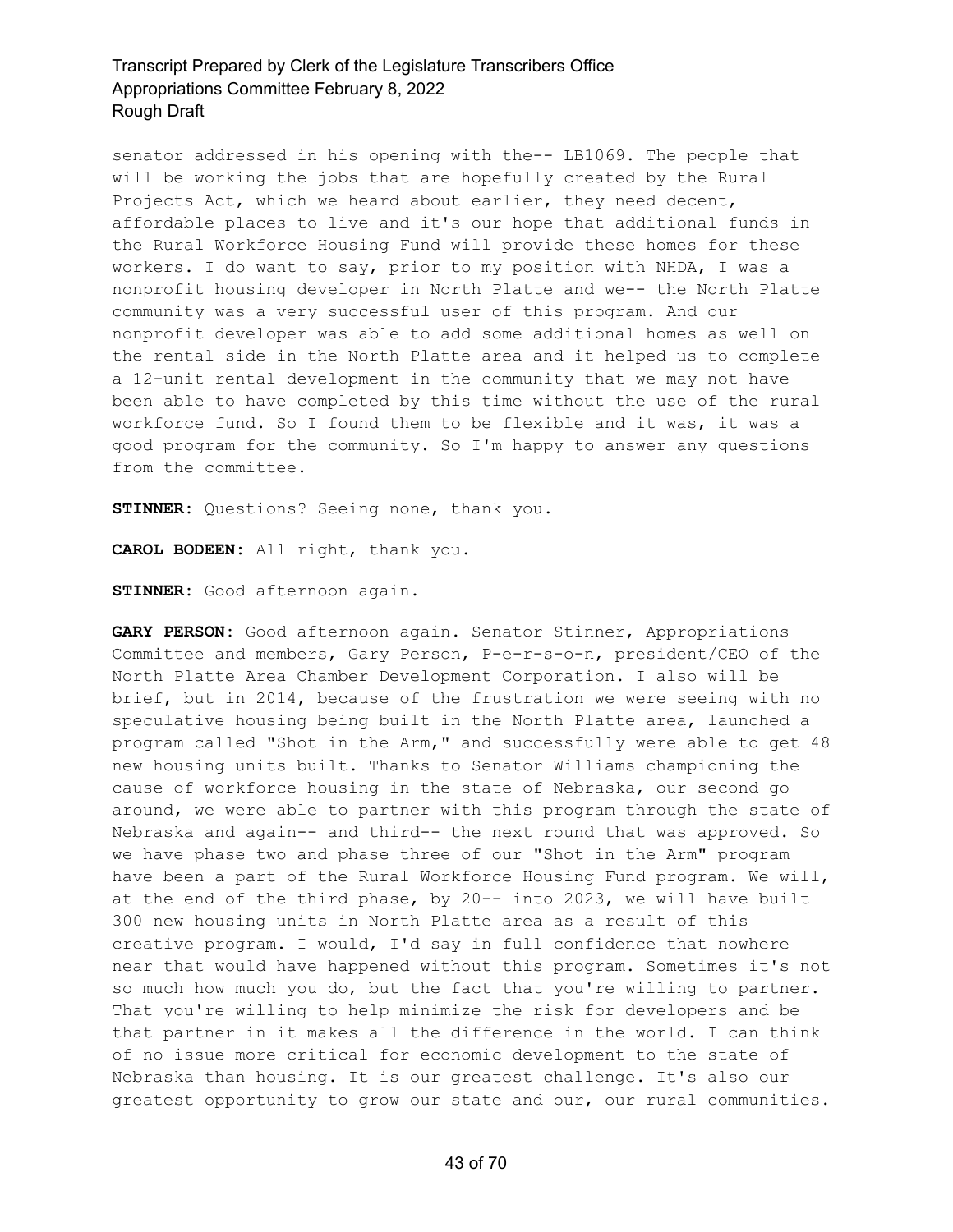So this program works. Please continue funding it and appreciate everything that you're doing.

**STINNER:** Additional questions? Senator Clements.

**CLEMENTS:** Thank you, Mr. Chairman. Thank you, Mr. Person. I was wondering, the 300 houses in North Platte, were any of those using TIF financing?

**GARY PERSON:** There were a couple of subdivisions that were necessary to put the infrastructure in, but a lot of it happened initially because there were vacant lots. So we're able to take those vacant lots because the infrastructure was already there, made it an affordable way for a contractor to be able to facilitate that, and then when the program kind of consumed what was available there, there hadn't been any new housing subdivisions created for some time, especially in the workforce housing arena. Then it did take some creative things, including one program that-- we did both the horizontal TIF and the workforce vertical TIF to make it affordable for that housing developer. And it wouldn't have happened without it, absolutely would not have happened. And so we have to be as creative as we can possibly be in rural Nebraska to make housing work and it takes everything possible to try to build it and then be able to sell it or rent it at a level that meets our wage scales.

**CLEMENTS:** Thank you.

**STINNER:** Additional questions? Seeing none, thank you.

**GARY PERSON:** Thank you.

**STINNER:** Any additional proponents? Seeing none, any opponents? Seeing none, anyone in the neutral capacity? Seeing none, Senator, would you like to close?

**WILLIAMS:** I'd like to thank the people that came today and made the trip to talk about this important issue. We've got the need, we've got a solution, and you've got the keys to these new houses. So I would close with that and be happy to answer any questions.

**STINNER:** Any questions? Thank you. That concludes our hearing on LB1071. We'll now open on LB759. Go ahead, Senator Dorn.

**DORN:** Ready?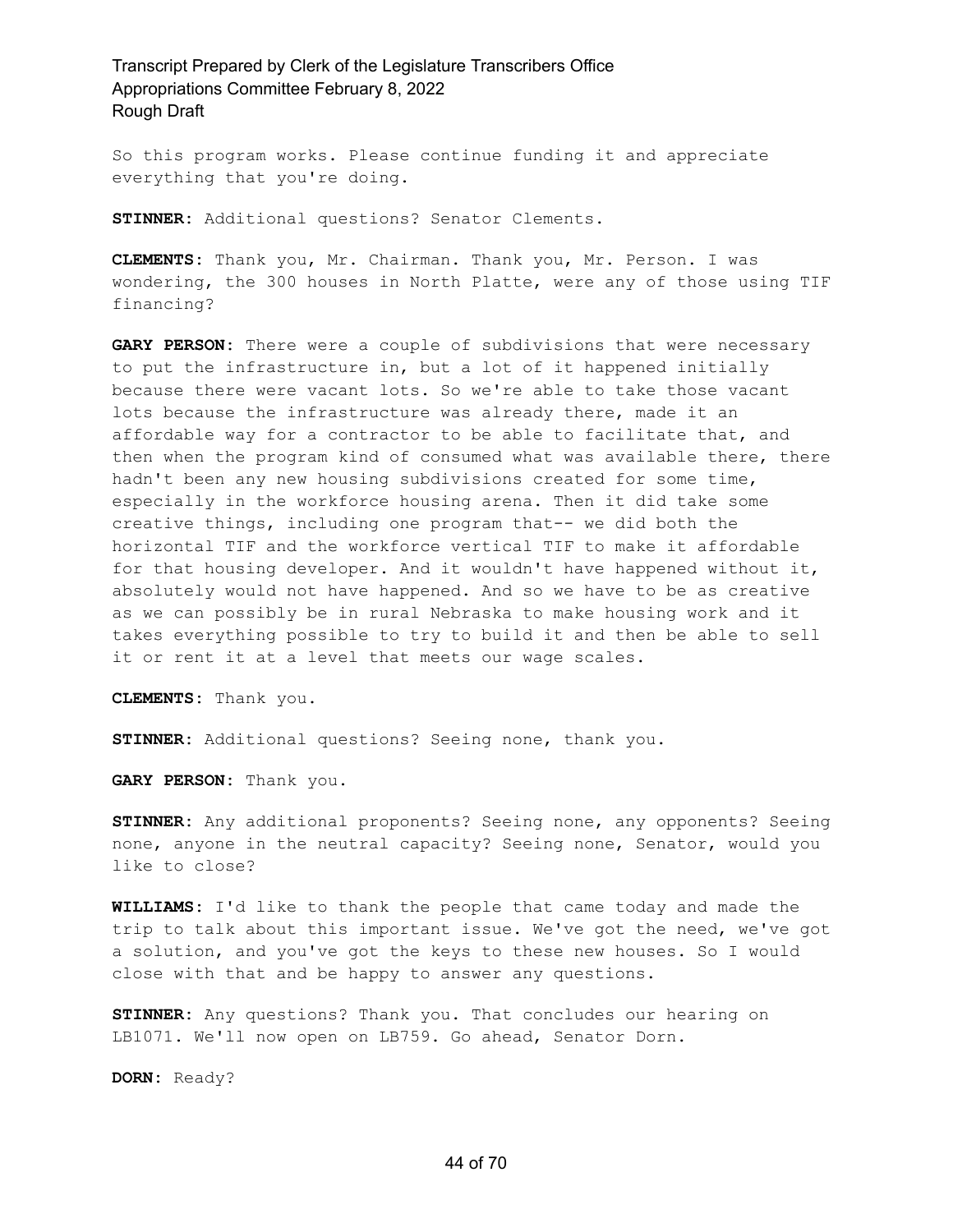**STINNER:** I was just to let it all settle down, so.

**DORN:** You got it. Good afternoon. Good afternoon, members of Appropriations Committee and Chairman Stinner. My name is Myron Dorn, M-y-r-o-n D-o-r-n. I am the state senator for District 30, which is all of Gage County and the southeaster-- southeastern portion of Lancaster County. I am here today to introduce LB759 to you, which raises the cap on the Business Innovation Act Microenterprise Assistance Program from \$100,000 to \$150,000. The Legislature established the Business Innovation Act Microenterprise Assistance Program in 2011. Section 81-12,162 originally limited the size of loans awarded to small businesses under this program to \$50,000 or less. LB449 raise-- excuse me-- raised the cap to \$100,000 in 2015. To account for cost of living changes, currently-- current business conditions, and increased appropriations to the Business Innovation Act Microenterprise Price Assistance Program, LB759 proposes to raise this cap to \$150,000. I think it is reasonable for the Legislature to raise this cap to account for our changing economy and inflationary rates. This increase will make a difference to our Main Street business owners. The Bankers Association did reach out to me with concerns about this bill. They said they believe that this would take business away from local banks. It is my understanding that a large majority of the businesses who apply have been turned down by traditional lenders for various reasons and this program prior- prioritizes applicants that can fill a financing gap in the community. This gap exists when an entrepreneur is unable to secure the bank financing they need to put their ideas to work. By pairing lending with technical assistance, the program helps entrepreneurs develop the credit history they will need to become bankable going forward. There will be representatives here from the Nebraska Small Business Collaborative who may be able to answer any questions you may have regarding this issue. They can also speak to the approach they take to underwriting and managing complex business loans. I will close by saying I'd be glad to work with the committee and the bankers to resolve this issue and see LB759 move forward.

**STINNER:** Thank you. Additional questions? Senator Hilkemann.

**HILKEMANN:** What's the overall amount of money in this fund?

**DORN:** I think there are some people later on that can answer that one, but we did increase this over time so that it's-- currently, it's not always being used. The full amount isn't being used, so that's part of the reason that we're looking at raising this program up to \$150,000.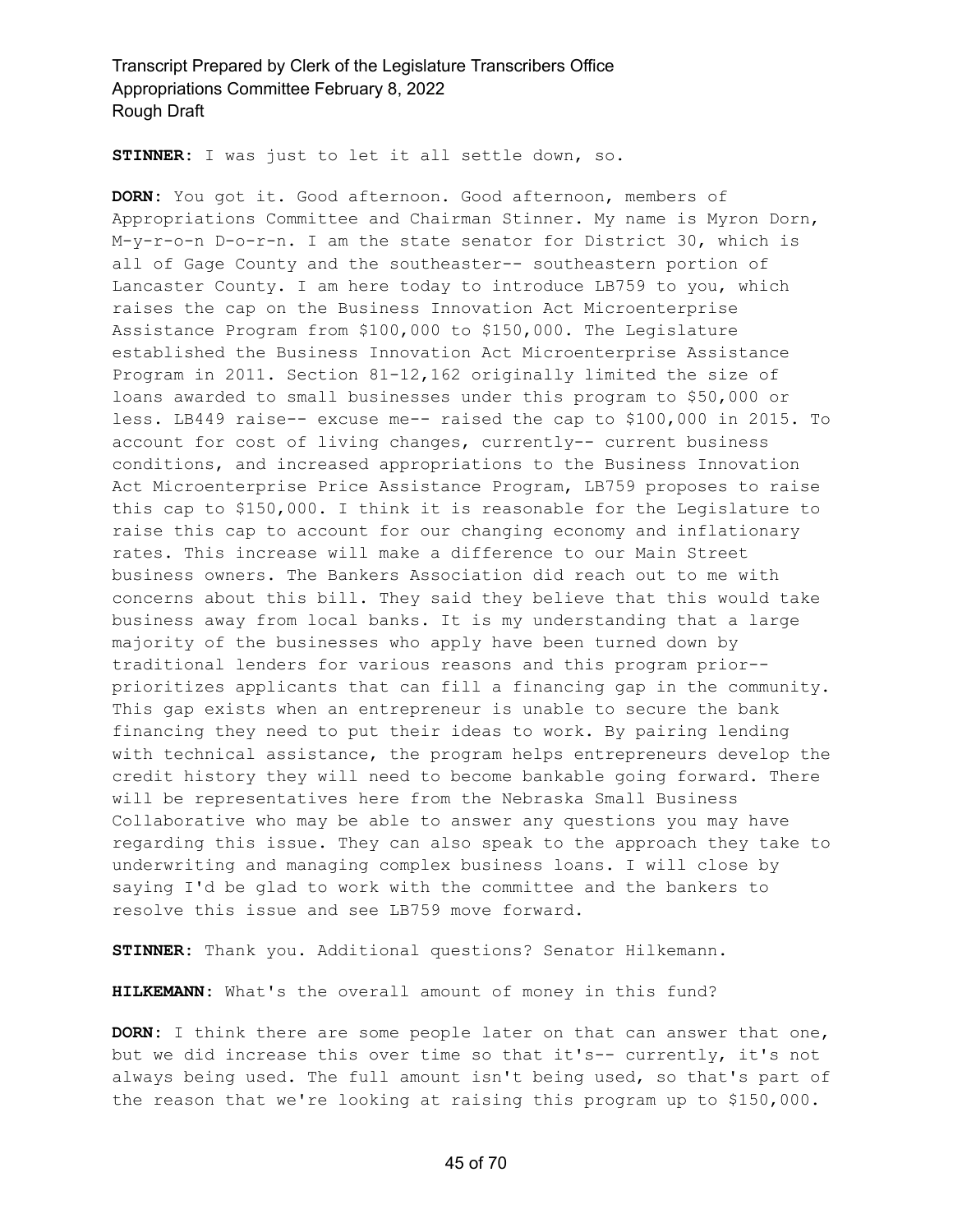**STINNER:** Any questions? Seeing none, thank you, Senator Dorn. Proponents?

**KIM PRESTON:** Good afternoon, Chairman Stinner and members of the committee. My name is Kim Preston K-i-m P-r-e-s-t-o-n. I am the lending services director at the Center for Rural Affairs and I am also testifying on behalf of the Nebraska Economic Developers Association. The Center for Rural Affairs has a long history of developing and supporting businesses in Nebraska. Our small business lending and coaching extends to all 93 counties in the state since 1990. We have a staff of 11 and-- with over 45 years of combined experience. We contract with an independent underwriting firm to review every single application that comes through our door to test for cash flow capacity, identify business strengths and/or weaknesses, and we ensure that we are following the various rules of our funders and our internal board policies. Our external review committee in place for reviewing all applications over \$50,000 includes four bankers; one current commercial lender, two retired commercial lenders, and one credit union banker. The Center for Rural Affairs is a founding member of the Nebraska Small Business Collaborative, along with Catholic Charities of Omaha, Community Development Resources of Nebraska, and the Nebraska Enterprise Fund. This collaborative has been the official recipient of funding under the Microenterprise Assistance Program since its inception in 2012. This program allows our organizations to provide technical assistance and loans to entrepreneurs who are unable to find bank financing due to several factors, including lack of collateral, credit obstacles, or the local banks' inability to fund business start-ups. We are here to fill a finance gap. We do not compete with banks in any way, shape, or form. In fact, our primary sources of capital, including SBA and USDA, require a credit elsewhere test in which a borrower must demonstrate that they've been denied for bank financing or more affordable terms are not offered through their traditional bank. All applications, regardless of size, must pass this test. The technical assistance and training we provide to help build credit worthiness with, with these businesses will indeed-- will need to qualify for bank financing when they are ready to expand and seek a business line of credit. It's our job to make sure that they're ready for that traditional banking experience. Through our years of working together as sole recipients of the funding under the Microenterprise Assistance Program, we've identified small-- a small number of changes that we would like to see this program to help make it more successful. In our opinion, LB759 is the best place to start. When the Legislature established this program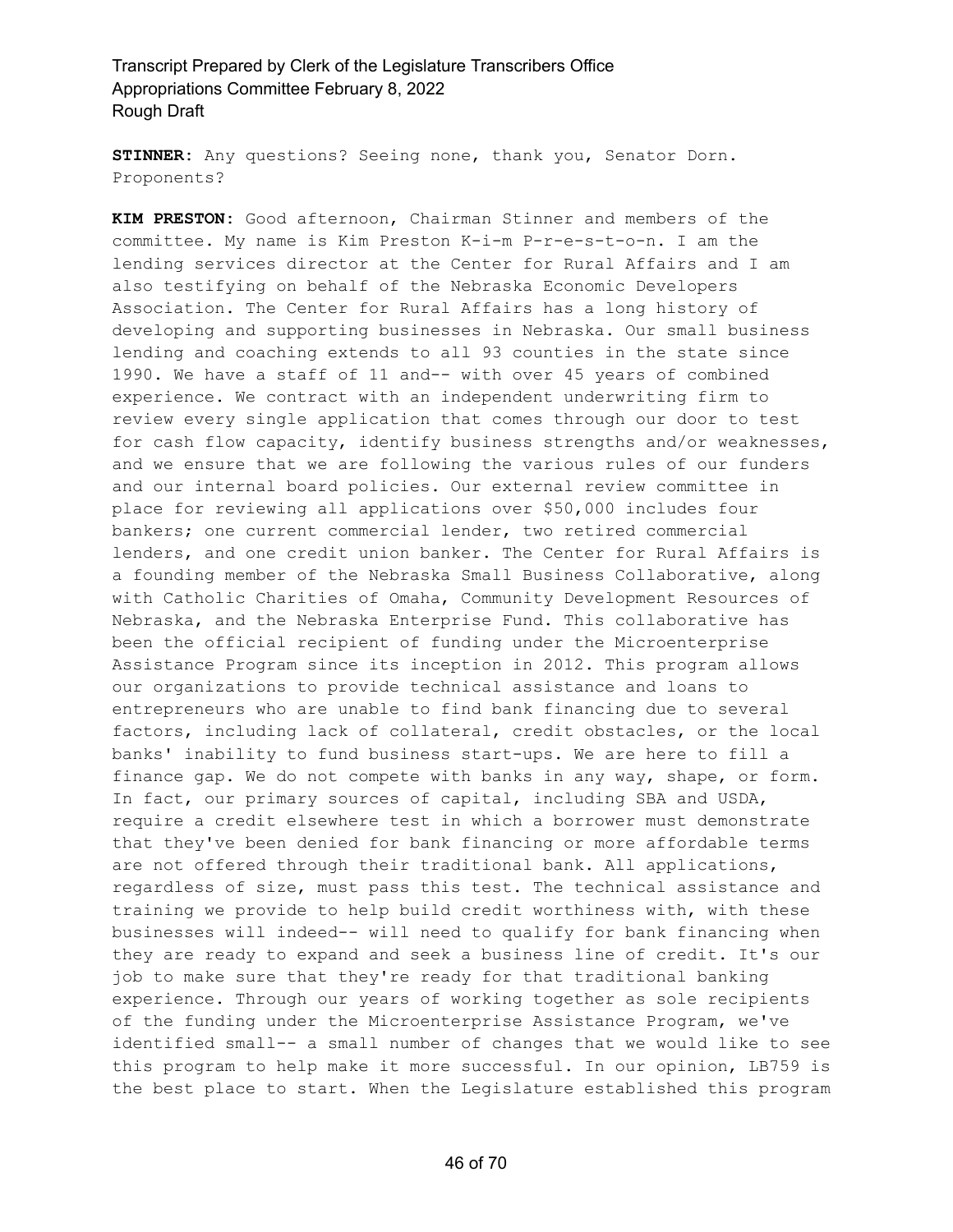in 2011, the size of loans awarded to small businesses were limited to \$50,000 or less. LB449 raised that cap to \$100,000 in 2015. LB759 proposes to update this language, raising the limit from \$100,000 to \$150,000. The reason for this change are four-fold. One, the cost of living has increased over the past seven years; \$100,000 in 2015 is equivalent to \$117,373 today. Inflationary trends ensure that this number will continue to rise. Number two, recent appropriations to the Business Innovation Act programming have made more funding available to the Microenterprise Assistance Program. The Department of Economic Development has allocated \$2 million to this program in both 2022 and in 2023. This is double the provision of the previous allocations of \$1 million per year and we anticipate that this increasing further as a result of the language included in LB380 from last session. This will be discussed more during the next hearing for LB1090. Number three, the potential clients are requiring larger loans. For example, this program is an appealing alternative for entrepreneurs ready to purchase their first brick-and-mortar location. Today, \$100,000 is not near enough to finance these real estate purchases. Number four, finally, when the loan request exceeds the statutory limit, providers like ourselves are required to identify a second source of funding to meet the entrepreneurs' business needs. Ana and Veronica, who you will hear testify in a moment, demonstrate that-- this need, this need for increased requests. They came to us in need of concrete for their large parking lot and delivery area of their business. The Center for Rural Affairs assisted Ana and Veronica in refinancing their property for approximately \$147,000, which allowed for the improvements needed; a full concrete parking lot and positively affected their monthly cash flow, while they did not lose any ground on the progress they've been making on their mortgage. The center funded \$100,000 of this loan with the Microenterprise Assistance Program funds and the remainder came from our community development financial institution loan funds. Businesses like Ana and Veronica-- am I done?

**STINNER:** It is your red light. You can conclude.

**KIM PRESTON:** We appreciate your consideration for this and support that. And if I-- you have any questions, I'll be happy to answer them.

**STINNER:** Thank you. Additional questions? Senator Erdman.

**ERDMAN:** Thank you, Senator Stinner. Thank you for being here.

**KIM PRESTON:** Yes.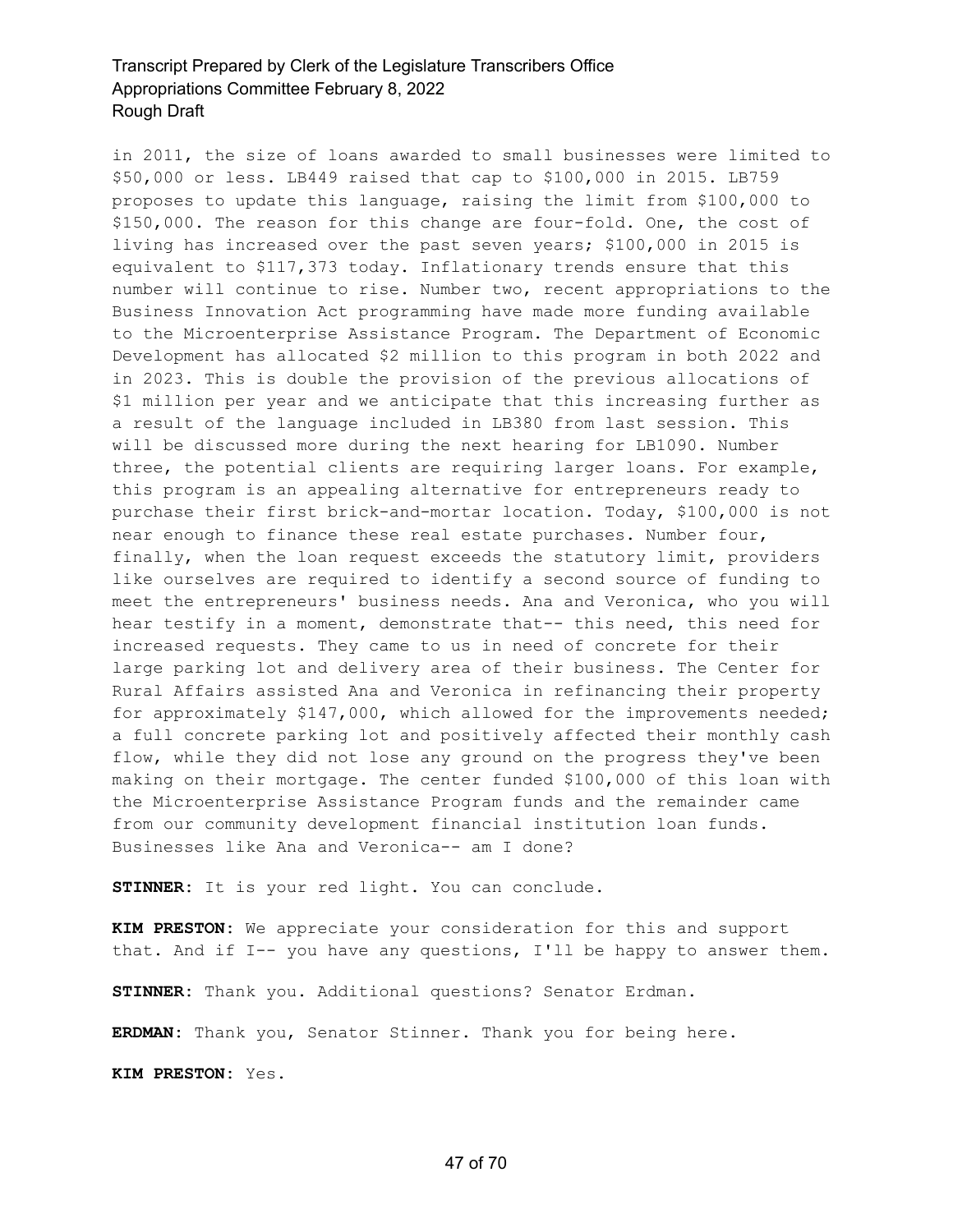**ERDMAN:** So you make loans up to \$150,000, right?

**KIM PRESTON:** Our organization actually goes to \$250,000.

**ERDMAN:** Have you had to default on any of those loans?

**KIM PRESTON:** We have not. I do have-- since 2017== I looked back at our records, the loans that we have on our books currently since 2017. I found 14 loans that were over \$100,000 and I have three, excuse me, five with one 30-day delinquency, three with one 30-day delinquency, and two with 61-day delinquencies.

**ERDMAN:** What kind of interest rate do you charge?

**KIM PRESTON:** It depends on the credit. So if the credit is a strong credit score, they'll have a lower interest rate. And as they get- you know, as the credit score deteriorates, we do increase it a bit. The highest we do charge is 10 and a quarter.

**ERDMAN:** So is it a concern when someone came, make-- comes and makes an application that they've been turned down by a bank and they can't get financing from a private bank? Is that, is that a concern of yours at all?

**KIM PRESTON:** It's usually not. Our applications go through a very strict application process. It's measured on several factors, including location, type of business, number of employees, their financials, and things like that. So then we get a score through our application system telling us if they're a high-risk or a low-risk business. And then after that, they go through our underwriting process, which I mentioned is an external contractor for us, and she will take a look at the cash flow to make sure that, that business can support that loan. They look at the whole global cash flow. So it's the household and the business and we make sure that it's a 1.25-to-1 ratio, meaning 1.25 of cash for \$1 of debt. We don't lend beyond that or below that.

**ERDMAN:** Would you-- wouldn't you think that a bank would look at those same things?

**KIM PRESTON:** They probably do. The reasons that individuals and individual businesses might come to us is often because the bank doesn't consider their credit score. It might be too low. We can see a credit score of 600 and a cash flow of 2-to-1 and a bank might look--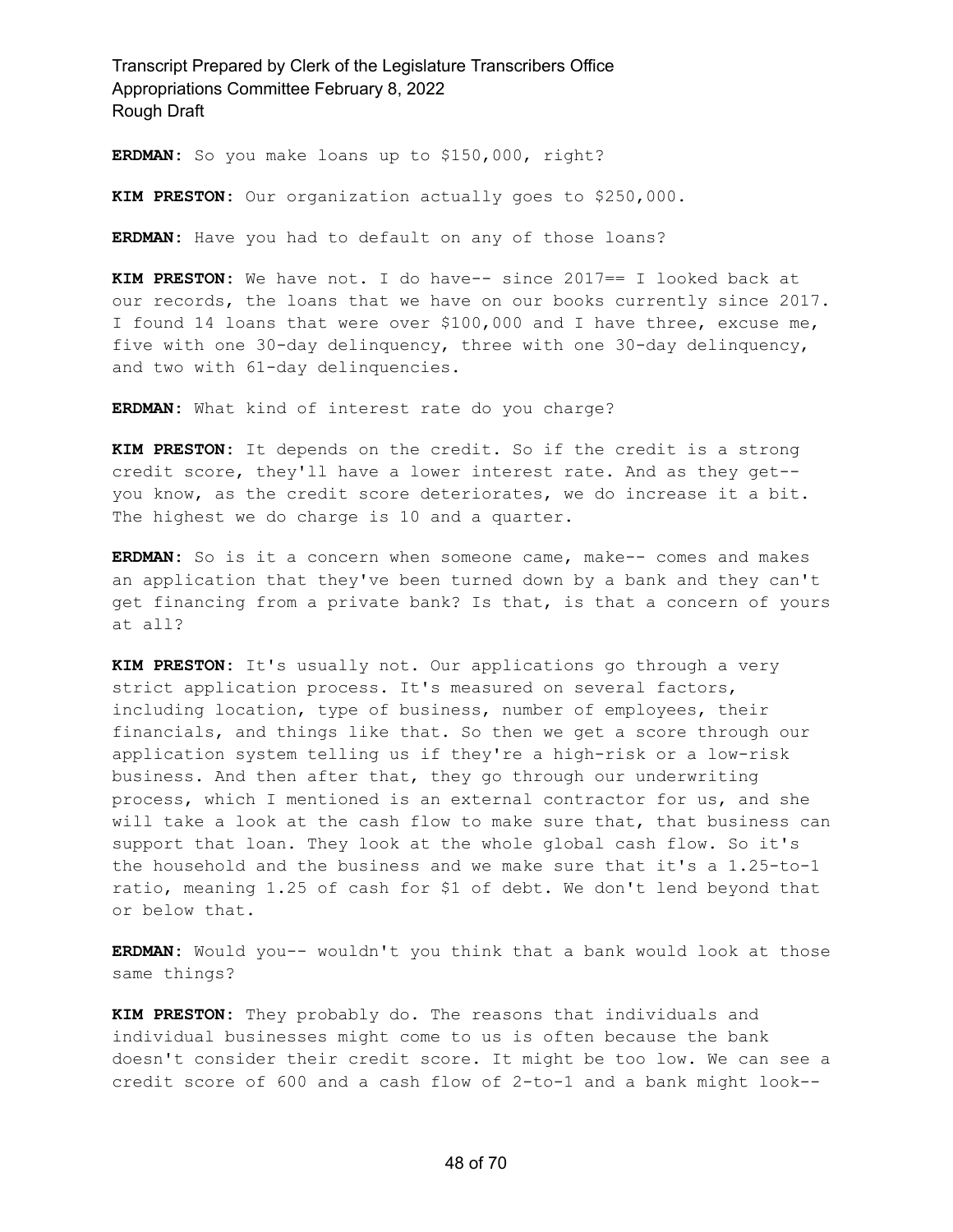not look at it because it is a score of 600 for their policy. That's an example.

**ERDMAN:** OK.

**STINNER:** Additional questions? Senator Clements.

**CLEMENTS:** Thank you. Thank you, Ms. Preston. These loans, what is the length of the loan and the terms?

**KIM PRESTON:** We tie our length of loans and terms to the purpose of the loan. So for real estate, we will often go 10 years to 15 years on the loan. If its equipment, we'll often, you know, shorten that up because it's rolling collateral.

**CLEMENTS:** You're making loans that are above the \$100,000 now. What pool of money are you using to loan the extra amount?

**KIM PRESTON:** Sure. So we'll use the Microenterprise Assistance Program and we might partner it with Small Business Administration funds or Department of Agriculture funds or internal grant funds that we do have.

**CLEMENTS:** The Center of-- Center for Rural Affairs has a lending fund?

**KIM PRESTON:** We get, we get funds from the Small Business Administration, Department of Agriculture, and then there are private grants that we apply to as well that have-- and they each have different, different rules for, for lending, so.

**CLEMENTS:** All right, thank you.

**STINNER:** Senator Erdman.

**ERDMAN:** Senator Stinner, thank you. So do you take a second position, then?

**KIM PRESTON:** We will-- often, we'll take a second position.

**ERDMAN:** Do you often have to get permission from the first position person to do that?

**KIM PRESTON:** No, we don't usually have to, but we will, we will visit with them if that's, if that's necessary, yes.

**CLEMENTS:** One more.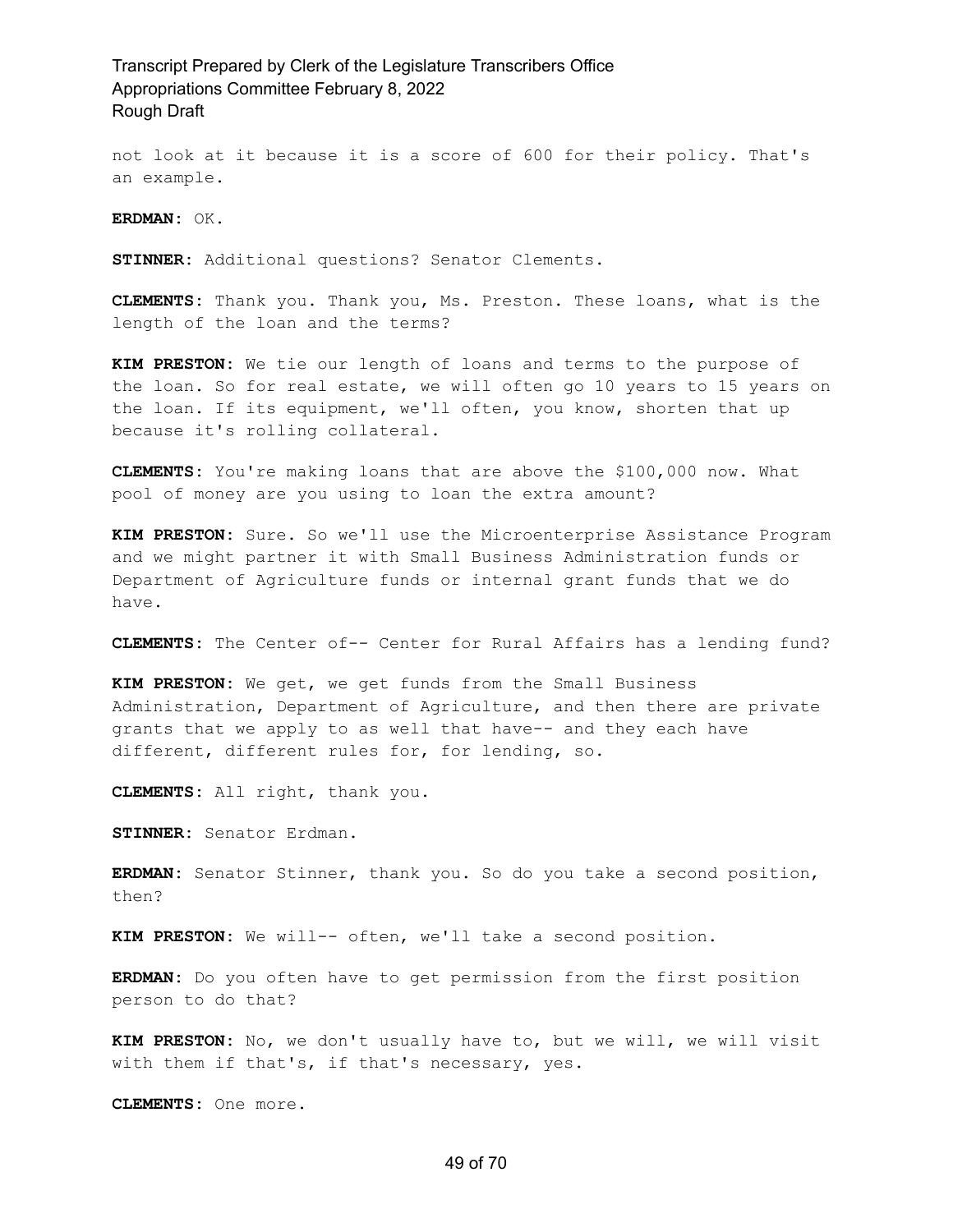**STINNER:** Senator Clements.

**CLEMENTS:** In the Business Innovation Act, loan is repaid. Where do those funds go? Does it go back into Business Innovation Fund?

**KIM PRESTON:** Yes, it goes right back into it. We have separate checking accounts and accounting practices for every fund that we have. So we do keep our our, our business innovation funds separate from our SBA funds and from our USDA funds and that is a revolved.

**CLEMENTS:** Some loans are a percentage of different funds--

**KIM PRESTON:** Yes.

**CLEMENTS:** --so you have to allocate the payments by the percentage.

**KIM PRESTON:** Yes, so in the, in the instance of Ana and Veronica, their loan being \$147,000, \$100,000 came from one fund and \$47,000 came from another. So when they look at their bank statement, they're seeing two different withdrawals from us. We had to do two sets of applications, one for the BIA and then the other for the small business-- or not small business-- the CDFI fund because each funder requires a separate set of documents should we default on our loan with our funder--

**CLEMENTS:** Thank you.

**KIM PRESTON:** --SBA, USDA, etcetera.

**STINNER:** Senator Hilkemann.

**HILKEMANN:** Thank you, Senator Stinner. Senator Dorn said in his opening that there's more money available than what's, what's being loaned out. Is that correct?

**KIM PRESTON:** I believe so, yes.

**HILKEMANN:** And so that's why we want to increase these to \$150,000. Part of it is, you said, 10 and a quarter percent is what you're--

**KIM PRESTON:** That would be the highest and I don't see that very often.

**HILKEMANN:** OK. Are these-- in the mid '80s, I did an SBA loan on my practice. It was one of the most expensive loans that you could ever imagine. Is this-- is there a lot of expense that these people have to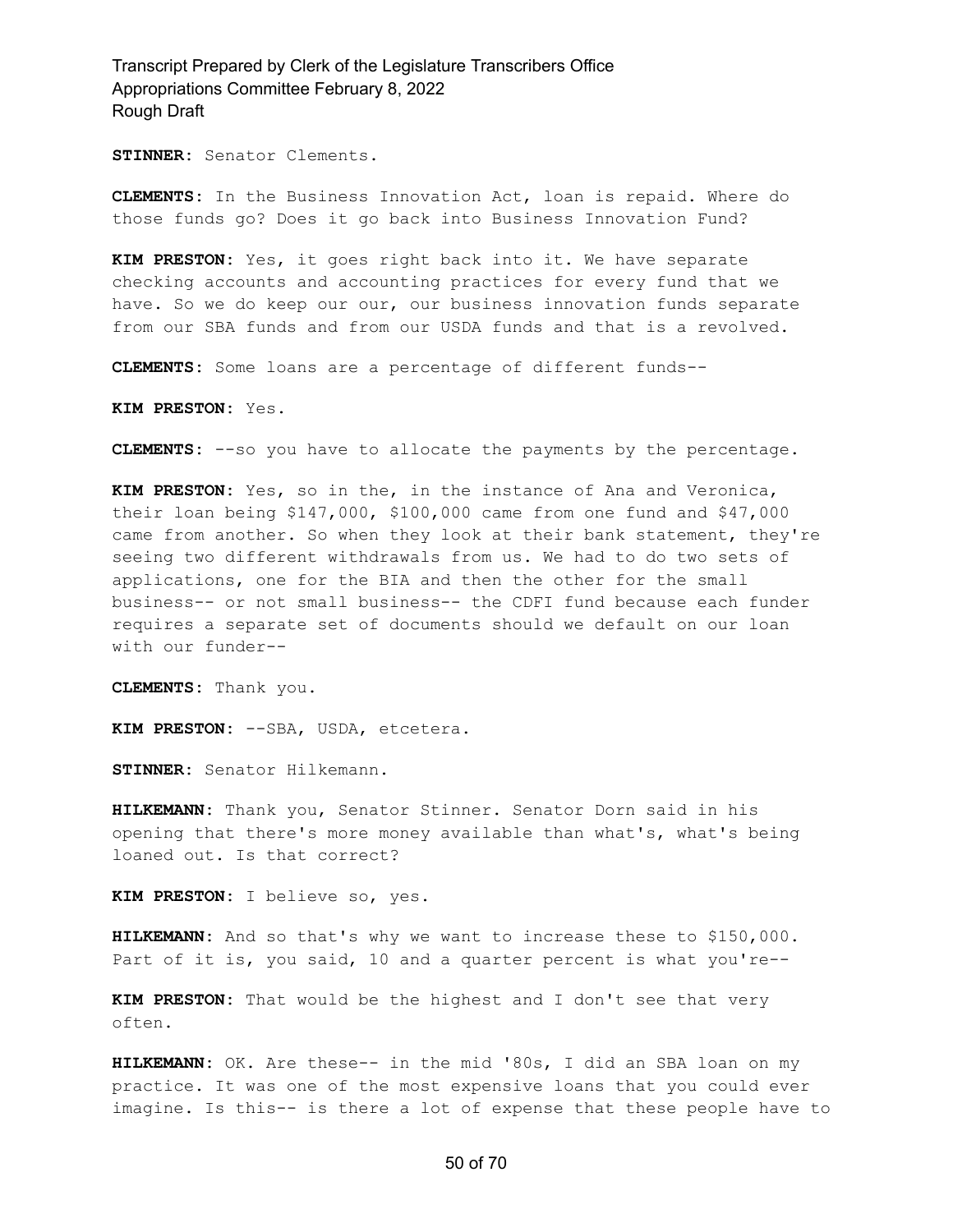go through? In other words, I had to pay their attorney's fees, my attorney's fees, the-- all the things that I had to go through. Is that what this process also goes to?

**KIM PRESTON:** Our-- the SBA program that we're involved in is for the micro-- microenterprise program, so it's separate from, like, a 7(a) loan or a community advantage loan. It's specifically designed for organizations like ours that work with small businesses with employees of less than, you know, maybe less than ten-- more likely less than ten, more likely two or three employees, actually. And it is expressly written that the purpose is to assist those small businesses so we don't have those kinds of fees. Those would probably be dealt with when a business is being sold to another individual, but we don't take part of that. That is not part of our loan program. But we would take those expenses into consideration when our underwriter takes a look at that because like I said before, we make sure that they have a \$1.25 for every \$1 of debt that they are incurring. So our new loan payment, that would be, if that loan was approved, is included in the analysis from our underwriter.

**HILKEMANN:** OK, thank you.

**STINNER:** Additional questions? Seeing none, thank you.

**KIM PRESTON:** Oh, thank you.

**STINNER:** Thought you were applying for a loan, huh?

**VARGAS:** Bankers.

**STINNER:** Good afternoon. Now both of you are going to have to spell- say your name and spell it for the record. We transcribe all of this stuff, so.

**ANA GONZALEZ:** OK, yeah.

**RAUL ARCOS HAWKINS [INTERPRETER]:** So she's going to start and then I'll--

**STINNER:** Very good.

**ANA GONZALEZ:** [SPEAKING SPANISH]

**RAUL ARCOS HAWKINS [INTERPRETER]:** Good afternoon, Chairman Stinner and the members of the committee. My name is Ana Gonzales, A-n-a

#### 51 of 70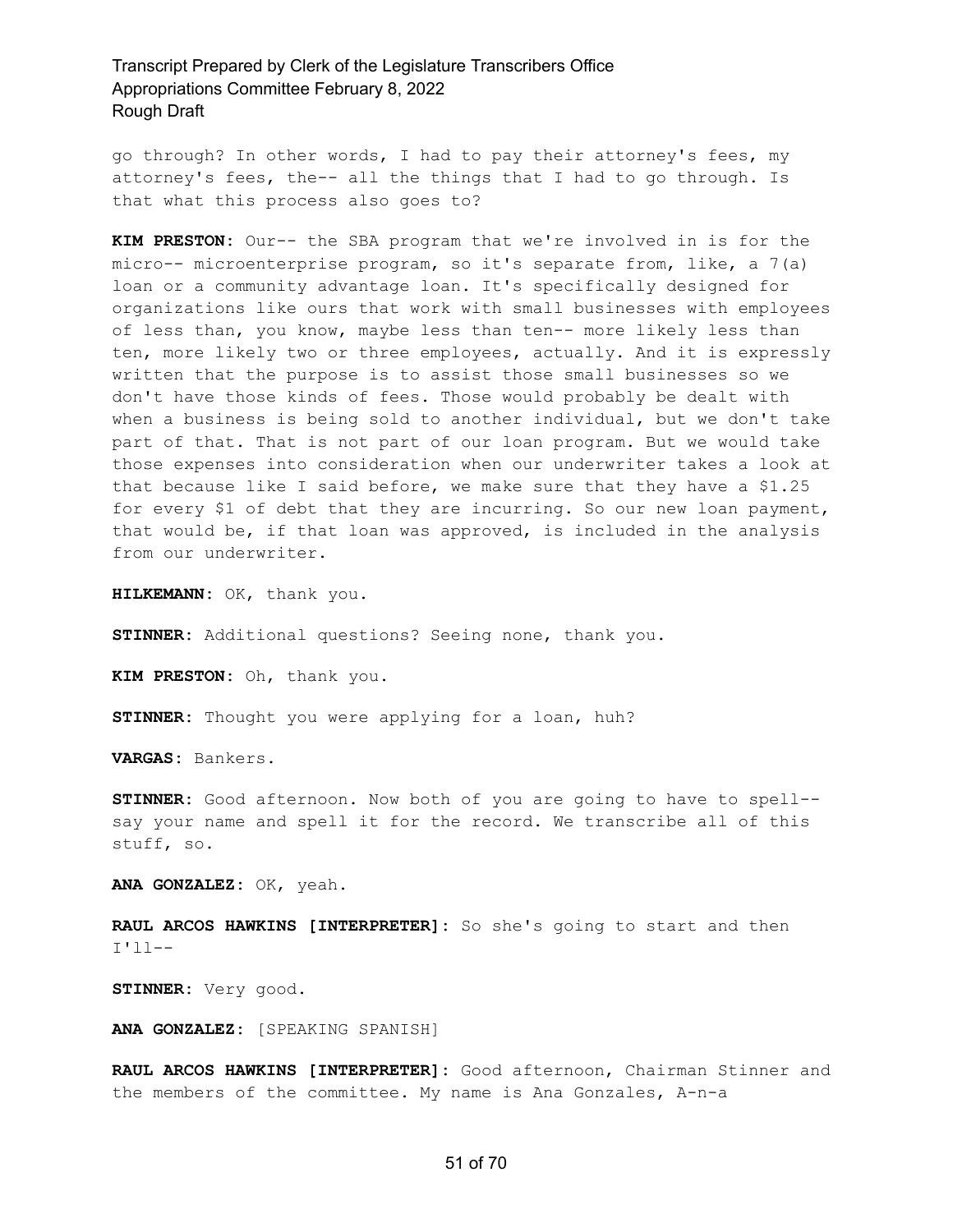G-o-n-z-a-l-e-z, and I'm testifying as the owner of Enchanted Bakery and A&V Enterprises, LLC. And then my name is Raul Arcos Hawkins, business development specialist at Center for Rural Affairs. R-a-u-l A-r-c-o-s H-a-w-k-i-n-s.

**ANA GONZALEZ:** [SPEAKING SPANISH]

**RAUL ARCOS HAWKINS [INTERPRETER]:** I am 100 percent owner of the Enchanted Bakery and 50 percent cowoner of A&V Enterprises, LLC, both located in Grand Island, Nebraska.

**ANA GONZALEZ:** [SPEAKING SPANISH]

**RAUL ARCOS HAWKINS [INTERPRETER]:** The Enchanted Bakery was established in November 2015 in Grand Island, but prior to moving the bakery to Grand Island, she was running the bakery from the basement of her home in Hastings, which started in April 2003. I am the only baker with four part-time employees at the bakery. You will find a variety of cakes and fine pastries. The cakes are also sold by the slice or you can buy them whole and for any or all kinds of events such as weddings, birthdays, retirements, quinceaneras, and many more special occasions.

**ANA GONZALEZ:** [SPEAKING SPANISH]

**RAUL ARCOS HAWKINS [INTERPRETER]:** A&V Enterprise was established in 2013 and we were able to provide retail space for three local independent small businesses, which includes retail space for the Enchanted Bakery, Blossom Beauty Salon, and Club Mundo.

**ANA GONZALEZ:** [SPEAKING SPANISH]

**RAUL ARCOS HAWKINS [INTERPRETER]:** I strongly believe that the BIA Microenterprise Assistance Program is a great program because I have made a huge-- it has made a huge difference for my business. I feel that because I'm a first-time entrepreneur, the possibility of being funded by a bank was a lot lower. I know that the reason why my business has grown would not have taken place without the BIA Microenterprise Assistance Program. Access to direct loans-- to those-- these fresh loans have helped me grow my business.

**ANA GONZALEZ:** [SPEAKING SPANISH]

**RAUL ARCOS HAWKINS [INTERPRETER]:** The technical assistance that I've received from the Center for Rural Affairs has helped me better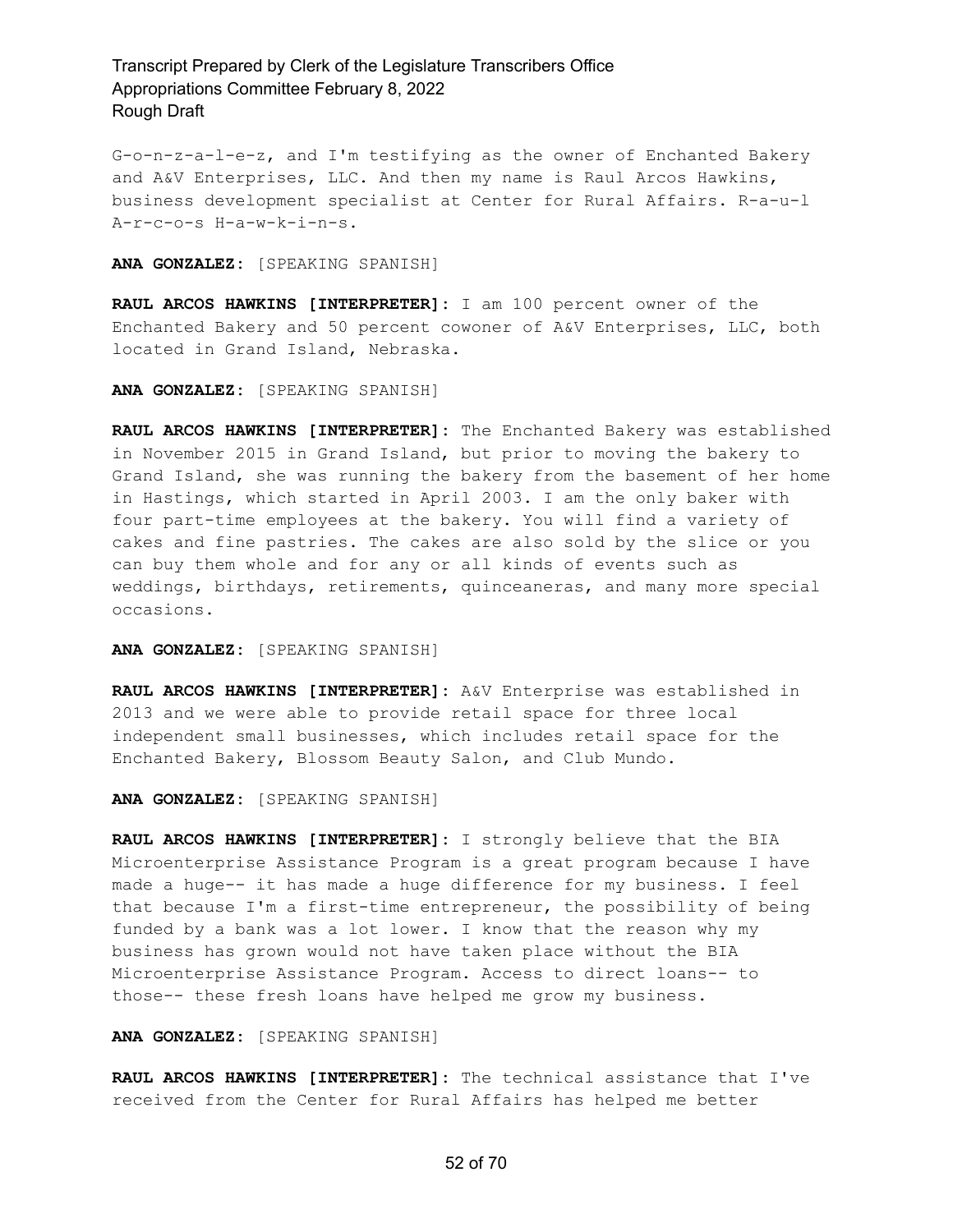understand and manage my business. The individualized attention and support I received has made my-- made it easier to overcome obstacles and roadblocks as I started and grew my business. The trainings also made a huge difference and I am always learning something new.

**ANA GONZALEZ:** [SPEAKING SPANISH]

**RAUL ARCOS HAWKINS [INTERPRETER]:** I'm very satisfied with this process and the access to the funds through the BIA program because otherwise it would have been more difficult for me to obtain a loan to better my business. The process for providing all the, for providing all the needed documents was smooth because of the technical assistance and the guidance on how and where to find, not just to be handed a list of the documents that you needed to be gathered. This program has shared-- has exceeded my business expectations.

**ANA GONZALEZ:** [SPEAKING SPANISH]

**RAUL ARCOS HAWKINS [INTERPRETER]:** In closing, I appreciate your time and value your support for this important program. And with that, I would be glad to answer any questions you may have.

**STINNER:** Any questions? Senator Hilkemann.

**HILKEMANN:** Where are the samples?

**ANA GONZALEZ:** [LAUGHTER] Sorry.

**STINNER:** Senator Vargas.

**VARGAS:** [SPEAKING SPANISH] Thank you for being here and thank you for all you do for the community.

**ANA GONZALEZ:** Thank you.

**STINNER:** Any additional questions? Seeing none, thank you very much.

**ANA GONZALEZ:** Thank you.

**RAUL ARCOS HAWKINS [INTERPRETER]:** Thank you.

**VARGAS:** I wanted some of that cheesecake. [INAUDIBLE]

**HILKEMANN:** They are so good.

**VARGAS:** So good.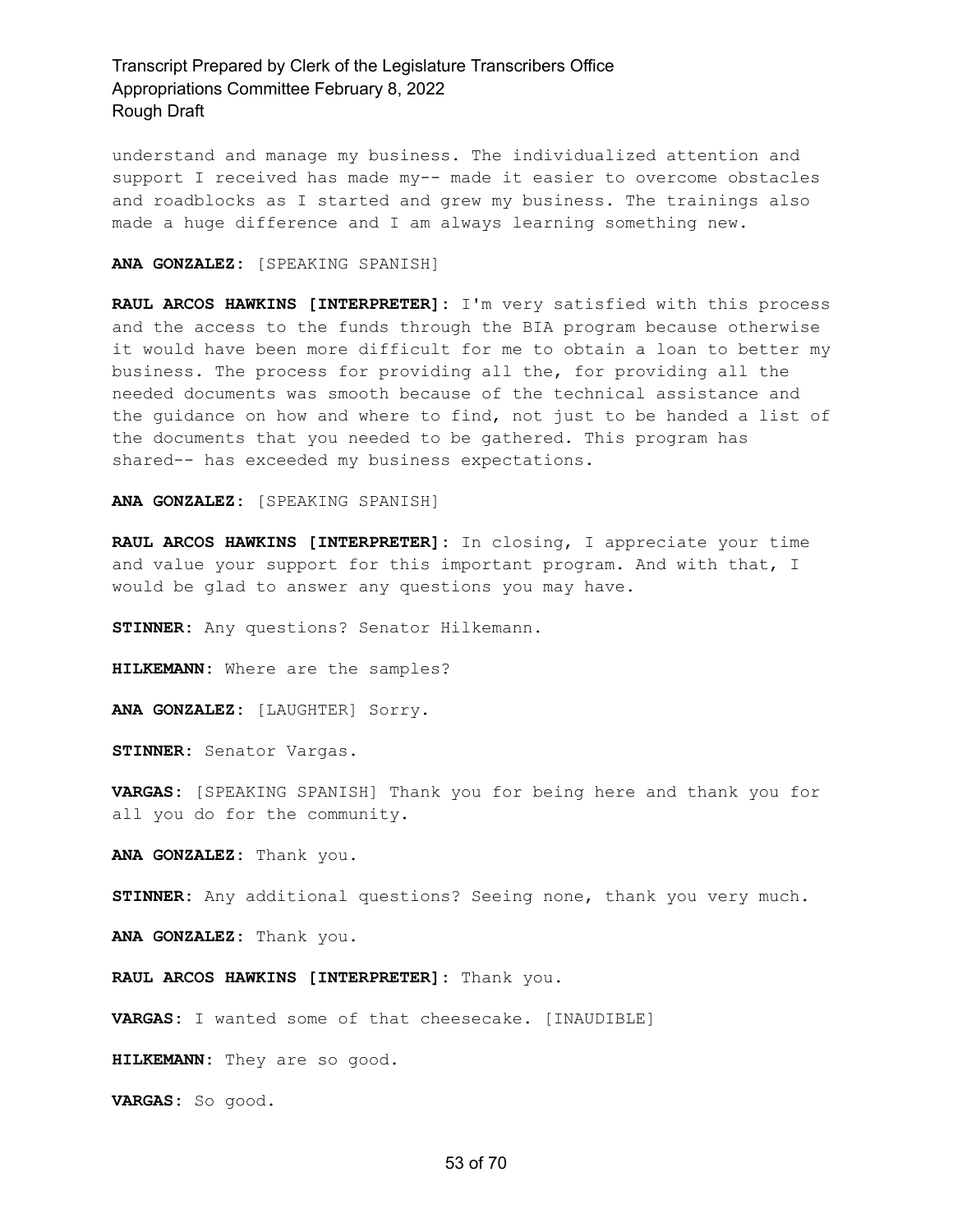**HILKEMANN:** They know how to, they know how to bake.

**STINNER:** Good afternoon.

**VERONICA RAMOS:** Good afternoon. [SPEAKING SPANISH]

**GRISELDA RENDON [INTERPRETER]:** My name is Veronica Ramos, V-e-r-o-n-i-c-a R-a-m-o-s, and I am testifying as the owner of both Blossom Beauty Salon and A&V Enterprises, LLC. My name is Griselda Rendon, G-r-i-s-e-l-d-a R-e-n-d-o-n, and I'm with the Center for Rural Affairs.

**VERONICA RAMOS:** [SPEAKING SPANISH]

**GRISELDA RENDON [INTERPRETER]:** I am 100 percent owner of Blossom Beauty Salon and 50 percent owner of A&V Enterprises, LLC, both located in Grand Island.

**VERONICA RAMOS:** [SPEAKING SPANISH]

**GRISELDA RENDON [INTERPRETER]:** Blossom Beauty Salon was established January of 2017. I am a nail technician and because of the beauty salon, I am able to provide space for four hair stylists, one pedicurist, and a second nail technician.

**VERONICA RAMOS:** [SPEAKING SPANISH]

**GRISELDA RENDON [INTERPRETER]:** A&V Enterprise was established in 2013. She did say it began in 2017, but it's in 2013, and we are able to provide a rental space for three local independent small businesses, which includes the retail space for Blossom Beauty Salon, the Enchanted Bakery, and Club Mundo.

**VERONICA RAMOS:** [SPEAKING SPANISH]

**GRISELDA RENDON [INTERPRETER]:** I strongly believe that BIA Microenterprise Assistance Program is a great program because it has made a huge difference for our business. I feel that because I was a first-time entrepreneur, the possibility of being funded by a bank was lower. I know the reason my business has grown would not have taken place without BIA. Access to direct loans has helped me in growing my business to better the place.

**VERONICA RAMOS:** [SPEAKING SPANISH]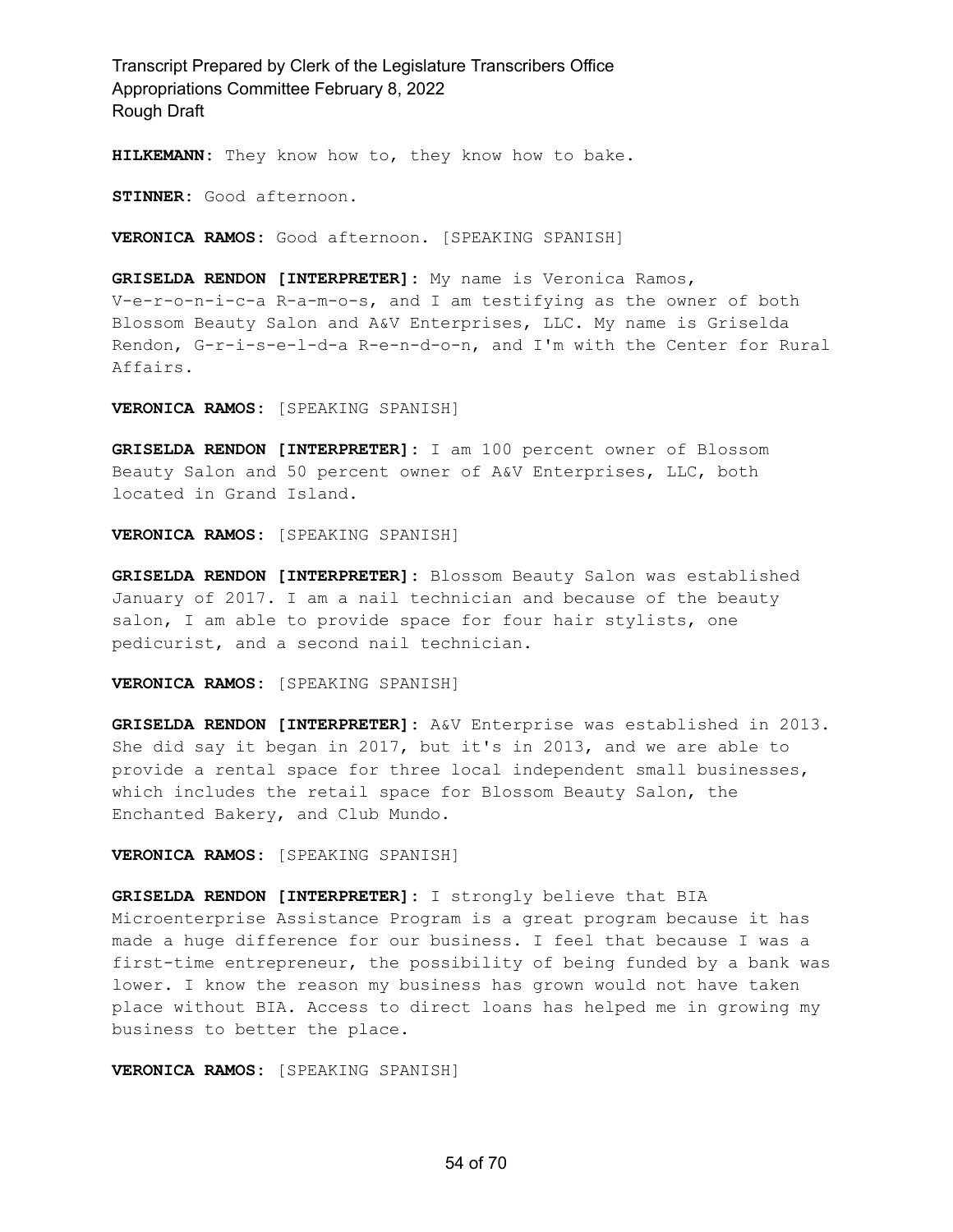**GRISELDA RENDON [INTERPRETER]:** The technical assistance I received from the Center for Rural Affairs helps me in better understanding and managing my business. The individualized attention and support I received has made it easier to overcome obstacles and roadblocks as I started and grew my business. The trainings have also made a huge difference and I'm always learning something new.

**VERONICA RAMOS:** [SPEAKING SPANISH]

**GRISELDA RENDON [INTERPRETER]:** I am very satisfied with the process and access to funds through the BIA program because otherwise it would have made it more difficult for me to obtain a loan to better the business. The process for providing all needed documentation was smooth because of the technical assistance and the guidelines- guidance and how and where to find them. They didn't provide just a list.

#### **VERONICA RAMOS:** [SPEAKING SPANISH]

**GRISELDA RENDON [INTERPRETER]:** In closing, I appreciate your time and value your support for this important program. With that, I would glad-- be glad to answer any questions.

**WISHART:** Thank you. Any questions? Seeing none, thank you so much.

**VERONICA RAMOS:** Thank you.

**WISHART:** Next proponent, proponents for LB759? Good afternoon.

**JIM REIFF:** Thank you. Good afternoon,.good afternoon, Chairman and Chairwoman Wishart, I guess, is-- Senator Stinner, Stinner threw me for a loop there. Members of the committee, glad to be here. My name is Jim Reiff, J-i-m R-e-i-f-f, and I'm the executive director of the Nebraska Enterprise Fund. I'm here to testify in support of LB759. NEF, as we call ourselves, is a founding member of the Nebraska Small Business Collaborative, as we heard earlier. As such, we've seen firsthand the impact of Nebraska's Microenterprise Assistance Program and what that can do for communities. And just to address one of the questions raised earlier, this year, we're-- we've received \$500,000 of loan capital. We will be fully deployed by probably about July of this year, so we will, we will have fully deployed the portion we received. Today, we have staff in-- across the state serving Norfolk, Oakland, Omaha, and Hayes Center, as well as the rest of the state. We just made a loan last week out in Scottsbluff and have another one coming due, make loans across the state regularly. NEF has been in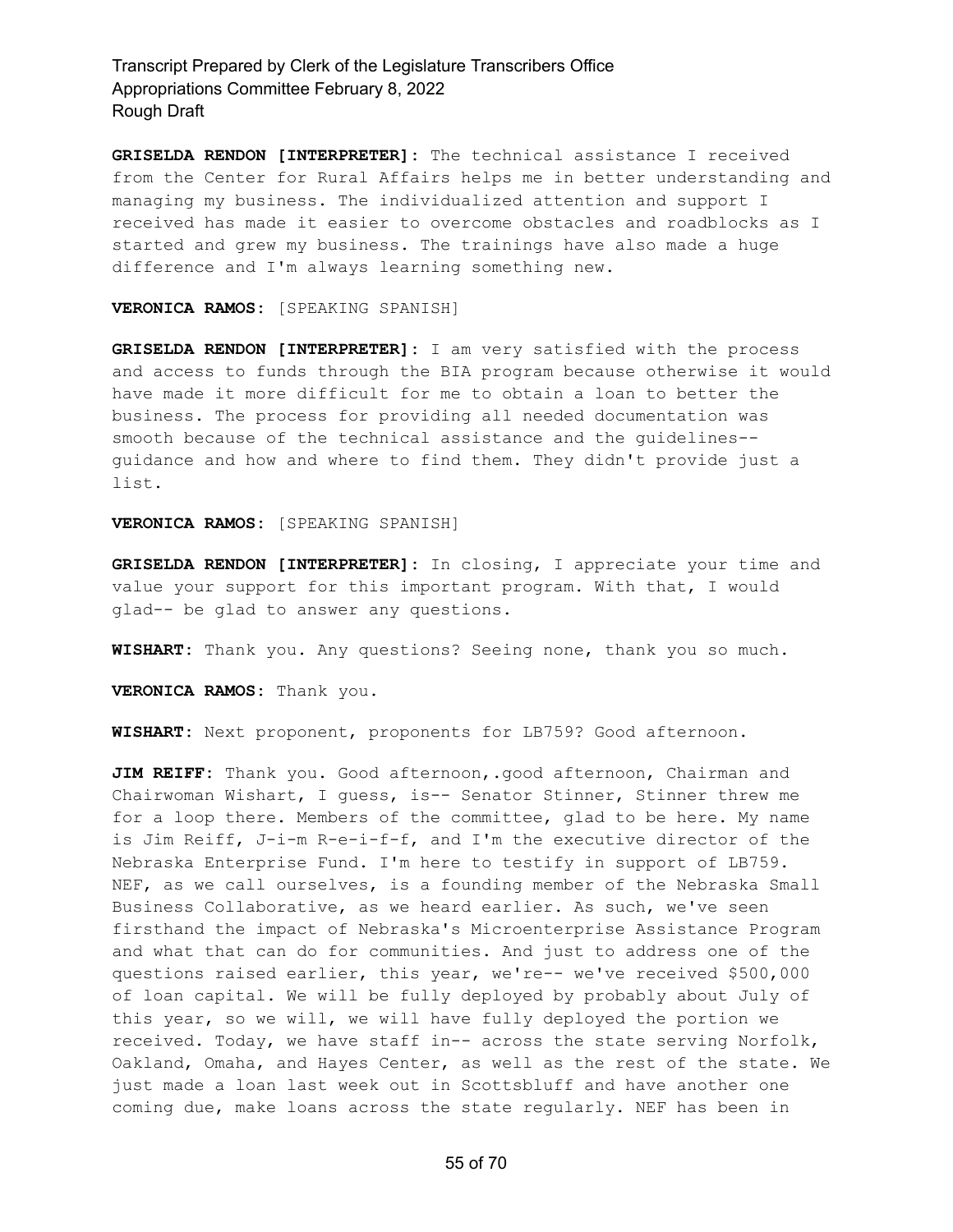business or in operations for more than 27 years across all of Nebraska. We are a small business-focused CDFI, that's a community development finance institution, providing loans, training, and coaching to the entrepreneurial system. And we were established for this very purpose, to do loans when banks aren't able to do loans. That's why the CDFI Fund established us. We do register and we do report to the Center-- U.S. Department of Treasury every year. Every day we work with our clients in and around these communities, providing support they need. You heard from two great clients. We have a huge number of clients ourselves that we have the same thing. For example, the loan I just mentioned was actually with Platte Valley State Bank out in Scottsbluff and it was setting up-- it's a great concept that's called Hound Hotel, LLC. All of us know-- either have or know somebody that needs a place to keep your animal while we're on vacation and this is a young couple. They're starting their business. They did not have all the access to capital that we would expect or hope. They're in their 20s, so they came to their bank and their bank came to us and said, can you work with us, NEF, to do that? So the bank did 75 percent of the loan and they're doing-- we did 25 percent of the loan. They're going to be starting in the next few weeks. They're using their money to purchase real estate, to renovate that same real estate, purchase equipment, and provide the working capital they need to get the business running. Our 13 employees, we talk all the time about how-- what's our role with banks. Actually our-- we see the banks as our best friends. We look for ways to find connections and make that work better. In fact, our underwriter, underwriter has over 20 years experience. She works very closely with our credit committee, which includes a banker, and our board includes five different bankers from throughout Nebraska. So they're all very aware of what the banking conditions are going on. And again, we just see it as a complementary role. Constantly, we call bankers, bankers call us. We trade deals. I get called all the time. Jim, what about this client? Yep. Can I take that client off your books? Absolutely because they're a great client and they're now bankable. Oftentimes, we close that gap. So sometimes the bank is, for whatever reason, usually regulatory, usually at a higher level than the state. Federal regulations require banks to meet certain criteria and they can't do that necessarily without breaking their norms in their internal underwriting. So we're able to do a subordinate second position loan with that bank and make a deal happen. That's really true in deals over \$200,000 where we're able to come in second position gap finance, we're able to finish the job. Two examples, and most of you've probably heard of North End Teleservices buy now. Five, five years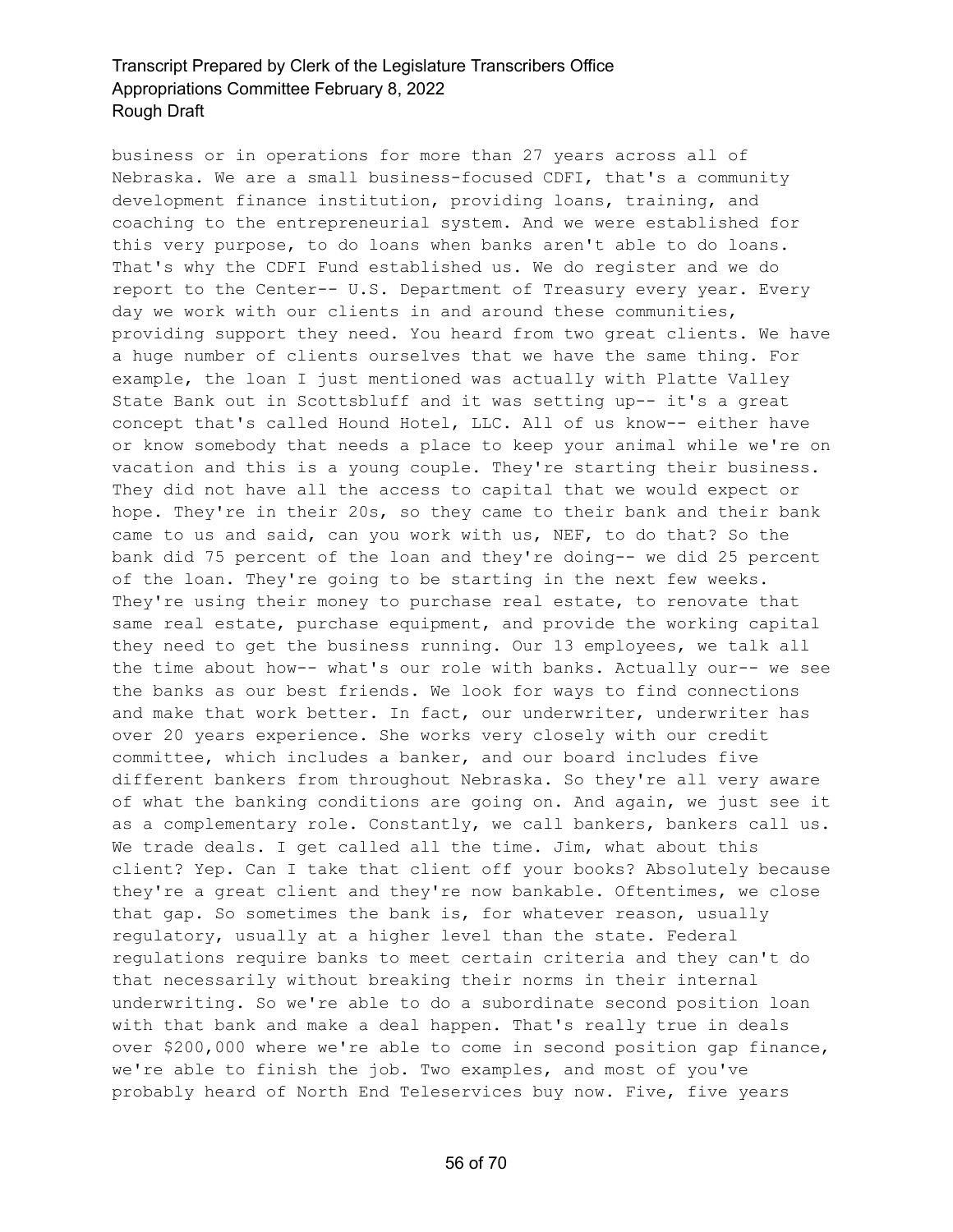ago, most of you probably hadn't heard of North End Teleservices. They're one of the fastest-growing north Omaha businesses. Well, they are the fastest-growing north Omaha business in the state. We gave them two loans in their early years when they'd already exhausted all their banking lending opportunity. Today, they have 400 employees. When they came to us the first time, I think Carmen had 13 employees. Joe Hodges was told no. He's a retired veteran, retired police officer, retired farm-- fireman, and he was told no by a bank. He now owns Lion's Gate Security. They employ over 100 people full time, part time, and so forth. So we see LB559 [SIC] for the same reasons that Kim mentioned. It would allow us to do our jobs more effectively and efficiently. It allows us to get loans to clients more quickly and in a manner that makes sense to clients. I could say a lot more. I am more than happy to take any questions. And with that, thank you for your time.

**WISHART:** Thank you. Any questions? Seeing none, thank you for being here.

**JIM REIFF:** Thank you.

**WISHART:** Additional proponents? Seeing none, any opponents? Seeing none, anybody in the neutral? Senator Dorn, you're welcome to close.

**DORN:** Thank you. Thank you for some of the questions. Senator Hilkemann, your, your question, I did answer that, I think, a little bit wrong. They do use all of the funds. Previous to last year, it was \$1 million in this fund-- excuse me-- and we did raise this for '22 and '23, each of those years ,to be \$2 million. I was-- I have the next bill up, LB1090, and some of those dollar amounts in there are not being used. So that's where I was thinking wrong or whatever. But they do use all this. I just want to point out that this is not requiring any extra funding for this proposal, this bill. That funding is there. This is, as some of the testifiers said, is so that the possibility there now that they can maybe get a little bit larger loan, which right now today they can't. It's capped at \$100,000 just because of everything that's going on in the economy and everything else, with cost of a lot of things, there is a greater need for a little bit bigger loan. So thank you for the questions and everything. As the last gentleman there did comment, they do work a lot of times with bankers and so on and this-- with this fund. So it is something that is benefiting some areas that really need this type of funding. And with that, I'll close unless there's questions.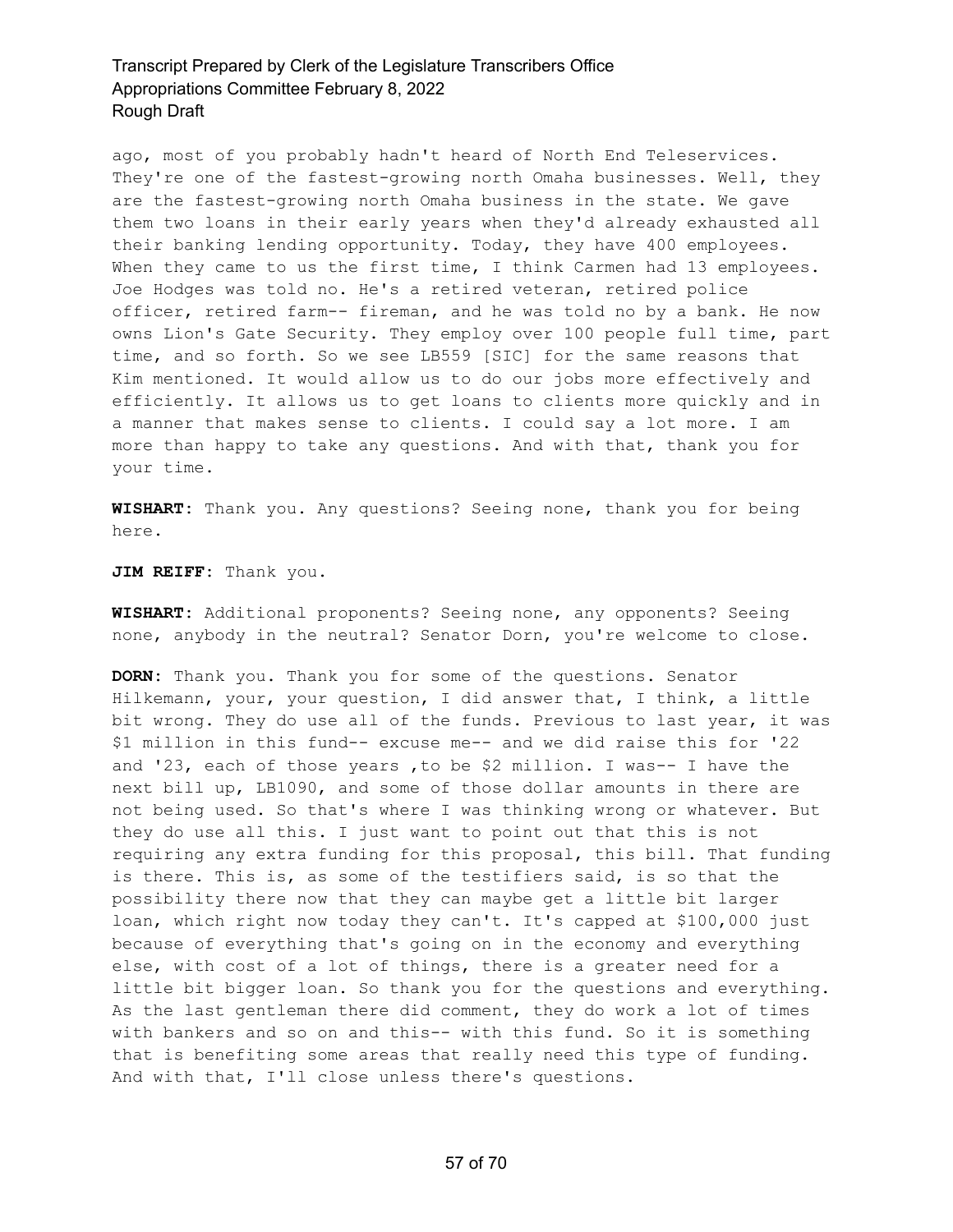**STINNER:** Thank you. Questions? Seeing none, thank you.

**DORN:** Thank you.

**STINNER:** Excuse me, I have LB759-- had one neutral letter for LB759. With that, that concludes our hearing on LB759 and that will now open on LB1090. It's you again, huh?

**DORN:** It's me again, yes. Thank you for scheduling them back to back in a way. So good afternoon again, members of Appropriations Committee. My name is Myron Dorn, M-y-r-o-n D-o-r-n, and I am the state senator for District 30, which is of Gage County and southeastern portion of Lancaster County. Today, I introduce LB1090 to resolve an issue with the Business Innovation Act generated from LB380, the mainline budget bill from the 2021 Legislative Session. LB1090 seeks to amend the Business Innovation Act to increase the annual cap on the amount of funds which the Department of Economic Development may award, microlending, and technical assistance. The Business Innovation Act requires the Department of Economic Development to establish a Small Business Investment and Technical Assistance Program. The program provides grants to organizations that conduct microloan lending and/or technical assistance to small businesses. This part of the BIA program is capped at \$2 million per year. However, during the 2021 Legislative Session, the mainline budget bill, LB380, was amended to add the following language: "of the amount appropriated as state aid for the Business Innovation Act, at least twenty percent is used for the small business investment program." Senators, we have a math issue that needs resolution. We have a small business assistance program that is capped at \$2 million that is also required to be 20 percent of the appropriations for the Business Innovation Act. This act maximizes the Business Innovation Act budget at \$10 million per year; \$2 million cap is 20 percent of \$10 million. Here is the issue at play: in 2021, the Legislature, Legislature appropriated to the Business Innovation Act \$13.77 million for fiscal year '21-22 and \$14.77 million for '22-23. DED is now unable to utilize the full appropriations. LB1090 would help solve this issue.

**STINNER:** OK, very good. Questions? Seeing none, thank you. Any proponents? Good afternoon.

**DAN CURRAN:** Good afternoon, Chairman Stinner and members of the Appropriations Committee. For the record, my name is Dan Curran, D-a-n C-u-r-r-a-n. I'm the deputy director of programs for the Nebraska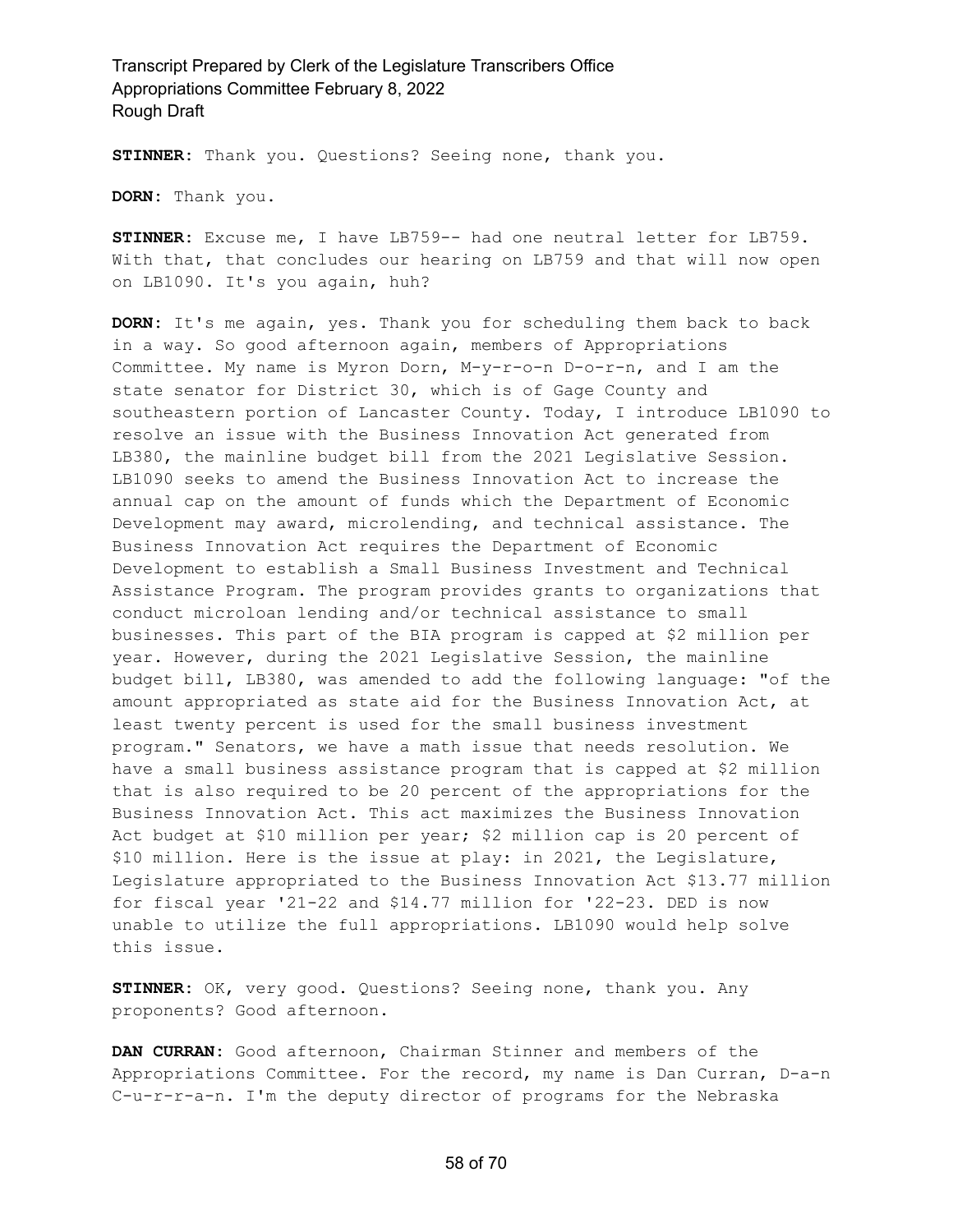Department of Economic Development or DED. Director Goins sends his apologies for not appearing here today and he is currently on a trade mission advocating on behalf of the state of Nebraska. So largely my, my testimony is going to be a repeat of what Senator Dorn just said. I appear to you today in support of LB1090, would like to thank Senator Dorn for introducing the bill on our behalf. LB1090 fixes an issue with the Business Innovation Act and allows DED to utilize the full amount of funds appropriated by the Legislature for fiscal years '21-22 and '22-23. As part of the Business Innovation Act, or BIA, DED established a small business investment and technical assistance program to provide grants to organizations that conduct microloan lending and/or technical assistance to small businesses. Section 81-12,162 capped spending for small business investment and technical assistance at \$2 million. During the 2021 Legislative Session, the mainline budget bill, LB380, was amended to have the following language: "of the amount appropriated as state aid for the Business Innovation Act, at least twenty percent is used for the small business investment program pursuant to section 81-12,162." With the \$2 million cap, the amended language prevents DED from utilizing more than, than the \$10 million of the BIA funding during the fiscal year. LB1090 will resolve the issue, creating in-- created in LB380. Increasing the cap to \$3 million allows DED to fully fund the 20 percent minimum amount to be allocated for the small business investment and technical assistance program. Last, we also would like to thank the Legislature and the Governor for supporting the Business Innovation Act. This has been an impactful program for creating new companies and technologies. Small businesses are the backbone of the economy. We are hopeful that among these startups, Nebraska will find its next Hudl and further establish our state as a magnet for entrepreneurs and I would be happy to answer any questions.

**STINNER:** Thank you. Questions? Seeing none, thank you for coming in.

**DAN CURRAN:** Thank you.

**JOHN HLADIK:** Good afternoon, Chairman Stinner and members of the committee. My name is John Hladik, it's J-o-h-n H-l-a-d-i-k, and I'm testifying on behalf of both the Center for Rural Affairs and the Nebraska Economic Developers Association. And I wanted to quickly thank Senator Dorn for bringing this bill and LB759. I think in his clos,. He did mention that the BIA funds that are allocated to the Nebraska Small Business Collaborative are utilized right away and that's true. This is a really popular program that's helped a lot of small businesses and we use those funds almost immediately. So thank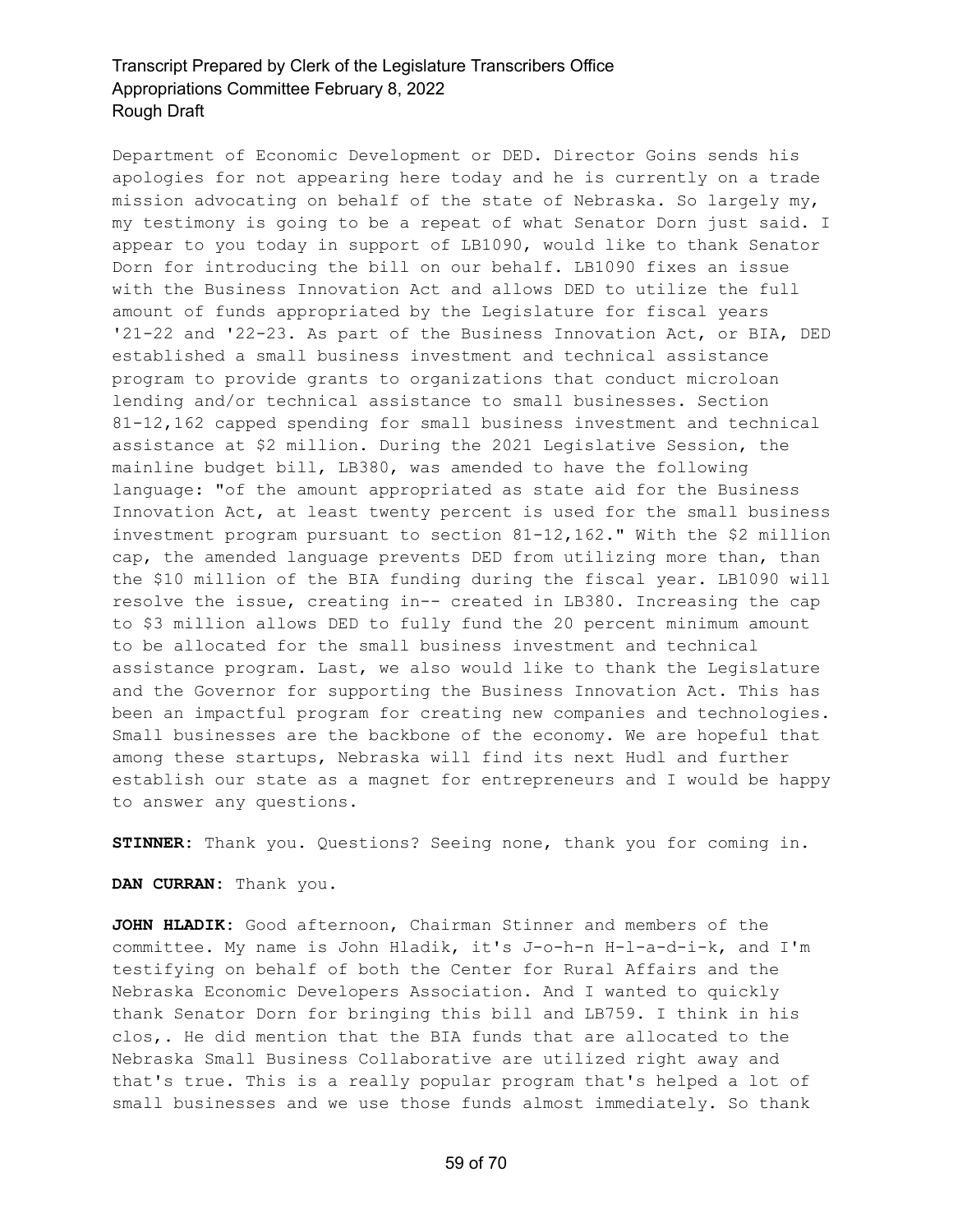you also to this committee for appropriating and, and making BIA the successful program that it is today. I want to spend a little bit of time following what, what Mr. Curran said about the success of small businesses in Nebraska and to put that into context with the Small Business Collaborative. I think you know we have about 145,000 microenterprises in the state and that's 86 percent of all of our businesses and about 74 percent of Nebraskans report a microbusiness as their sole source of income. And I don't need to tell you the last two years have been anything but easy for these small business owners. And established specifically to help these businesses overcome obstacles through training, technical assistance, and targeted lending, the microenterprise program is here to help, almost as if it was designed to meet this moment. And right now, the program is exceeding expectations. The Small Business Collaborative that we discussed during LB759 received just \$500,000 for technical assistance last year and \$500,000 for lending. Each organization then provided a 35 percent nonstate match to maximize the impact and this had a multiplying effect that came up with some very impressive results: over 6,300 small business clients received technical assistance and classroom training with just that investment, 164 small businesses received loans with that investment, and more than \$4 million in new capital was put to work. Because we're working with first-time entrepreneurs that banks are just flatly unable to fully finance, we know this investment wouldn't have taken place without the Microenterprise Assistance Program. And there are two small changes that will make the program better. It was a great discussion for LB759 to show how important it is to raise that loan limit from \$100,000 to \$150,000 in order to meet current business conditions and more efficiently steward BIA funds. And again, we also need to bring that allocation in line with current appropriations. General Fund appropriations to BIA programs has increased by 138 percent in the past year, again, thanks to the support of this committee, from just under \$6 million in 2021 to nearly \$14 million in '21-22 and this will grow by another \$1 million in '22 and '23. And since the Legislature has allocated more funding, we just need to update the statute that controls how much can be spent. And we have done this before, there's some historical precedence here. In 2011, LB387 required the department to allocate between \$500,000 and \$1 million to the Microenterprise Assistance Program and LB449, which was passed in LB-- 2015, amended this section to require the department award between \$1 million and \$2 million. And now LB1090 would allow it to allocate up to \$3 million. Both Mr. Current and Senator Dorn did a really good job of explaining how this relates to LB380 and why technically it's, it's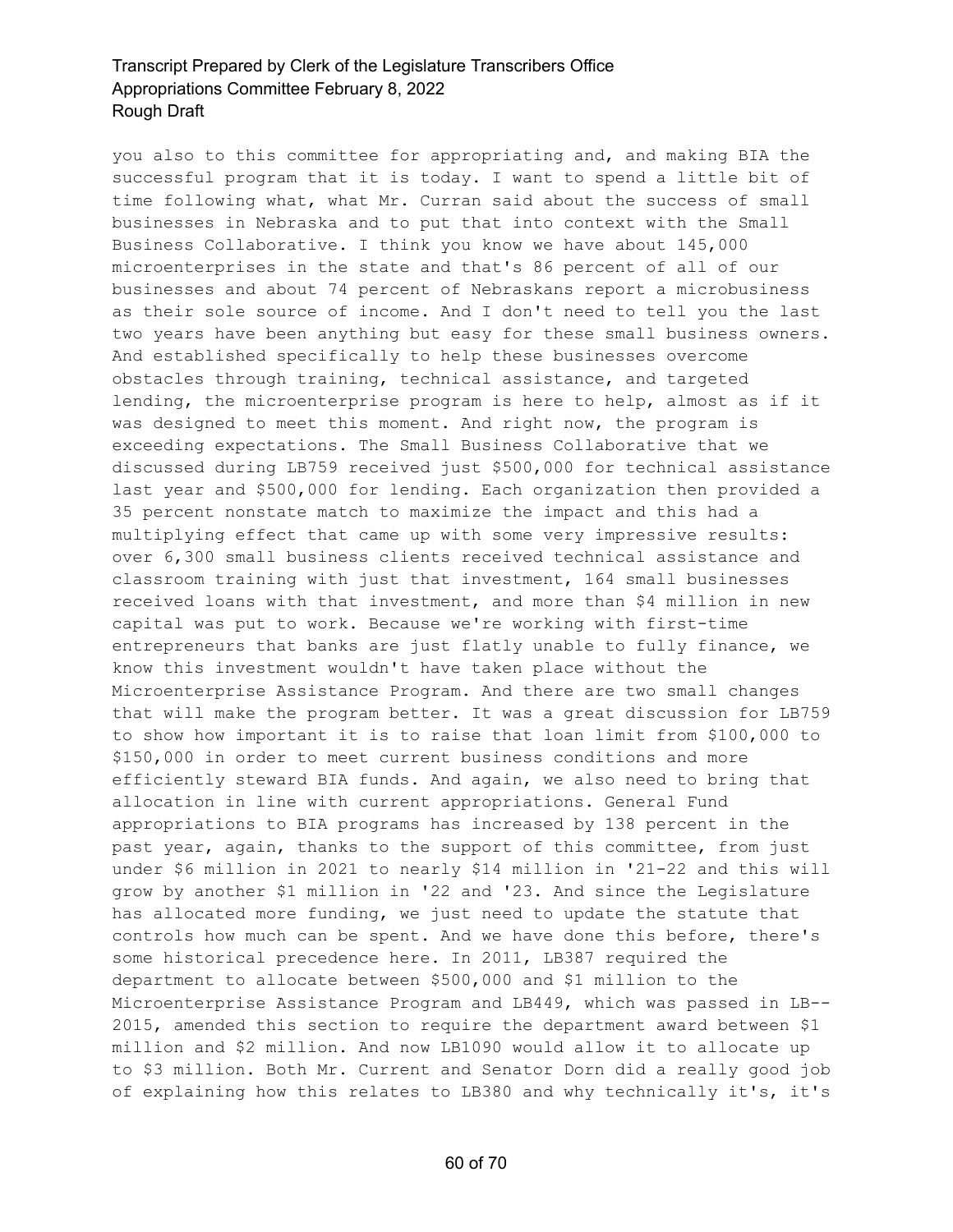necessary and I won't bore you with those details, but I will take any questions if you have them.

**STINNER:** Questions? Seeing none, thank you.

**JOHN HLADIK:** Thank you.

**JIM REIFF:** Good afternoon, Senator-- or Chairman Stinner and committee. I'll make the super short this time. My name is Jim Reiff, J-i-m R-e-i-f-f, and I'm the executive director at the Nebraska Enterprise Fund. All I'm going to say is I agree with everything that's been said before and I hereby testify on behalf of LB1090 and we as Nebraska Enterprise Fund are a proponent of LB1090. So if there's any questions, I'd entertain those. Otherwise, thank you for your support.

**STINNER:** Thank you. Questions? Seeing none, thank you. Any additional proponents? Any opponents? Anyone in the neutral capacity? Senator Dorn, would you like to close?

**DORN:** Thank you. I'll just make a quick comment. Again, this is something like the last bill where this is not this year appropriating any extra funds. This is just making it so that the funds that we did appropriate last year can now be fully utilized. Otherwise, some of those will sit in an account and won't be able to be utilized, so thank you.

**STINNER:** Thank you. Questions? Senator Hilkemann.

**HILKEMANN:** Sorry about this. So that's why I don't, I don't see any changes on, on this LB1090. I don't see anything--

**DORN:** It, it-- on the white-- it, it should have that they now will be allowed to allocate up to \$3 million a year instead of the \$2 million.

**HILKEMANN:** I didn't see it, I didn't see it highlighted on there, that's all.

**DORN:** You didn't? We will check to make sure of that.

**STINNER:** OK, very good.

**DORN:** Yep.

**STINNER:** Thank you, Senator Dorn.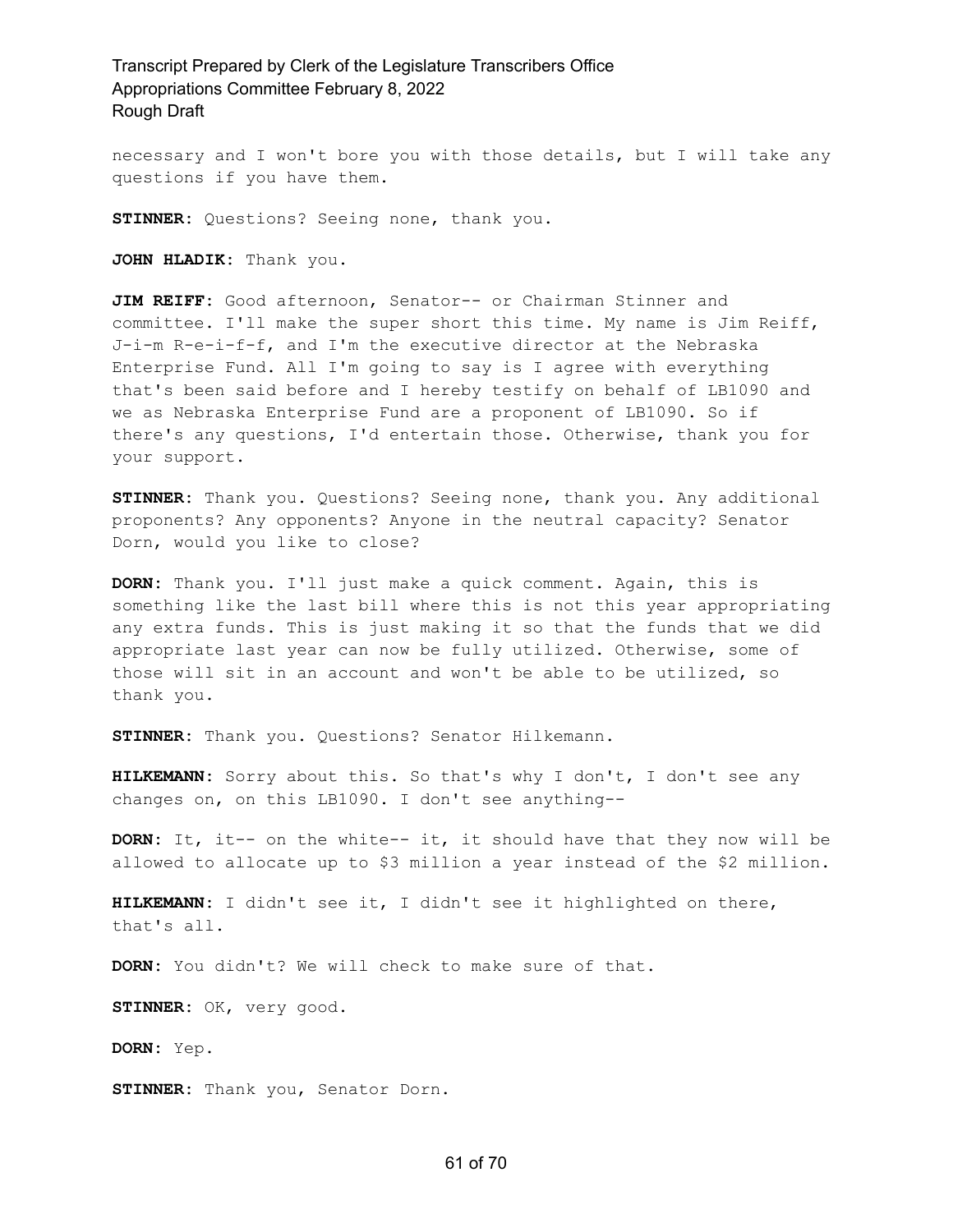**DORN:** Thank you.

**STINNER:** Just for the record, on LB1088, there were two proponents; LB1071, five proponents.[INAUDIBLE] we had one proponent. That concludes our hearing on LB1090. We'll now open with our hearing on LB1114.

**McKINNEY:** How y'all doing? Good afternoon, Chairman Stinner and members of the Appropriation Committee. LB1114 acknowledges that in order to maintain a healthy state economy and to aid communities' innovation and entrepreneurship, technology-based businesses must be stimulated and supported. This bill intends to meet this by amending the Business Innovation Act to allow for development in districts that are in dire need of economic development and gives provisions for entrepreneurship that means-- and means that provide resources there too. This amendment, this amendment seeks to more accurately address issues with the vitality of communities across Nebraska. This amendment is to define-- defines economic redevelopment areas, authorizes DED to provide support and funding for innovation hubs, requires DED to give preference to projects within economic redevelopment areas, and would increase the annual cap on the microloan delivery and technical assistance sections of the BIA from \$2 million to \$3 million. The changes to the Business Innovation Act are needed for multiple reasons. One, extending the cap for microlending from \$2 million to \$3 million will allow for DED to fully utilize the funds. As was mentioned in the prior bill, the changes in LB380 kind of created some issues and this would assist in doing that. This is also important for our state to put some skin in the game as far as business innovation and small business development and economic redevelopment areas, which can be done with the support of innovation hubs providing some sustainability statewide. In consideration of this bill, it's important that we view it through the lens that foster entrepreneurship innovation can (1) promote economic growth, (2) enlarge, enlarge opportunities, and (3) help communities thrive. I'll briefly address each component. First, economic growth. The spark of entrepreneurship or a business idea typically serve as an answer to an unmet need or market demand. Here, there are numerous opportunities to generate a product that is not currently in existence or not readily available. The benefits here for Nebraskan communities are endless. Moreover, it is a natural flow that invents that new and improved access to goods and services, prompt consumerism and productivity. Second, creating opportunity. Stated plainly, new businesses must hire employees. This created employment opportunities and incomes that then get put back into our business and services, will automatically help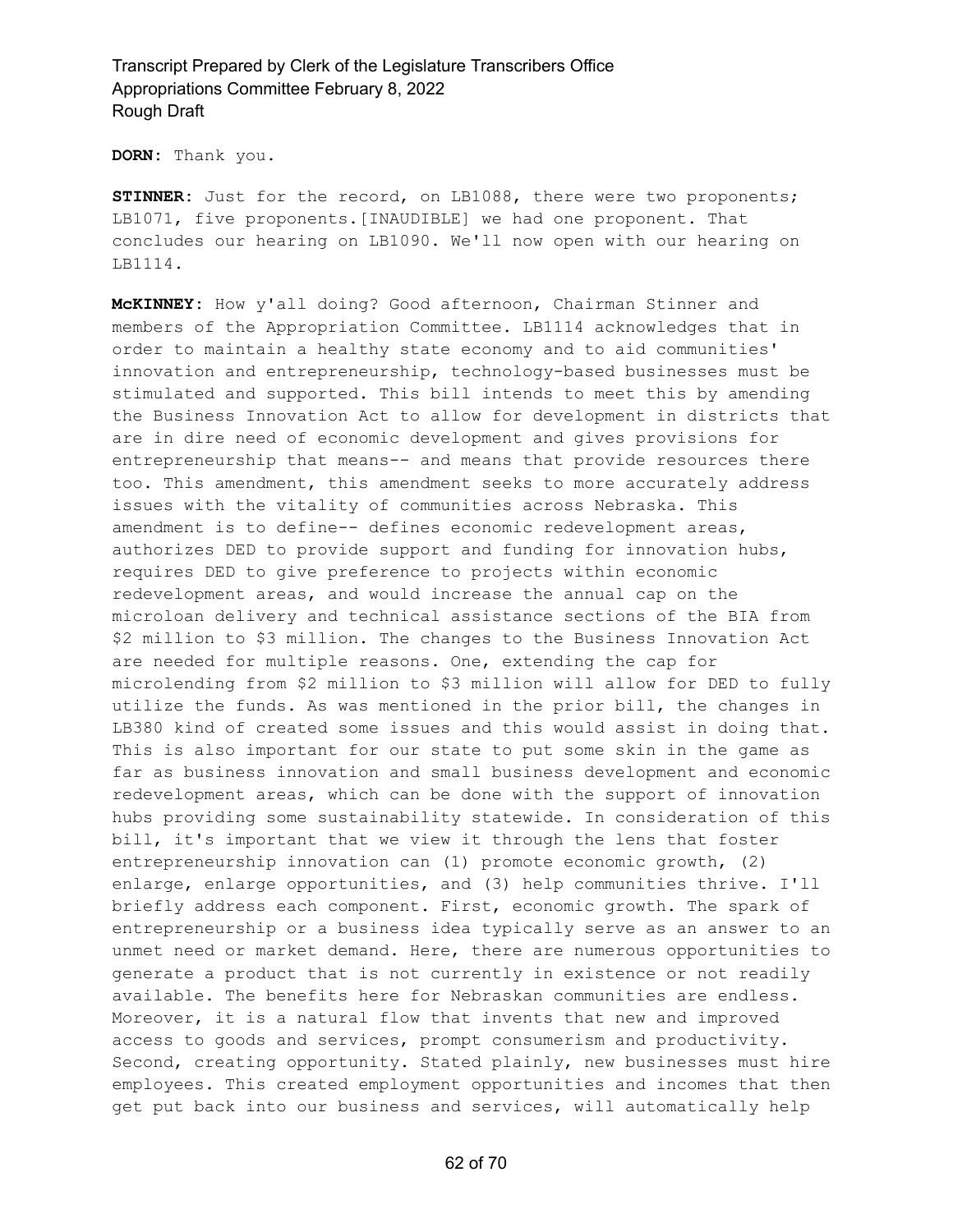with the vitality of our communities. Third, the changes to the Business Innovation Act can serve as a catalyst to helping communities thrive economically and esthetically. New businesses, understandably, will need materials and products to run their businesses. Technology has made it easier for small businesses to utilize local, state, regional and national and global markets. While this will definitely help Nebraska businesses receive goods and services needed to run successfully, thereby helping economically, it will also promote interstate-to-interstate commerce. Additionally, many businesses in District 11, which I represent, have never recovered from racial unrest in the '60s. Boarded up buildings and foreclosed, foreclosed businesses do not draw individuals to our community. New businesses that are equipped with the marketing tools and direction to cater to the communities in which they are seated can and will draw individuals to those communities. It is important to emphasize that the aforementioned benefits are endgame. The way Nebraska achieves these benefits is by working to remove barriers that many prospective and current entrepreneurs and business owners face. This includes, but not limited to, providing resources for marketing, access to capital, and strategic planning. Policy interventions like this will increase the number of successful entrepreneurs Nebraska produces and will ensure a better likelihood of success for anyone who charts an entrepreneurial course. When you look at the fiscal note, you will see that LB1114 would add innovation hub to the list of type of organizations eligible for support pursuant to Nebraska Revised Statute Section 81-12,156, which requires DED to establish a small business investment program to provide grants to microloan delivery or microloan technical assistance organizations to promote microenterprises. This bill also asks projects within ERAs to the categories of preferred projects under the BIA. Lastly, DED believes that the provisions of LB1114 can be accomplished with current departmental resources and staff, which is why you see no fiscal note. Based on the foregoing things I've discussed further, I believe these changes to the BIA will help promote economic growth in large communities and help communities thrive and I ask that you vote to-- vote this on a committee. Thank you.

**STINNER:** Thank you. Questions? Seeing none, thank you. Any proponents? Any opponents? Anyone in the neutral capacity? Senator, would you like to close?

**McKINNEY:** Sure. I guess I'll say I know me and Senator Dorn's bill are similar. Mine just adds the provisions with the "I hub" and the economic redevelopment area. So if his comes out, I'm willing to work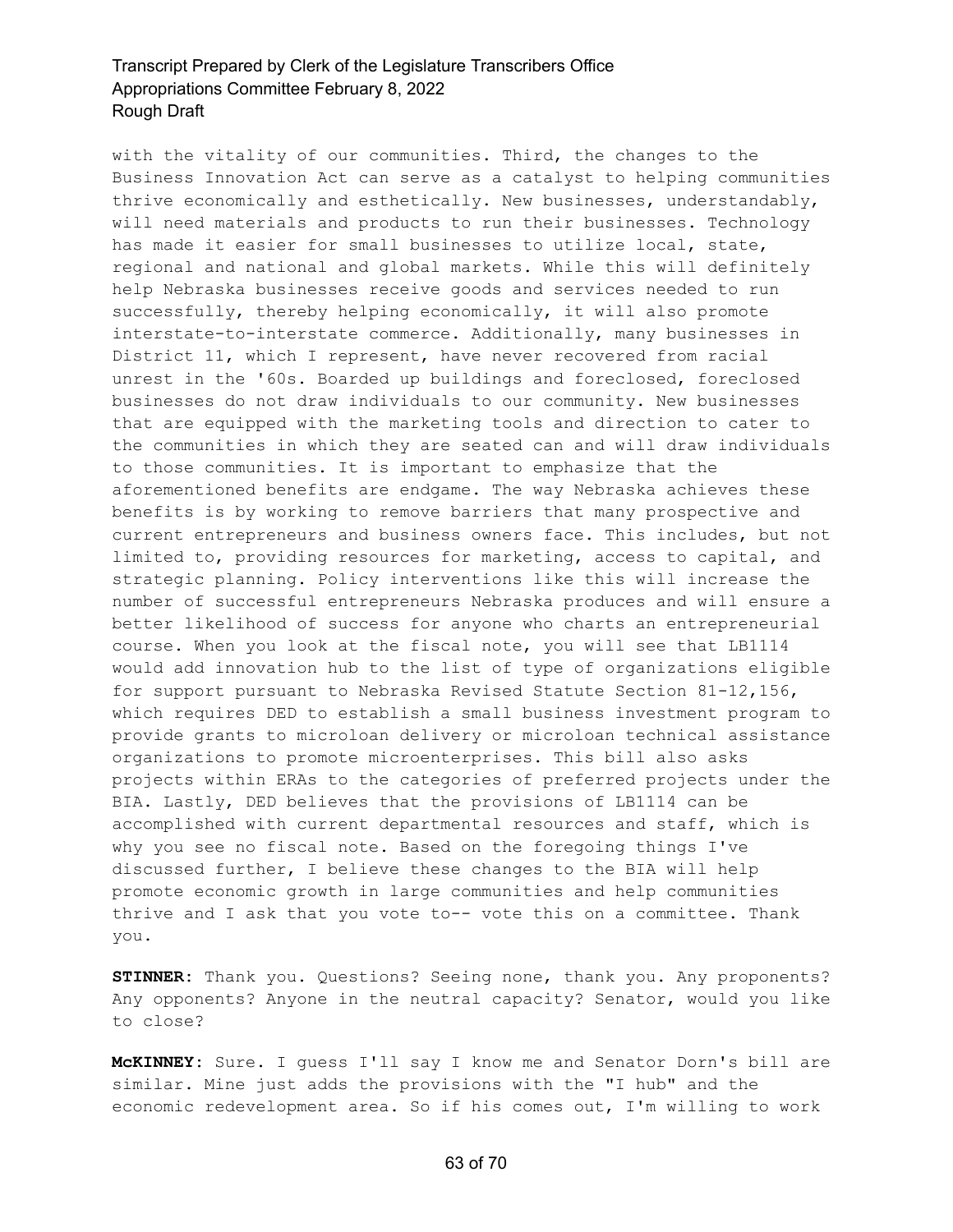with Senator Dorn to see that-- if we could possibly work together to combine both to make it easier for the committee. I'm open to that as well. Thank you.

**STINNER:** Very good.

**CLEMENTS:** I have a question.

**STINNER:** Senator Clements, yes.

**CLEMENTS:** Thank you, Mr. Chairman. Thank you, Senator McKinney. This is mentioning innovation hubs. Is this creating innovation hubs or have they already been created somewhere else?

**McKINNEY:** I have a bill that's on Select that would create an innovation hub program.

**STINNER:** We just passed his-- on General File, his innovation hub idea. This actually-- because they go from two to three, provides an actual source for some of the lending to folks that are using the innovation hub. You know, and if you keep bringing pro-business stuff, I'm going to-- might, might be a Republican after all. Somebody will--

**CLEMENTS:** OK, thank you.

**McKINNEY:** No problem.

**STINNER:** It's, it's after four o'clock.

**CLEMENTS:** Do you know the bill number?

**McKINNEY:** LB450.

**CLEMENTS:** LB450?

**McKINNEY:** LB450.

**CLEMENTS:** OK, thank you.

**McKINNEY:** Yes.

**STINNER:** Any additional questions? Seeing none, thank you very much.

**McKINNEY:** No problem. Thank you.

**STINNER:** That concludes our hearing on LB1114.

#### 64 of 70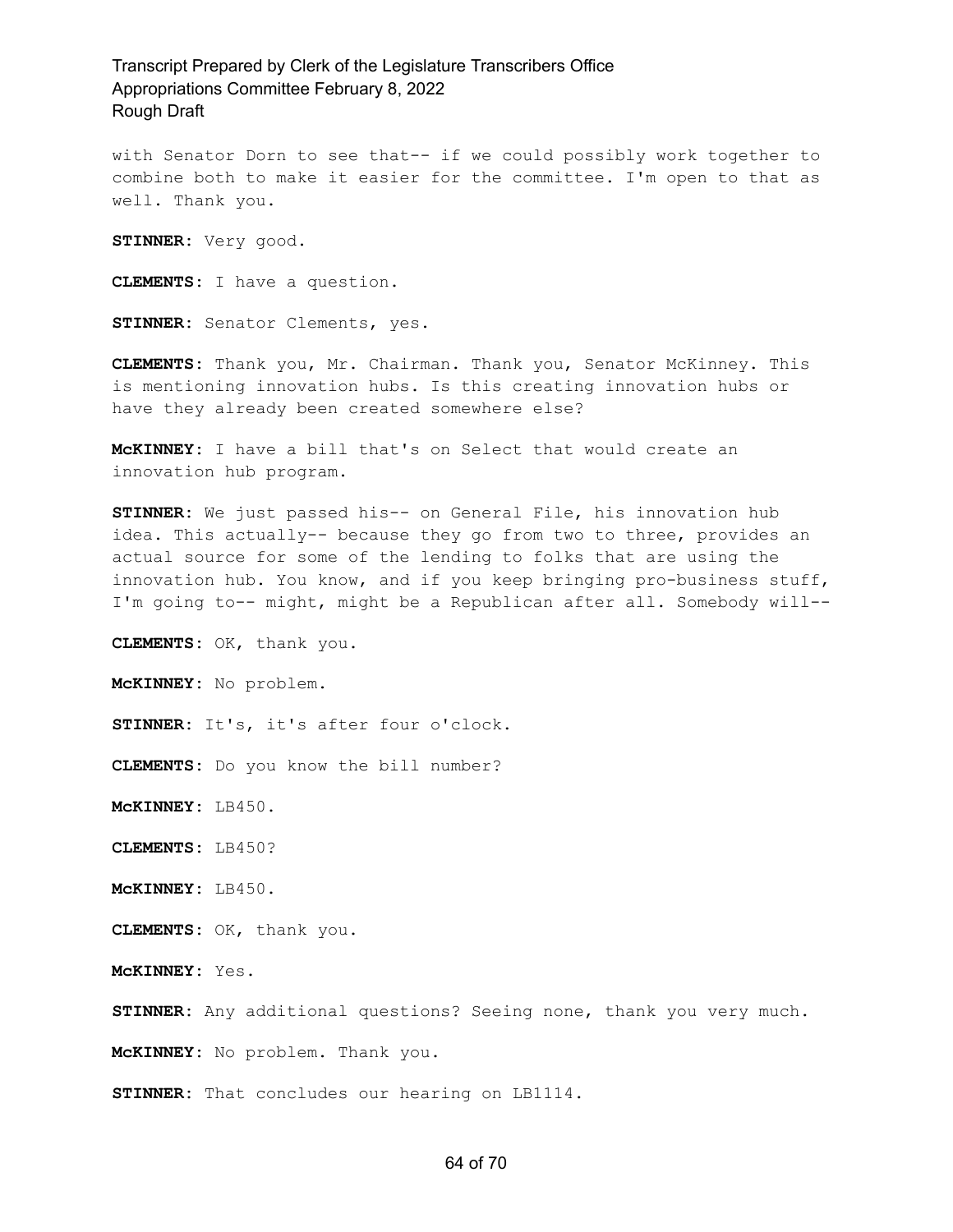**ERDMAN:** This shovel ready?

**STINNER:** We'll now open with LB1156. Senator McDonnell, come on down.

**VARGAS:** It's after four o'clock.

**ERDMAN:** Senator, does the NRD develop this one too?

**McDONNELL:** This testimony should only take a couple of hours.

**VARGAS:** Not-- that's not funny, man.

**ERDMAN:** Maybe.

**STINNER:** We'll cut you off at 4:30, how's that?

**McDONNELL:** Give me 30 seconds. Thank you, Senator Stinner, Appropriations Committee. My name is Mike McDonnell, M-c-D-o-n-n-e-l-l. I represent Legislative District 5, south Omaha. Today, I'm introducing LB1156. This bill seeks to appropriate \$200,000 from the General Fund for a fiscal year '22 and '23 to the Department of Economic Development to provide matching funds to the economic development districts for a grant-funded position to act as a statewide coordinator for the development districts. This bill was brought to me by the Nebraska Regional Officials Council, or NROC. The extraordinary group focuses their efforts on helping cities, businesses, and other community leaders grow and develop. NROC districts achieve their goals by providing blight, blight studies, urban renewal planning, disaster assistance, and business counseling. The funds appropriated in this bill will help the eight NROC districts cultivate success in our state. I would like to thank the committee for the amount of General Funds we have committed to aid to the economic development districts. We have committed \$1 million in each year of the biennium. The work that the eight development districts have done have-- has been successful in helping develop the state. Taxpayers' money is efficient-- efficiently and effectively making its way back into the communities to support and uplift them. Over the summer, I visited with represent-- representatives of the NROC and they expressed a strong desire to look at an additional appropriation that could assist them with funding a coordinated position that could assist the districts with statewide coordination. One example that I would give is the area of rural workforce housing. How they envision this working is that this coordinator could aggregate information of what is working well in other districts, what untapped funding sources are available, what builders are specializing in this work, and so on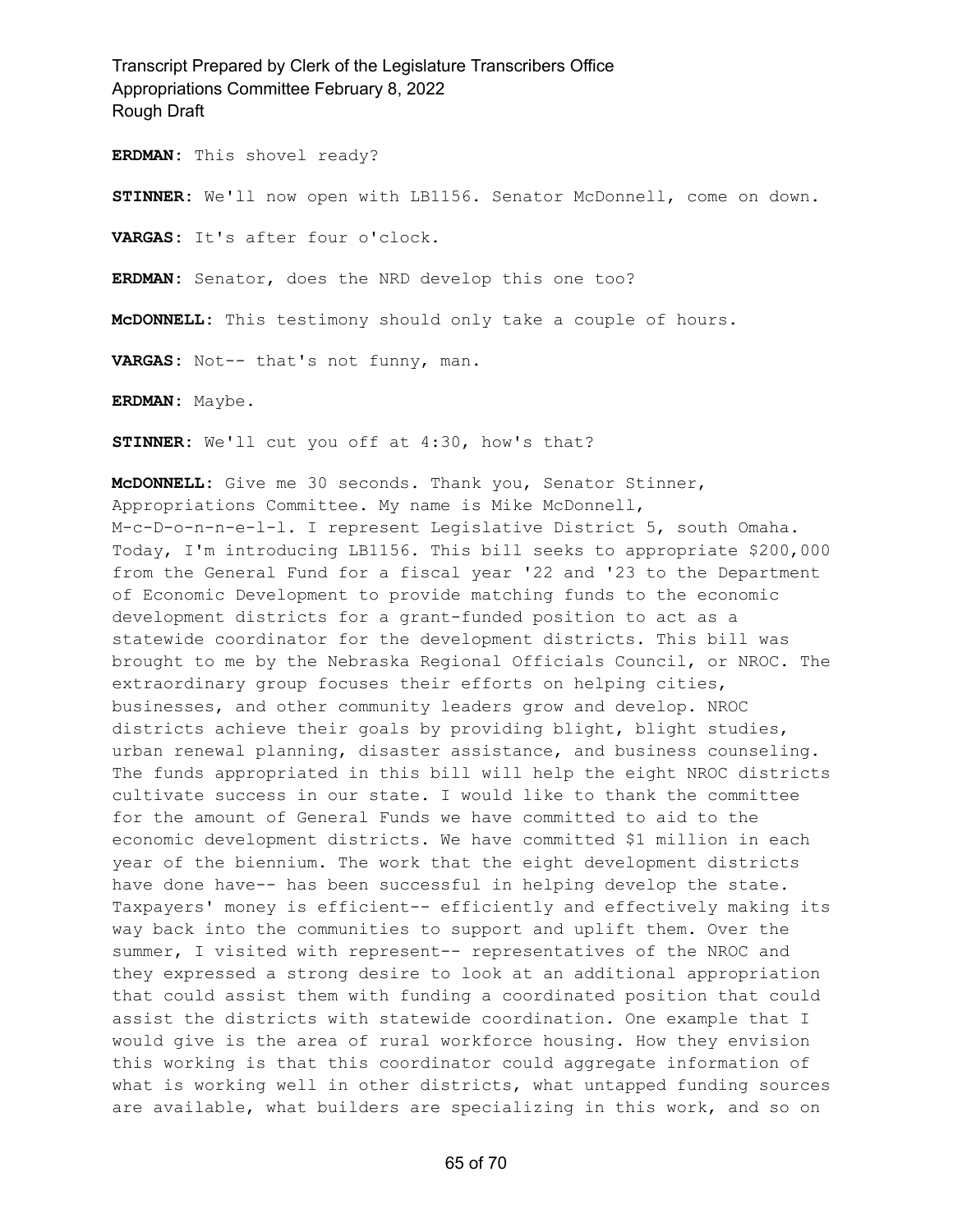and share that information. I thought this was a good idea. However, I did ask that they consider finding sources other than General Fund to pay for this. Thus, the bill allocates the funding to the Department of Economic Development, but they may only release it with proof of a demonstrated match from the districts. A couple of people are going to testify behind me. I believe we're pretty familiar at this point with the, the work they do and, and the idea of coordinating that work and sharing that information of what's working and, and not working in other parts of the state would be helpful.

**STINNER:** Any questions? Senator Dorn.

**DORN:** Thank you, Chairman Stinner. Thank you for being here. Just so- for clarification for me as much as anything, so this is-- is \$200,000 for our General Fund only when-- there's \$200,000 max, so there's- there would be \$400,000 in this fund that can be appropriated then?

**McDONNELL:** The \$200,000 would, would be from the General Fund to the Department of Economic Development, but then that individuals would have to show a matching fund from the private sector before they'd be allowed that grant.

**DORN:** But that matching fund is not going to come through this--

**McDONNELL:** No.

**DORN:** --funding, no. It's, it's outside of-- they have to show that they have it.

**McDONNELL:** Yes,.

**DORN:** OK, thank you.

**STINNER:** Senator Erdman.

**ERDMAN:** Thank you, Senator, Senator Stinner. How do I apply for this job? \$400,000--

**McDONNELL:** Well, I'm not saying that it will be one individual and I'm not saying that that would be the, the pay, but they had to show that they made an effort to get the private sector involved and show a matching before they applied for the grant. So you might be applying for \$35,000 of that grant.

**ERDMAN:** OK. So more important question--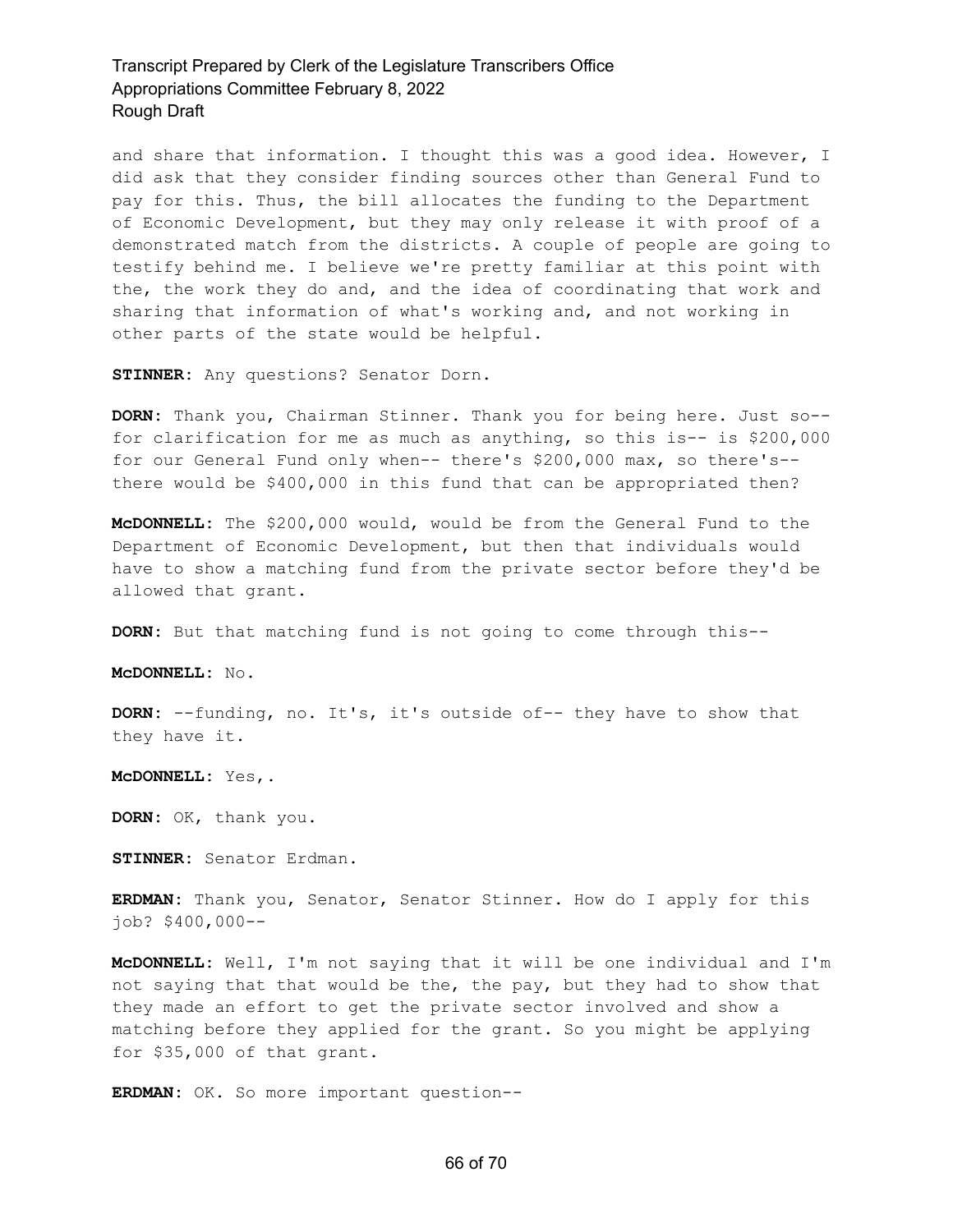**McDONNELL:** But we can ask you if you'd want to get that job in the future.

**ERDMAN:** More important question, who's doing this now, anyone?

**McDONNELL:** No. The coordination?

**ERDMAN:** Yeah.

**McDONNELL:** No. I mean, I believe people are trying to coordinate, but actually someone officially-- as a, as a position, their job to coordinate, I don't believe there is anyone doing that unless there's someone behind me that could follow up on that question later.

**ERDMAN:** Yeah. So what happens if we don't put this person in place?

**McDONNELL:** Well, I just think we, we lose on the opportunity of, of having that information brought together and learn from what other people are doing right and wrong and being less effective and efficient.

**ERDMAN:** Couldn't we just have these people coordinate with each other?

**McDONNELL:** Well, I think they, they do try to coordinate with each other, but again, there's 24 hours in a day and there's seven days in a week. Unless you have somebody focused on that, I think that's where they're, they're lacking really being more successful.

**ERDMAN:** So this is an ongoing program. After this year, it's gonna be--

**McDONNELL:** I would like it to be an ongoing program, but as you know, we can't tie any Legislature's hands. It's a biennium budget.

**ERDMAN:** So another \$2 million in '24-- '23-24?

**McDONNELL:** No, I'm not talking about the-- I'm talking about the \$200,000 that--

**ERDMAN:** The \$200,000.

**McDONNELL:** --we've already appropriated in the past. Of course, would be revisited, but for right now, I'm talking about \$200,000 that would have to be matched by the private sector.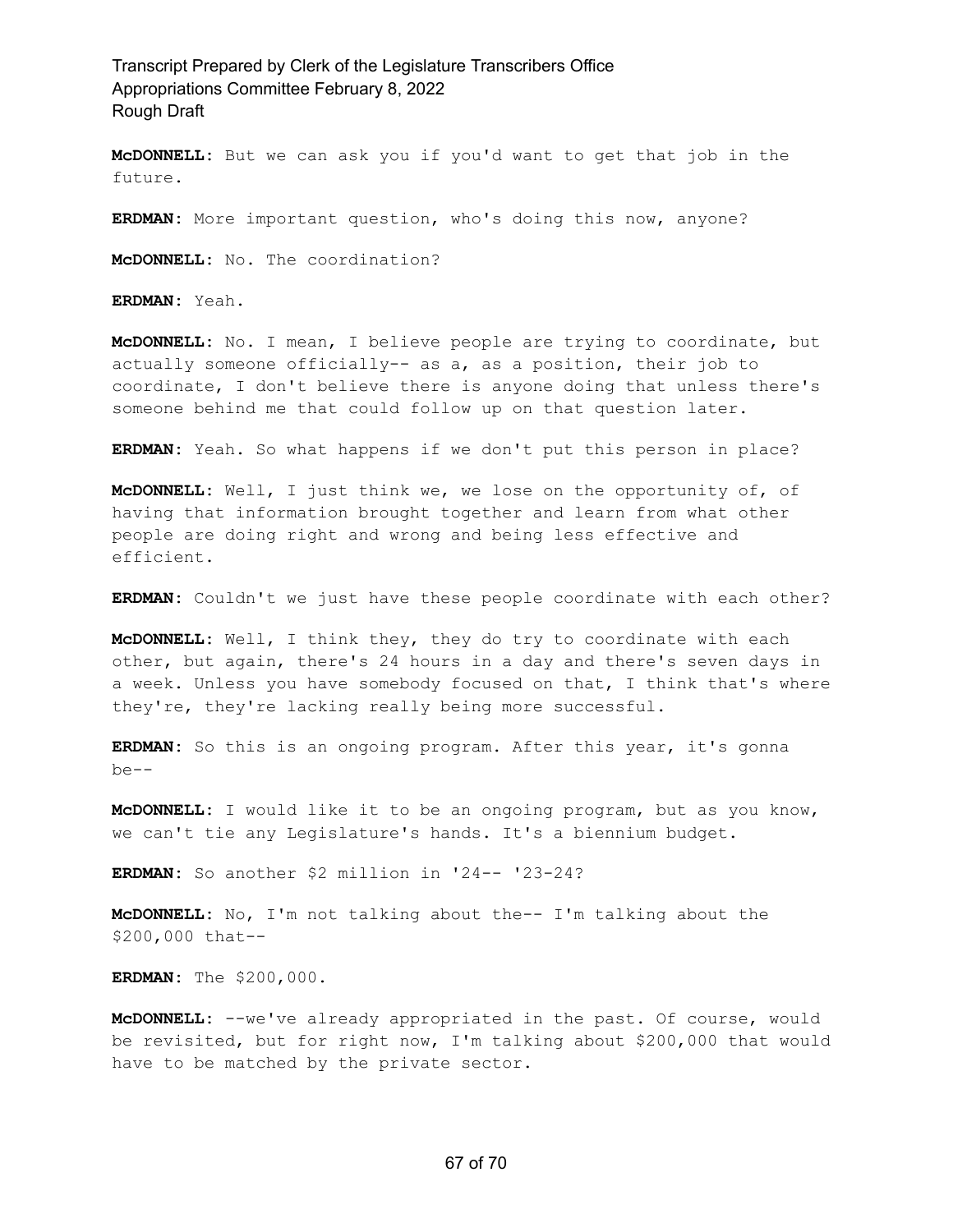**ERDMAN:** Going forward, you're, you're envisioning it would be the same?

**McDONNELL:** I would hope so.

**ERDMAN:** Thank you.

**STINNER:** Additional questions? Seeing none, thank you.

**TOM BLISS:** Good afternoon, Chairman Stinner and members of the Appropriations Committee. My name is Tom Bliss, T-o-m B-l-i-s-s, and I am the executive director of the Southeast Nebraska Development District, or SENDD, located here in Lincoln. I appear before you today on behalf of both SENDD and as the president of the Nebraska Regional Officials Council, or NROC. SENDD is one of eight development districts in the state and we serve 16 counties in the southeast corner of Nebraska. So basically, from the Kansas line up to the Platte River and then from the Missouri River over to the Polk/York area. NROC is the association that represents all eight of the Nebraska development districts and provides coverage to all 93 counties statewide. The district is very grateful to you and the Legislature for providing funds to the districts in the current year. And today, we offer our support and appreciation to Senator McDonnell for his introduction of LB1156 to provide \$200,000 for matching funds that would enable NROC to hire a grant-funded position to act as a statewide coordinator for the eight development districts. The districts remain busy since we spoke last year. As you might expect, we continue to assist communities, businesses, and stakeholders with COVID relief, broadband expansion, workforce, childcare, and housing needs, as well as disaster recovery. I provided a couple of examples in the written testimony of the work that the districts are doing, but in the essence of time and the time of day, I'm going to go ahead and let you read those yourselves. I will say that they are really some pretty innovative things that I think these districts can be very proud of. The proposed statewide coordinator would directly assist NROC membership by improving efficiencies, working with state agencies, and ultimately helping Nebraska's communities create greater benefits from the districts and the programs that we work with. Thank you, Chairman Stinner and members for your consideration for this funding NROC, as appropriate-- as proposed in LB1156, and I would be glad to answer any questions.

**STINNER:** Do we have any? Questions? Senator Erdman.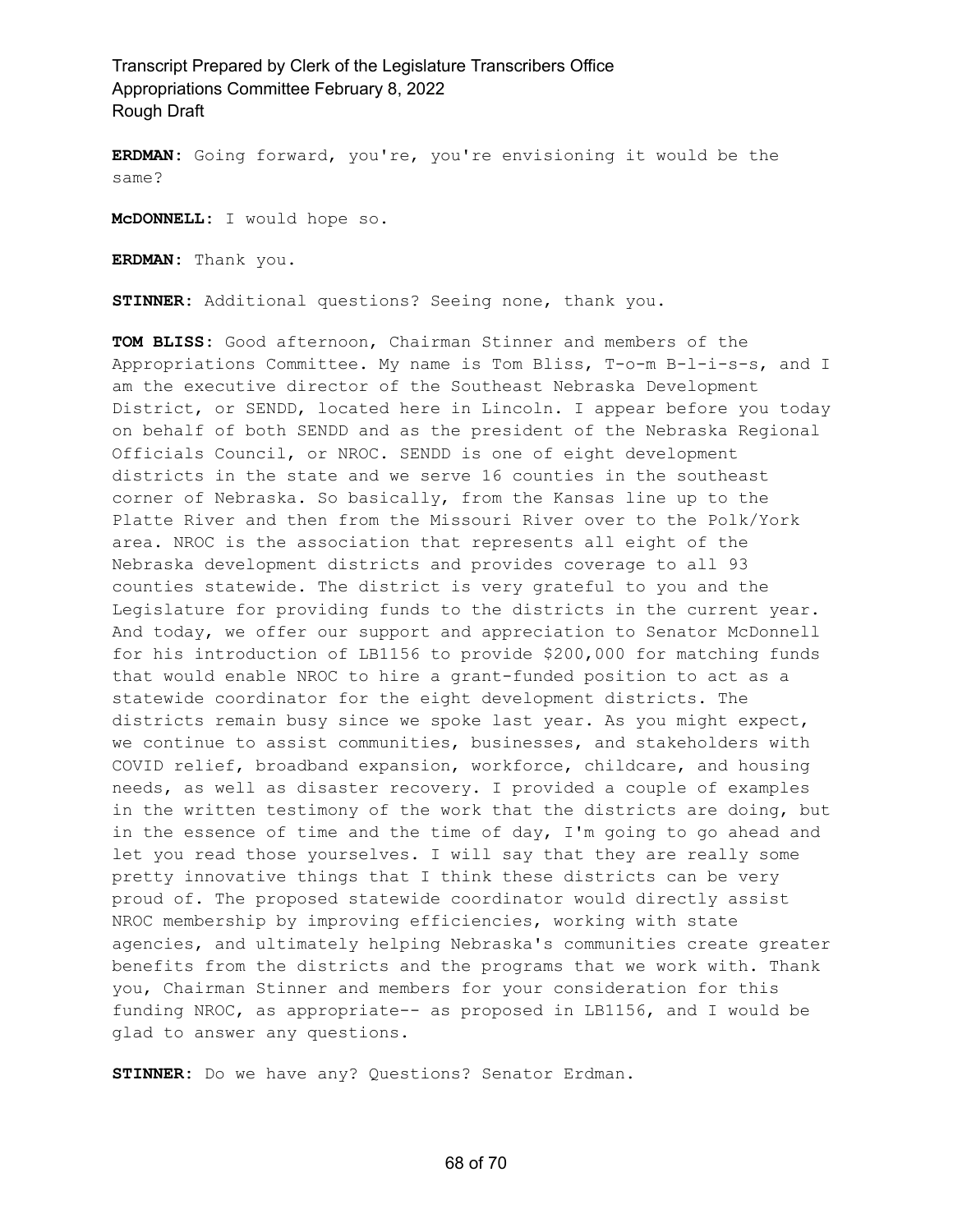**ERDMAN:** Thank you, Senator Stinner. How many people are you going to hire?

**TOM BLISS:** Great question. So we anticipate hiring one person. The- this is not-- we don't anticipate this going to one individual. This would go for program income, grant match. But essentially, the, the proposed \$400,000 here, that would not be for one year, that would be-- like, for example, with the matching funds, we applied for a federal grant to help us with that component or that piece, which would match the \$200,000 if we're lucky. And that would be around a \$75,000 position if, if we can find someone to work in that area. The other is for marketing, rent. Essentially, this would be a position somewhere in the state that we'd need a place to house themselves and, and travel and things along those lines. So it's, it's-- part of that is, is staffing, but a large part of it is also just the pieces that go with having a staff person.

**ERDMAN:** So what kind of value do you think you can get out of this one person? Like, what's the return on investment, here?

**TOM BLISS:** You know, that's a tough question. This is the first time NROC would have a statewide coordinator. We built this position off of similar staffing in Iowa, Missouri, and Kansas. Their statewide associations have individuals like this. So honestly, we're best-guessing what this would cost. And you know, we're fortunate enough to where the Senator McDonnell has given-- put some trust in, in the organization to where we can try to build this out. And my hunch is if we can only raise half of that, then we would only ask for half of that, but good question. I don't know the answer because this is a brand new position. What we are hoping to, to learn, though, is efficiencies with state associate-- with state agencies. For example, I used to work in Missouri at a similar type of development district around the St. Joseph area and we had a statewide coordinator that came down and that, that person, their role would be to work with people like Dan Curran or Jim Macy or other state directors to learn where there, there are gaps. And Nebraska is a very rural state, so there's a lot of gaps out there. There are professionals-- there are needs that aren't being addressed by professionals. That's something the districts can do. But at the same time, we need to know what the, what the state agencies needs are in order to help them fill those gaps. So like, for example, last year, we worked with the Department of Health and Human Services on a landlord assistance program; very successful. We were, I think, one of the, one of the few organizations that was able to complete the reporting on time. We were able to spend